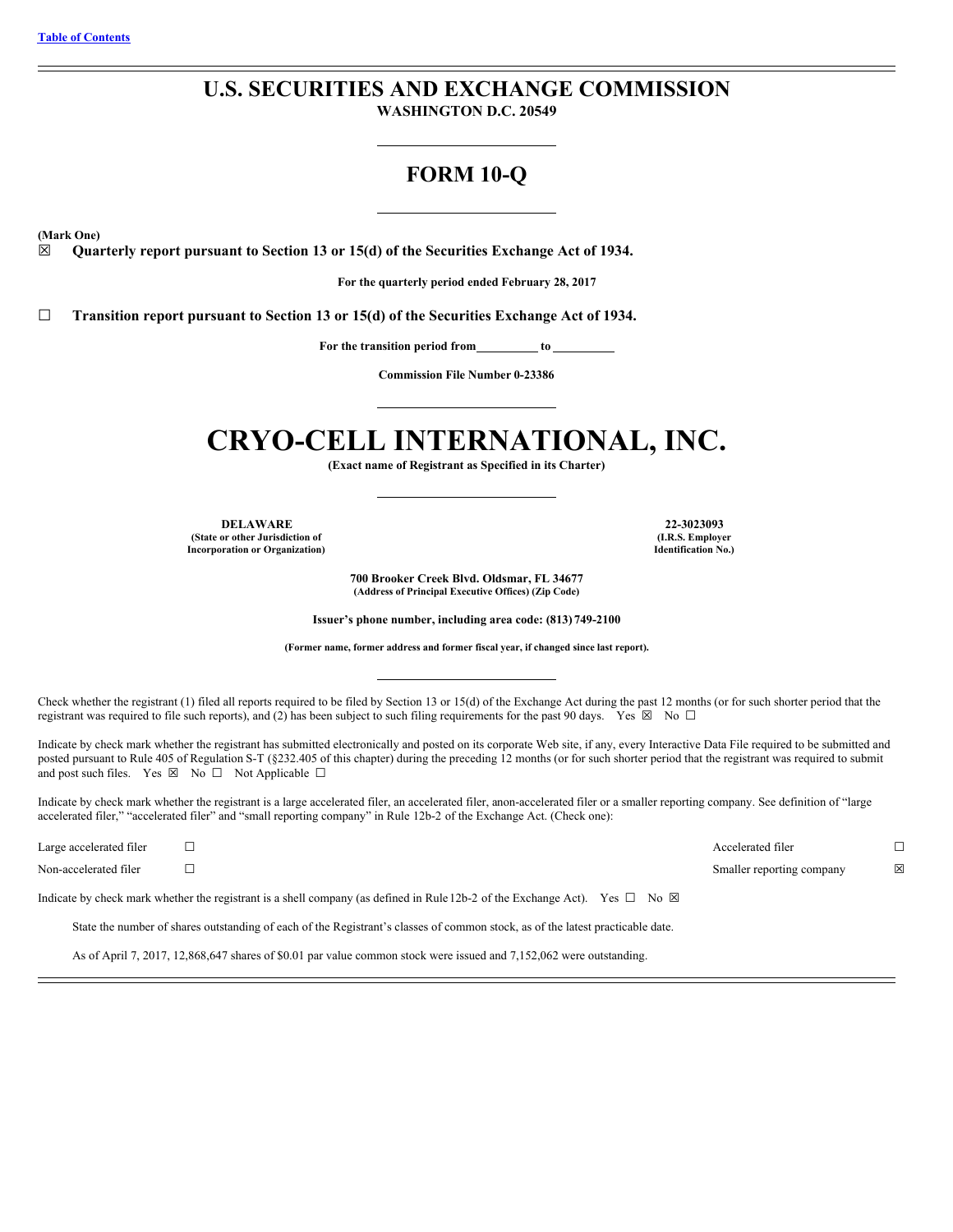## <span id="page-1-0"></span>**TABLE OF CONTENTS**

|                                                                                                      | <b>PAGE</b> |
|------------------------------------------------------------------------------------------------------|-------------|
| PART I-FINANCIAL INFORMATION (UNAUDITED)                                                             |             |
| <b>Item 1. Financial Statements</b>                                                                  |             |
| <b>Consolidated Balance Sheets</b>                                                                   | 3           |
| <b>Consolidated Statements of Comprehensive Income (Loss)</b>                                        | 4           |
| <b>Consolidated Statements of Cash Flows</b>                                                         | 5           |
| <b>Notes to Consolidated Financial Statements</b>                                                    | 6           |
| <u>Item 2. Management's Discussion and Analysis of Financial Condition and Results of Operations</u> | 25          |
| <b>Item 3. Quantitative and Qualitative Disclosures about Market Risk</b>                            | 32          |
| <b>Item 4. Controls and Procedures</b>                                                               | 32          |
| <b>PART II-OTHER INFORMATION</b>                                                                     |             |
| <b>Item 1. Legal Proceedings</b>                                                                     | 33          |
| <b>Item 1A. Risk Factors</b>                                                                         | 34          |
| <b>Item 2. Unregistered Sales of Equity Securities and Use of Proceeds</b>                           | 34          |
| <b>Item 3. Defaults Upon Senior Securities</b>                                                       | 34          |
| <b>Item 4. Mine Safety Disclosures</b>                                                               | 34          |
| <b>Item 5. Other Information</b>                                                                     | 34          |
| <b>Item 6. Exhibits</b>                                                                              | 35          |
| <b>SIGNATURES</b>                                                                                    | 36          |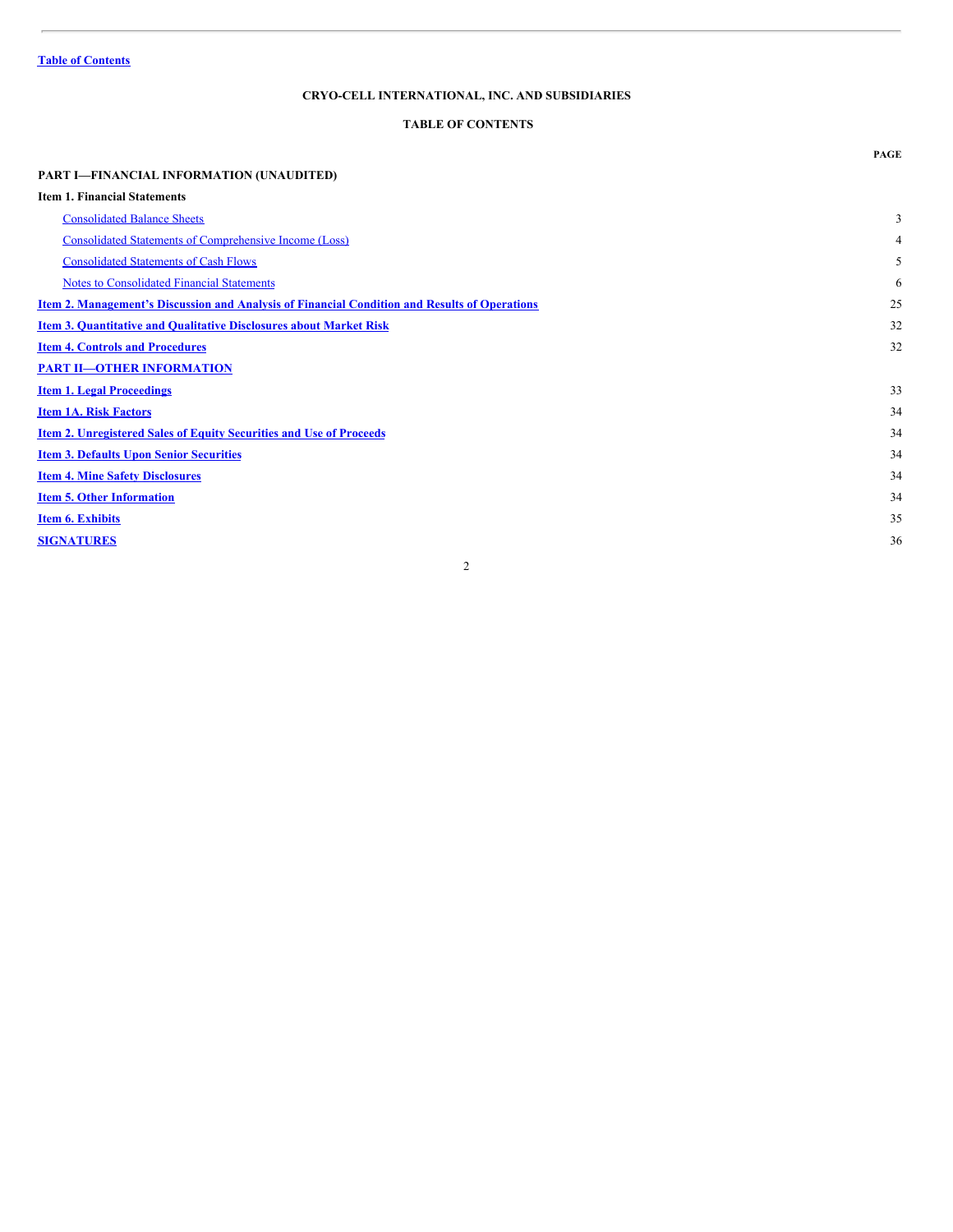<span id="page-2-0"></span>CONSOLIDATED BALANCE SHEETS

|                                                                                                                               | (Unaudited)<br>February 28,<br>2017 | November 30.<br>2016 |
|-------------------------------------------------------------------------------------------------------------------------------|-------------------------------------|----------------------|
| <b>ASSETS</b>                                                                                                                 |                                     |                      |
| <b>Current Assets</b>                                                                                                         |                                     |                      |
| Cash and cash equivalents                                                                                                     | \$3,507,270                         | \$3,499,881          |
| Marketable securities                                                                                                         | 476,456                             | 624,223              |
| Accounts receivable (net of allowance for doubtful accounts of \$2,305,459 and \$2,278,862, respectively)                     | 4,449,511                           | 4,052,728            |
| Prepaid expenses                                                                                                              | 459,952                             | 395.501              |
| Inventory, net                                                                                                                | 285,961                             | 361,142              |
| Other current assets                                                                                                          | 142,877                             | 78,448               |
| Total current assets                                                                                                          | 9,322,027                           | 9,011,923            |
| <b>Property and Equipment-net</b>                                                                                             | 933,396                             | 979,463              |
| <b>Other Assets</b>                                                                                                           |                                     |                      |
| Intangible assets, net                                                                                                        | 252,354                             | 261,000              |
| Deferred tax assets                                                                                                           | 9,216,690                           | 9,260,582            |
| Deposits and other assets, net                                                                                                | 28,888                              | 25,500               |
| Total other assets                                                                                                            | 9,497,932                           | 9.547.082            |
| <b>Total assets</b>                                                                                                           | \$19,753,355                        | \$19,538,468         |
| <b>LIABILITIES AND STOCKHOLDERS' DEFICIT</b>                                                                                  |                                     |                      |
| <b>Current Liabilities</b>                                                                                                    |                                     |                      |
| Accounts payable                                                                                                              | \$1,520,151                         | \$1,485,430          |
| Accrued expenses                                                                                                              | 2,066,510                           | 2,554,330            |
| Current portion of note payable                                                                                               | 2,000,000                           | 2,000,000            |
| Deferred revenue                                                                                                              | 7,003,889                           | 7,071,924            |
| Total current liabilities                                                                                                     | 12,590,550                          | 13,111,684           |
| <b>Other Liabilities</b>                                                                                                      |                                     |                      |
| Deferred revenue, net of current portion                                                                                      | 13,296,136                          | 12,596,292           |
| Note payable, net of current portion and debt issuance costs                                                                  | 7,353,903                           | 7,819,750            |
| Long-term liability—revenue sharing agreements                                                                                | 1,425,000                           | 1,425,000            |
| Total other liabilities                                                                                                       | 22,075,039                          | 21,841,042           |
| <b>Total liabilities</b>                                                                                                      | 34,665,589                          | 34,952,726           |
| Commitments and contingencies (Note 10)                                                                                       |                                     |                      |
| <b>Stockholders' Deficit</b>                                                                                                  |                                     |                      |
| Preferred stock (\$.01 par value, 500,000 authorized and none issued and outstanding)                                         |                                     |                      |
| Series A Junior participating preferred stock (\$.01 par value, 20,000 authorized and none issued and outstanding)            |                                     |                      |
| Common stock (\$.01 par value, 20,000,000 authorized; 12,866,147 issued and 7,137,157 outstanding as of February 28, 2017 and |                                     |                      |
| 12,504,464 issued and 6,789,596 outstanding as of November 30, 2016)                                                          | 128,661                             | 125,044              |
| Additional paid-in capital                                                                                                    | 30,447,809                          | 30,340,573           |
| Treasury stock, at cost                                                                                                       | (19,213,183)                        | (19, 124, 492)       |
| Accumulated other comprehensive income                                                                                        | 27,347                              | 34,408               |
| Accumulated deficit                                                                                                           | (26,302,868)                        | (26, 789, 791)       |
| Total stockholders' deficit                                                                                                   | (14,912,234)                        | (15, 414, 258)       |
| Total liabilities and stockholders' deficit                                                                                   | \$19,753,355                        | \$19,538,468         |

The accompanying notes are an integral part of these consolidated financial statements.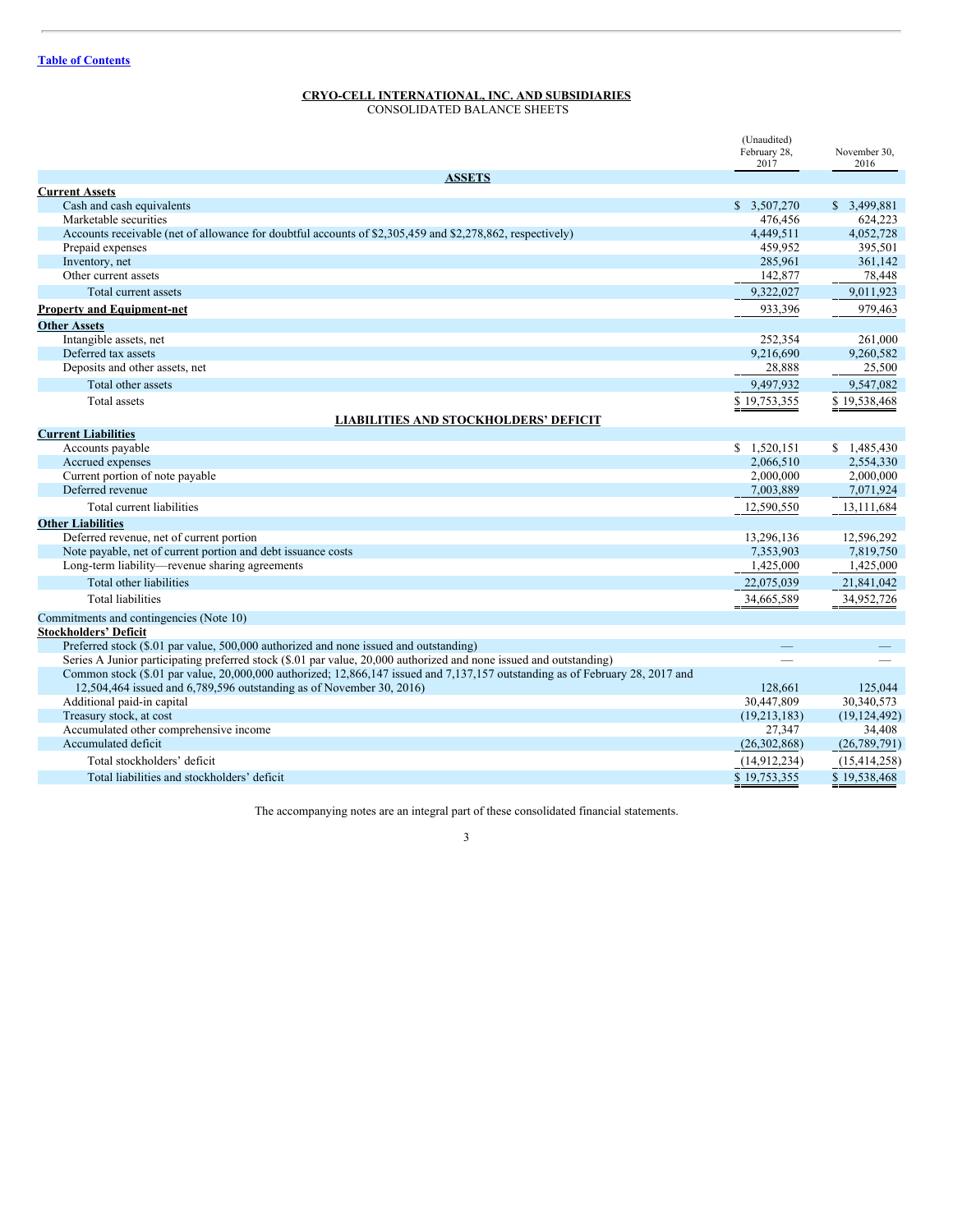<span id="page-3-0"></span>CONSOLIDATED STATEMENTS OF COMPREHENSIVE INCOME (LOSS)

(Unaudited)

|                                                       |               | For the Three Months Ended |
|-------------------------------------------------------|---------------|----------------------------|
|                                                       | February 28,  | February 29,               |
|                                                       | 2017          | 2016                       |
| <b>Revenue:</b>                                       |               |                            |
| Processing and storage fees                           | \$5,611,824   | \$5,020,459                |
| Product revenue                                       | 164,800       | 131,739                    |
| Total revenue                                         | 5,776,624     | 5,152,198                  |
| <b>Costs and Expenses:</b>                            |               |                            |
| Cost of sales                                         | 1,516,097     | 1,348,291                  |
| Selling, general and administrative expenses          | 3,098,155     | 3,597,253                  |
| Research, development and related engineering         | 14.616        | 8,684                      |
| Depreciation and amortization                         | 31,630        | 41,548                     |
| Total costs and expenses                              | 4,660,498     | 4,995,776                  |
| <b>Operating Income</b>                               | 1,116,126     | 156,422                    |
| <b>Other Income (Expense):</b>                        |               |                            |
| Other expense                                         | (26, 442)     | (18,024)                   |
| Interest expense                                      | (297, 044)    | (261, 334)                 |
| Total other expense                                   | (323, 486)    | (279, 358)                 |
| Income (loss) before income tax expense               | 792,640       | (122, 936)                 |
| Income tax benefit (expense)                          | (305,717)     |                            |
| <b>Net Income (Loss)</b>                              | 486,923<br>S  | (122, 936)                 |
| Net income (loss) per common share—basic              | \$<br>0.07    | (0.01)                     |
| Weighted average common shares outstanding—basic      | 6,901,108     | 8,971,373                  |
| Net income (loss) per common share—diluted            | S<br>0.07     | \$<br>(0.01)               |
| Weighted average common shares outstanding—diluted    | 7,437,243     | 8,971,373                  |
| <b>Other Comprehensive Income (Loss)</b>              |               |                            |
| Unrealized loss on marketable securities (net of tax) | \$<br>(7,061) | (93, 727)<br>S             |
| <b>Comprehensive Income (Loss)</b>                    | 479,862<br>\$ | \$(216,663)                |
|                                                       |               |                            |

The accompanying notes are an integral part of these consolidated financial statements.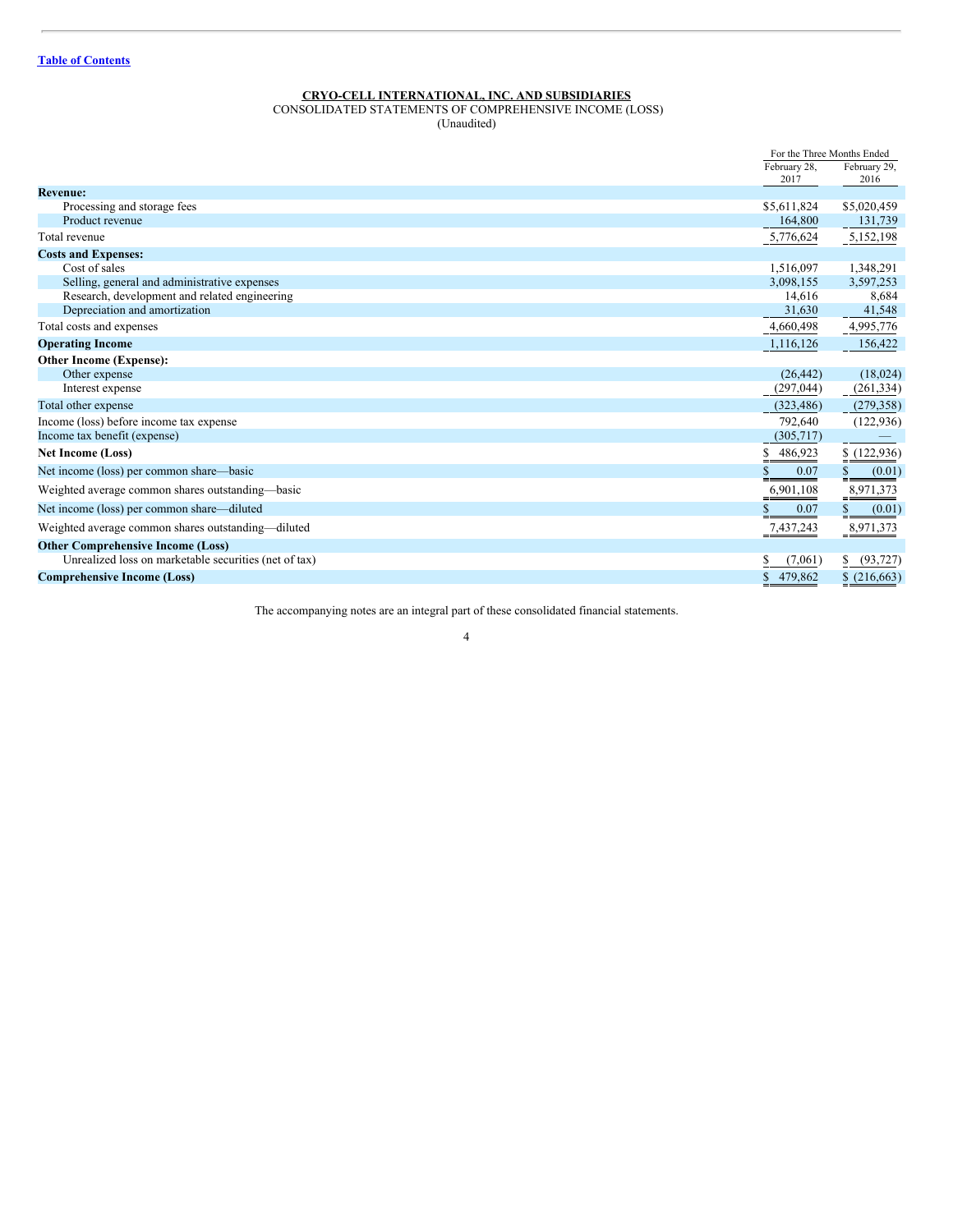<span id="page-4-0"></span>CONSOLIDATED STATEMENTS OF CASH FLOWS (Unaudited)

|                                                                                          | February 28,<br>2017 | February 29,<br>2016 |
|------------------------------------------------------------------------------------------|----------------------|----------------------|
| Net income (loss)                                                                        | \$486,923            | \$(122,936)          |
| Adjustments to reconcile net income (loss) to net cash provided by operating activities: |                      |                      |
| Depreciation and amortization expense                                                    | 57,634               | 74,618               |
| Compensatory element of stock options                                                    | 77,357               | 252,313              |
| Provision for doubtful accounts                                                          | 101,930              | 192,045              |
| Amortization of debt issuance costs                                                      | 34,153               |                      |
| Changes in assets and liabilities:                                                       |                      |                      |
| Accounts receivable                                                                      | (498, 713)           | (350, 656)           |
| Prepaid expenses                                                                         | (64, 451)            | (1,490)              |
| Inventory                                                                                | 75,181               | (22,916)             |
| Other current assets                                                                     | (64, 429)            | 30,051               |
| Deposits and other assets, net                                                           | (3,388)              |                      |
| Accounts payable                                                                         | 34,721               | 357,156              |
| Accrued expenses                                                                         | (439, 668)           | (438, 675)           |
| Deferred revenue                                                                         | 631,809              | 131,907              |
| Net cash provided by operating activities                                                | 429,059              | 101,417              |
| <b>Cash flows from investing activities:</b>                                             |                      |                      |
| Release of restricted cash held in escrow                                                |                      | (56)                 |
| Purchases of property and equipment                                                      | (2,921)              | (30, 723)            |
| Sales (purchases) of marketable securities and other investments, net                    | 136,446              | (157, 238)           |
| Net cash provided by (used in) investing activities                                      | 133,525              | (188, 017)           |
| Cash flows from financing activities:                                                    |                      |                      |
| Treasury stock purchases                                                                 | (88,691)             | (408, 403)           |
| Repayments of note payable                                                               | (500,000)            | (75, 423)            |
| Proceeds from the exercise of stock options                                              | 33,496               |                      |
| Net cash used in financing activities                                                    | (555, 195)           | (483, 826)           |
| Increase (decrease) in cash and cash equivalents                                         | 7,389                | (570, 426)           |
| Cash and cash equivalents - beginning of period                                          | 3,499,881            | 4,152,162            |
| Cash and cash equivalents - end of period                                                | \$3,507,270          | \$3,581,736          |
| Supplemental non-cash investing activities:                                              |                      |                      |
| Unrealized loss on marketable securities, net of tax                                     | \$<br>(7,061)        | $$^{(93,727)}$       |

The accompanying notes are an integral part of these consolidated financial statements.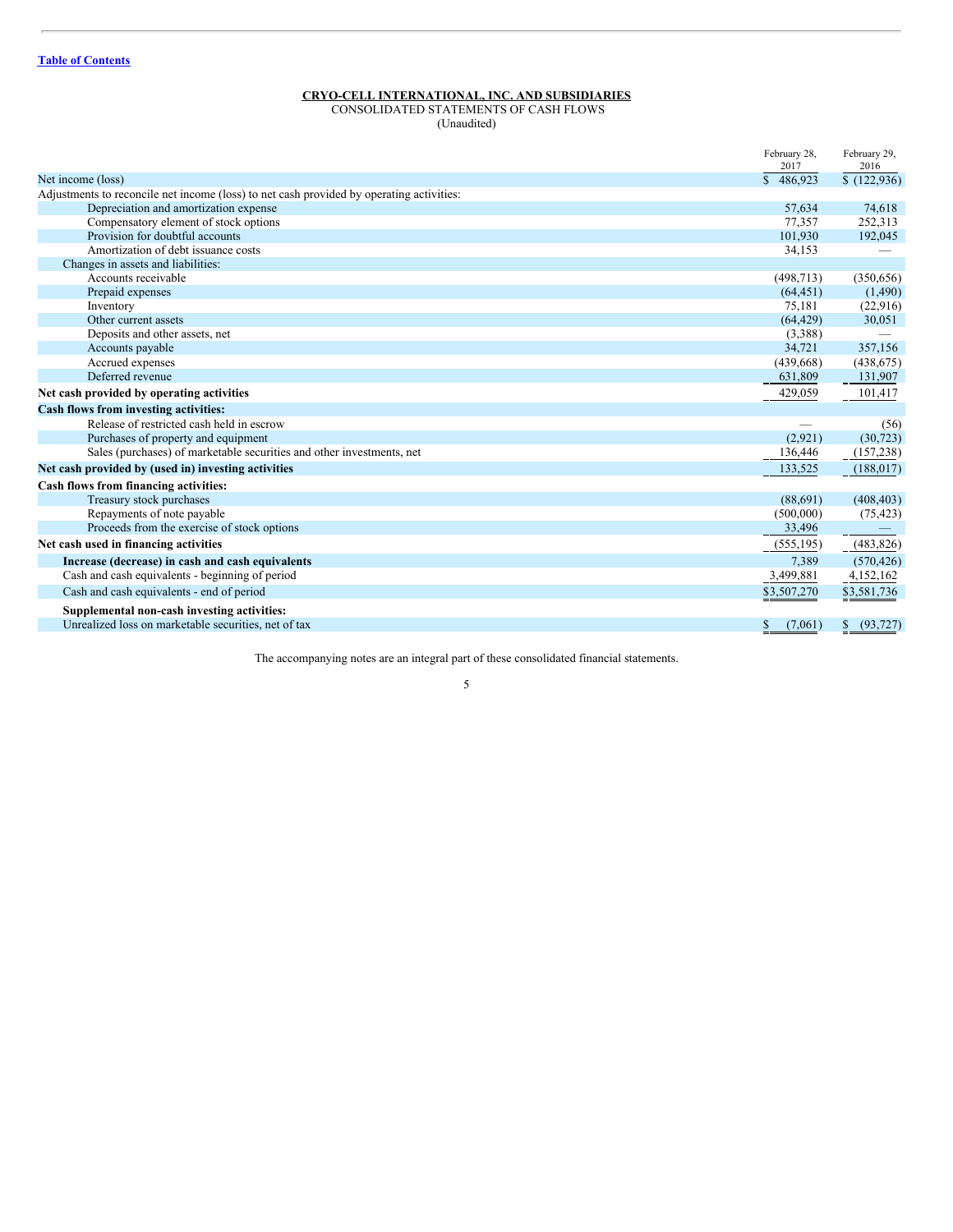## <span id="page-5-0"></span>**CRYO-CELL INTERNATIONAL, INC. AND SUBSIDIARIES NOTES TO CONSOLIDATED FINANCIAL STATEMENTS February 28, 2017 (Unaudited)**

#### **Note 1 – Description of Business, Basis of Presentation and Significant Accounting Policies**

Cryo-Cell International, Inc. ("the Company" or "Cryo-Cell") was incorporated in Delaware on September 11, 1989 and is located in Oldsmar, Florida. The Company is organized in two reportable segments, cellular processing and cryogenic cellular storage, with a current focus on the collection and preservation of umbilical cord blood stem cells for family use and the manufacture of PrepaCyte CB units, the processing technology used to process umbilical cord blood stem cells. Revenues recognized for the cellular processing and cryogenic cellular storage represent sales of the umbilical cord blood stem cells program to customers, and income from licensees selling the umbilical cord blood stem cells program to customers outside the United States. Revenues recognized for the manufacture of PrepaCyte CB units represent sales of the PrepaCyte CB units to customers. The Company's headquarters facility in Oldsmar, Florida handles all aspects of its U.S.-based business operations including the processing and storage of specimens, including specimens obtained from certain of its licensees' customers. The specimens are stored in commercially available cryogenic storage equipment.

The unaudited consolidated financial statements including the Consolidated Balance Sheets as of February 28, 2017 and November 30, 2016, the related Consolidated Statements of Comprehensive Income (Loss) and Cash Flows for the three months ended February 28, 2017 and February 29, 2016 have been prepared by Cryo-Cell International, Inc. and its subsidiaries pursuant to the rules and regulations of the Securities and Exchange Commission for interim financial reporting. Certain financial information and note disclosures, which are normally included in annual financial statements prepared in accordance with accounting principles generally accepted in the United States of America, have been condensed or omitted pursuant to those rules and regulations. It is suggested that these consolidated financial statements be read in conjunction with the financial statements and notes thereto included in the Company's November 30, 2016 Annual Report on Form 10-K. In the opinion of management, all adjustments (which include only normal recurring adjustments) necessary to present fairly the financial position, results of operations, and changes in cash flows for all periods presented have been made. The results of operations for the three months ended February 28, 2017 are not necessarily indicative of the results expected for any interim period in the future or the entire year ending November 30, 2017.

#### **Revenue Recognition**

#### *Revenue Recognition for Arrangements with Multiple Deliverables*

For multi-element arrangements, the Company allocates revenue to all deliverables based on their relative selling prices. In such circumstances, accounting principles establish a hierarchy to determine the selling price to be used for allocating revenue to deliverables as follows: (i) vendor-specific objective evidence of fair value ("VSOE"), (ii) third-party evidence of selling price ("TPE"), and (iii) best estimate of the selling price ("ESP"). VSOE generally exists only when the Company sells the deliverable separately and it is the price actually charged by the Company for that deliverable.

The Company has identified two deliverables generally contained in the arrangements involving the sale of its umbilical cord blood product. The first deliverable is the processing of a specimen. The second deliverable is either the annual storage of a specimen, the 21-year storage fee charged for a specimen or the life-time storage fee charged for a specimen. The Company has allocated revenue between these deliverables using the relative selling price method. The Company has VSOE for its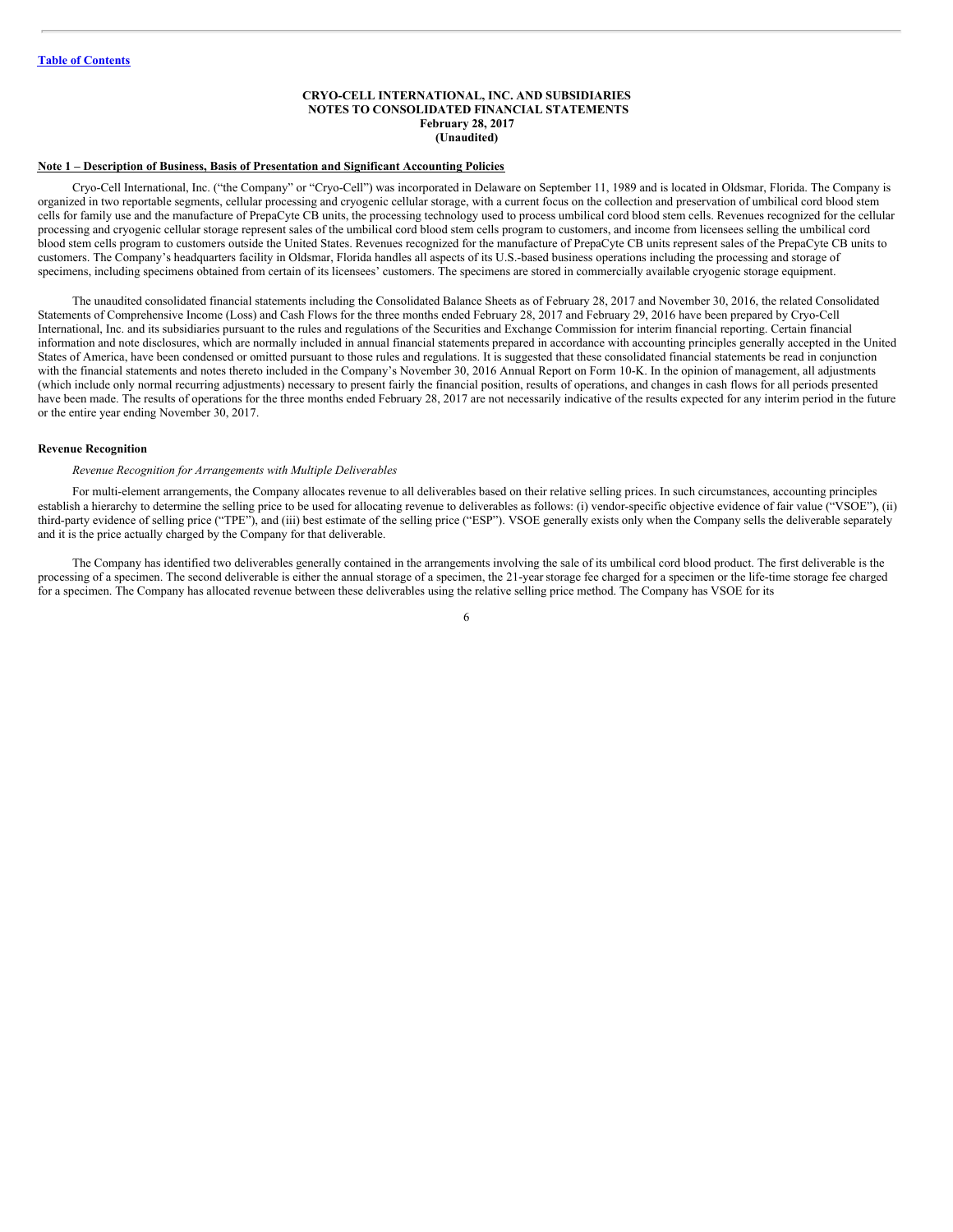annual storage fees as the Company renews storage fees annually with its customers on a stand-alone basis. Because the Company has neither VSOE nor TPE for the processing, 21-year storage and life-time storage deliverables, the allocation of revenue has been based on the Company's ESPs. Amounts allocated to processing a specimen are recognized at the time the processing of the specimen is complete. Amounts allocated to the storage of a specimen are recognized ratably over the contractual storage period. Any discounts given to the customer are recognized by applying the relative selling price method whereby after the Company determines the selling price to be allocated to each deliverable (processing and storage), the sum of the prices of the deliverables is then compared to the arrangement consideration, and any difference is applied to the separate deliverables ratably.

The Company's process for determining its ESP for deliverables without VSOE or TPE considers multiple factors that may vary depending upon the unique facts and circumstances related to each deliverable. Key factors considered by the Company in developing the ESPs for its processing, 21 year storage and life-time storage fee include the Company's historical pricing practices, as well as expected profit margins.

The Company records revenue from processing and storage of specimens and pursuant to agreements with licensees. The Company recognizes revenue from processing fees upon completion of processing and recognizes storage fees ratably over the contractual storage period as well as other income from royalties paid by licensees related to long-term storage contracts which the Company has under license agreements. Contracted storage periods are annual, twenty-one years and lifetime. Deferred revenue on the accompanying consolidated balance sheets includes the portion of the annual storage fee, the twenty-one-year storage fee and the life-time storage fee that is being recognized over the contractual storage period as well as royalties received from foreign licensees related to long-term storage contracts in which the Company has future obligations under the license agreement. The Company classifies deferred revenue as current if the Company expects to recognize the related revenue over the next 12 months. The Company also records revenue within processing and storage fees from shipping and handling billed to customers when earned. Shipping and handling costs that the Company incurs are expensed and included in cost of sales.

The Company records revenue from the sale of the PrepaCyte CB product line upon shipment of the product to the Company's customers.

#### **Accounts Receivable**

Accounts receivable consist of uncollateralized amounts due from clients that have enrolled and processed in the umbilical cord blood stem cell processing and storage programs and amounts due from license affiliates, and sublicensee territories. Accounts receivable are due within 30 days and are stated at amounts net of an allowance for doubtful accounts. Accounts outstanding longer than the contractual payment terms are considered past due. The Company determines its allowance by considering the length of time accounts receivable are past due, the Company's previous loss history, and the client's current ability to pay its obligations. Therefore, if the financial condition of the Company's clients were to deteriorate beyond the estimates, the Company may have to increase the allowance for doubtful accounts which could have a negative impact on earnings. The Company writes-off accounts receivable when they become uncollectible, and payments subsequently received on such receivables are credited to the allowance for doubtful accounts.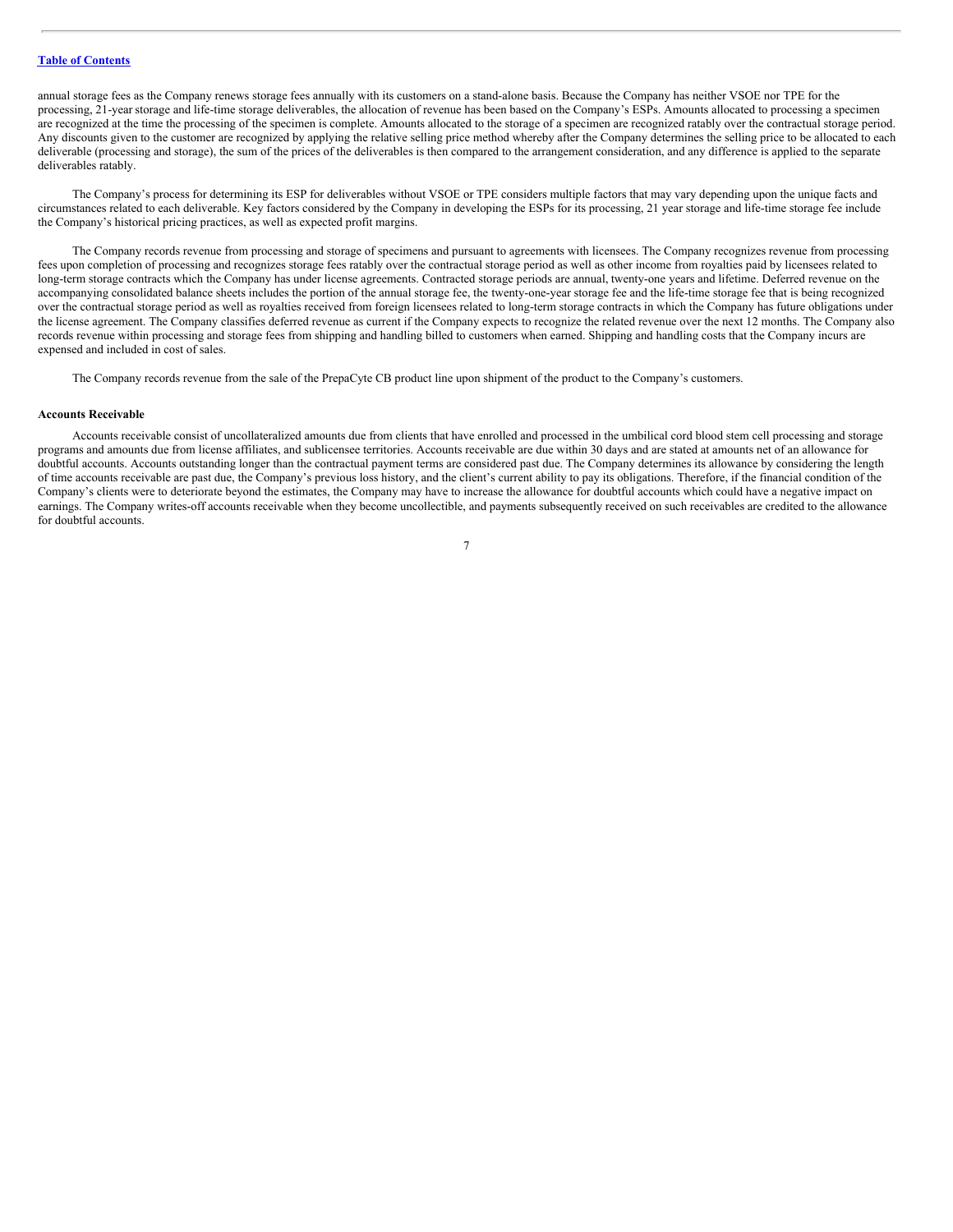#### **Income Taxes**

Deferred income tax assets and liabilities are recognized for the estimated future tax consequences attributable to differences between financial statement carrying amounts of existing assets and liabilities and their respective tax bases. Deferred income tax assets and liabilities are measured using enacted tax rates expected to be recovered or settled. The Company has recorded a valuation allowance of \$2,301,000 and \$2,301,000 as of February 28, 2017 and November 30, 2016, respectively, as the Company does not believe it is "more likely than not" that all future income tax benefits will be realized. When the Company changes its determination as to the amount of deferred income tax assets that can be realized, the valuation allowance is adjusted with a corresponding impact to income tax expense in the period in which such determination is made. The ultimate realization of the Company's deferred income tax assets depends upon generating sufficient taxable income prior to the expiration of the tax attributes. In assessing the need for a valuation allowance, the Company projects future levels of taxable income. This assessment requires significant judgment. The Company examines the evidence related to the recent history of losses, the economic conditions in which the Company operates and forecasts and projections to make that determination.

The Company recorded U.S. income taxes of approximately \$306,000 during the three months ended February 28, 2017. There was no U.S. income tax expense for the three months ended February 29, 2016 due to the utilization of net operating losses and foreign tax credit carryforwards, which were not previously benefited in the Company's financial statements.

The Company records foreign income taxes withheld from installment payments ofnon-refundable up-front license fees and royalty income earned on the processing and storage of cord blood stem cell specimens in geographic areas where the Company has license agreements. The Company recognized approximately \$0 and \$0 for the three months ended February 28, 2017 and February 29, 2016, respectively, of foreign income tax expense. Foreign income tax expense is included in income tax expense in the accompanying consolidated statements of comprehensive income (loss).

The Company recognizes the financial statement benefit of a tax position only after determining that the relevant tax authority would more likely than not sustain the position following an audit. For tax positions meeting the more-likely-than-not threshold, the amount recognized in the financial statements is the largest benefit that has a greater than 50 percent likelihood of being realized upon ultimate settlement with the relevant tax authority. Increases or decreases to the unrecognized tax benefits could result from management's belief that a position can or cannot be sustained upon examination based on subsequent information or potential lapse of the applicable statute of limitation for certain tax positions.

The Company recognizes interest and penalties related to uncertain tax positions in income tax expense. For the three months ended February 28, 2017 and February 29, 2016, the Company had no provisions for interest or penalties related to uncertain tax positions.

### **Long-Lived Assets**

The Company evaluates the realizability of its long-lived assets, which requires impairment losses to be recorded on long-lived assets used in operations when indicators of impairment, such as reductions in demand or when significant economic slowdowns are present. Reviews are performed to determine whether the carrying value of an asset is impaired, based on comparisons to undiscounted expected future cash flows. If this comparison indicates that there is impairment and carrying value is in excess of fair value, the impaired asset is written down to fair value, which is typically calculated using: (i) quoted market prices or (ii) discounted expected future cash flows utilizing a discount rate. The Company did not note any impairment for the three months ended February 28, 2017 and February 29, 2016.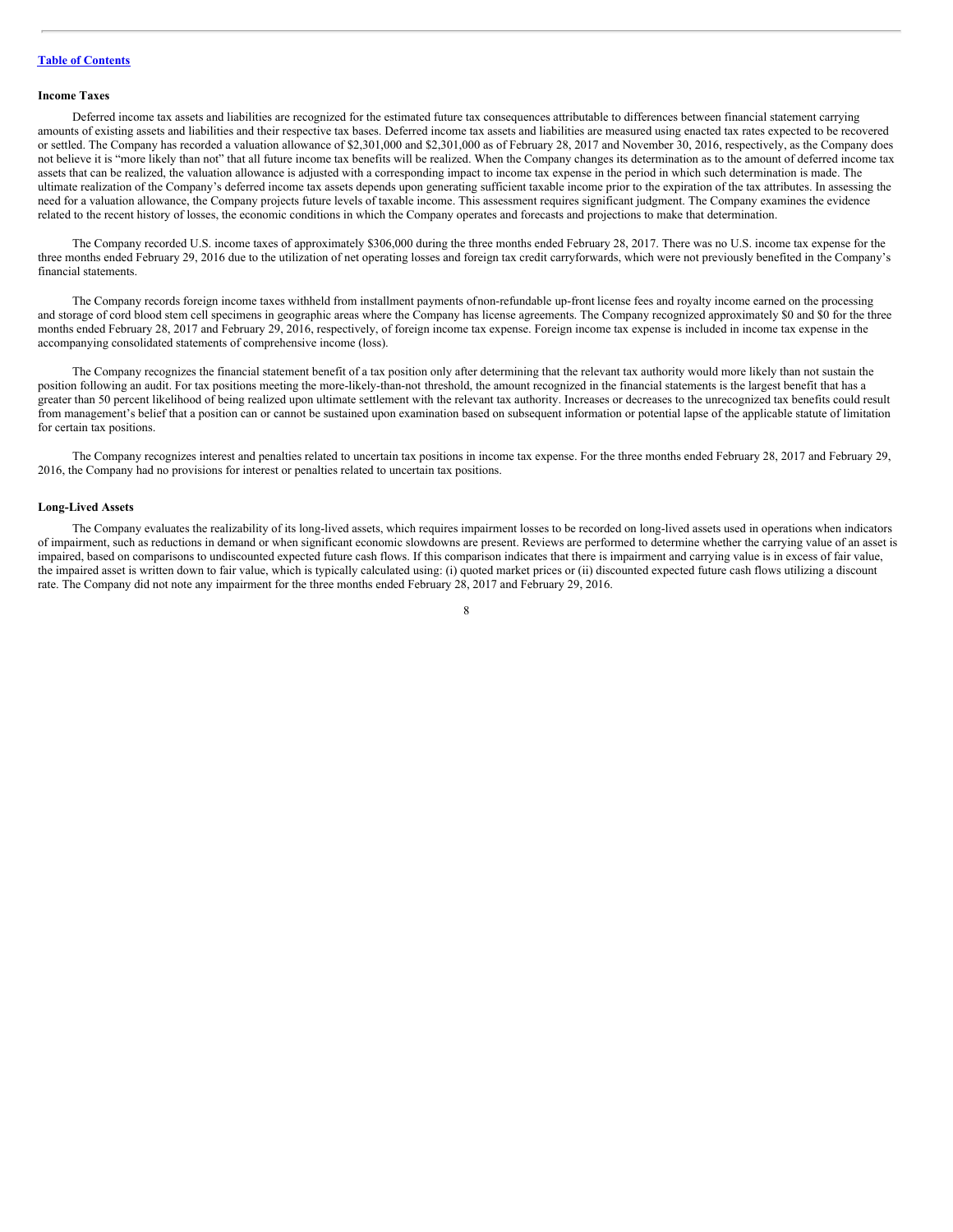#### **Goodwill**

Goodwill represents the excess of the purchase price of the assets acquired from CMDG (Note 2) over the estimated fair value of the net tangible and identifiable intangible assets acquired. Goodwill is not amortized but is tested for impairment at least annually at the PrepaCyte CB reporting segment level or more frequently if events or changes in circumstances indicate that the asset might be impaired. Impairment loss, if any, is recognized based on a comparison of the fair value of the asset to its carrying value, without consideration of any recoverability. The annual impairment assessment is performed during the fourth quarter and at other times if an event occurs or indicators of impairment exist by first assessing qualitative factors to determine whether it is more likely than not that the fair value of the reporting segment is less than its carrying amount. If we conclude it is more likely than not that the fair value of goodwill is less than its carrying amount, a quantitative impairment test is performed. During the third quarter of fiscal 2016, the Company determined that there were sufficient indicators to trigger an impairment analysis. During the fourth quarter of fiscal 2016, the Company performed its annual impairment analysis. The Company concluded that an impairment of the PrepaCyte CB reporting segment existed during fiscal year 2016 and a goodwill impairment charge of \$1,777,822 was recorded during fiscal year 2016.

#### **Stock Compensation**

As of February 28, 2017, the Company has two stock-based compensation plans, which are described in Note 8 to the consolidated financial statements. The Company's most recent stock-based employee compensation plan became effective December 1, 2011 as approved by the Board of Directors and approved by the stockholders at the 2012 Annual Meeting. The Company recognized approximately \$77,000 and \$252,000 for the three months ended February 28, 2017 and February 29, 2016, respectively, of stockbased compensation expense.

The Company recognizes stock-based compensation based on the fair value of the related awards. Under the fair value recognition guidance of stock-based compensation accounting rules, stock-based compensation expense is estimated at the grant date based on the fair value of the award and is recognized as expense over the requisite service period of the award. The fair value of service-based vesting condition and performance-based vesting condition stock option awards is determined using the Black-Scholes valuation model. For stock option awards with only service-based vesting conditions and graded vesting features, the Company recognizes stock compensation expense based on the graded-vesting method. To value awards with market-based vesting conditions the Company uses a binomial valuation model. The Company recognizes compensation cost for awards with market-based vesting conditions on a graded-vesting basis over the derived service period calculated by the binomial valuation model. The use of these valuation models involves assumptions that are judgmental and highly sensitive in the determination of compensation expense and include the expected life of the option, stock price volatility, risk-free interest rate, dividend yield, exercise price, and forfeiture rate. Forfeitures are estimated at the time of valuation and reduce expense ratably over the vesting period.

The estimation of stock awards that will ultimately vest requires judgment and to the extent that actual results or updated estimates differ from current estimates, such amounts will be recorded as a cumulative adjustment in the period they become known. The Company considered many factors when estimating forfeitures, including the recipient groups and historical experience. Actual results and future changes in estimates may differ substantially from current estimates.

The Company issues performance-based equity awards which vest upon the achievement of certain financial performance goals, including revenue and income targets. Determining the appropriate amount to expense based on the anticipated achievement of the stated goals requires judgment, including forecasting future financial results. The estimate of the timing of the expense recognition is revised periodically based on the probability of achieving the required performance targets and adjustments are made as appropriate. The cumulative impact of any revision is reflected in the period of the change. If the financial performance goals are not met, the award does not vest, so no compensation cost is recognized and any previously stock-recognized stock-based compensation expense is reversed.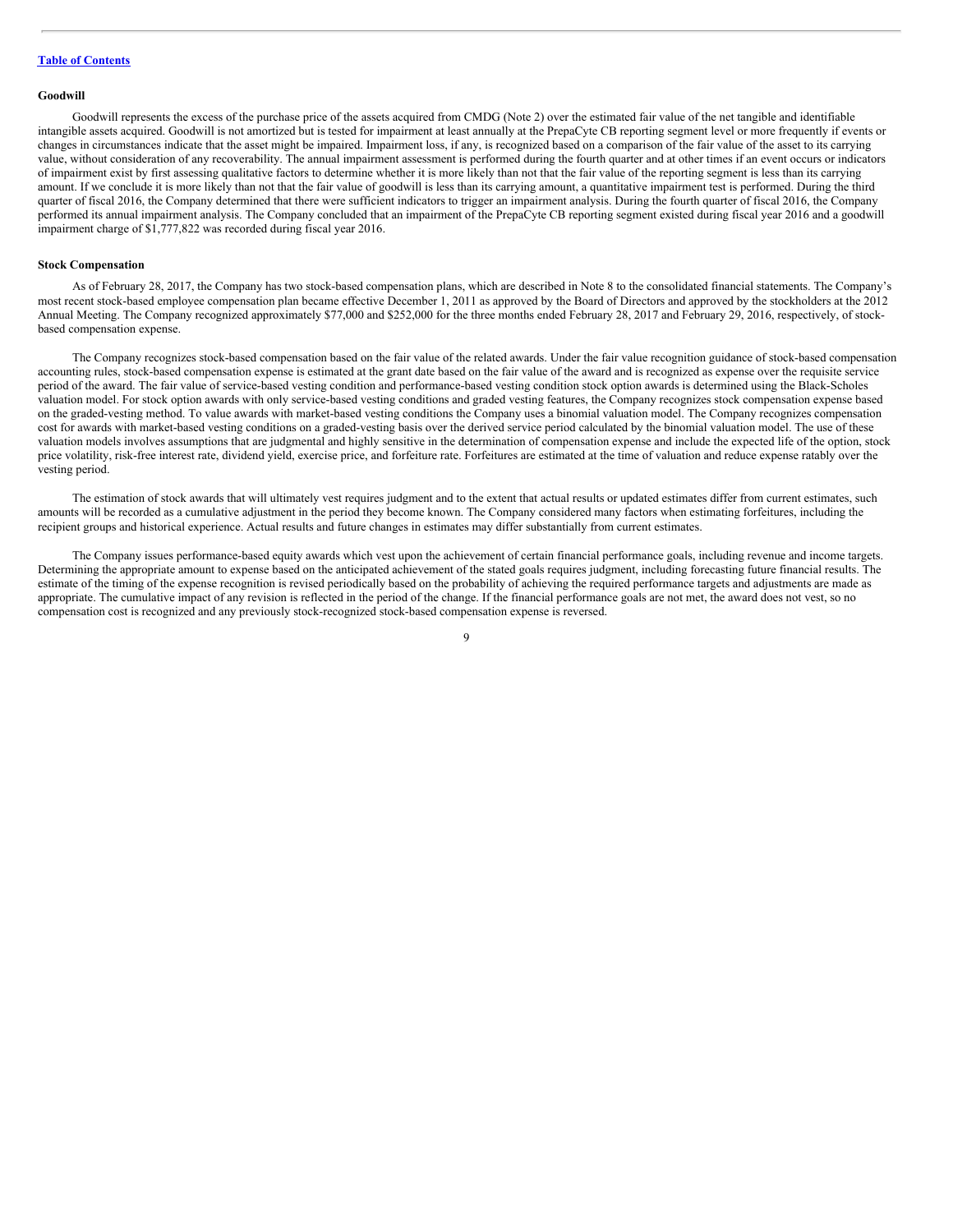The Company issues equity awards with market-based vesting conditions which vest upon the achievement of certain stock price targets. If the awards are forfeited prior to the completion of the derived service period, any recognized compensation is reversed. If the awards are forfeited after the completion of the derived service period, the compensation cost is not reversed, even if the awards never vest.

#### **Fair Value of Financial Instruments**

Management uses a fair value hierarchy, which gives the highest priority to quoted prices in active markets. The fair value of financial instruments is estimated based on market trading information, where available. Absent published market values for an instrument or other assets, management uses observable market data to arrive at its estimates of fair value. Management believes that the carrying amount of cash and cash equivalents, accounts receivable, notes receivable, accounts payable and accrued expenses approximate fair value due to the short-term nature of these instruments. The Company believes that the fair value of its Revenue Sharing Agreements ("RSA") liability recorded on the balance sheet is between the recorded book value and up to the Company's previous settlement experience, due to the various terms and conditions associated with each RSA.

The Company uses an accounting standard that defines fair value as an exit price, representing the amount that would be received to sell an asset or paid to transfer a liability in an orderly transaction between market participants at the measurement date. As such, fair value is a market-based measurement that should be determined based on assumptions that market participants would use in pricing an asset or liability. As a basis for considering such assumptions, the standard establishes a three-level fair value hierarchy that prioritizes the inputs used to measure fair value. The three levels of inputs used to measure fair value are as follows:

- Level 1 Quoted prices in active markets for identical assets or liabilities.
- Level 2 Observable inputs other than quoted prices included in Level 1, such as quoted prices for similar assets and liabilities in active markets; quoted prices for identical or similar assets and liabilities in markets that are not active; or other inputs that are observable or can be corroborated by observable market data.
- Level 3 Unobservable inputs that are supported by little or no market activity and that are significant to the fair value of the assets or liabilities. This includes certain pricing models, discounted cash flow methodologies and similar techniques that use significant unobservable inputs.

The following table summarizes the financial assets and liabilities measured at fair value on a recurring basis as of February 28, 2017 and November 30, 2016, respectively, segregated among the appropriate levels within the fair value hierarchy:

|                           | Fair Value at        | Fair Value Measurements<br>at February 28, 2017 Using |         |         |  |
|---------------------------|----------------------|-------------------------------------------------------|---------|---------|--|
| Description               | February 28,<br>2017 | Level 1                                               | Level 2 | Level 3 |  |
| Assets:                   |                      |                                                       |         |         |  |
| <b>Trading Securities</b> | \$167,696            | \$167,696                                             | _       |         |  |
| Available-for-sale        | 308,760              | 308,760                                               |         |         |  |
|                           | \$476,456            | \$476,456                                             |         |         |  |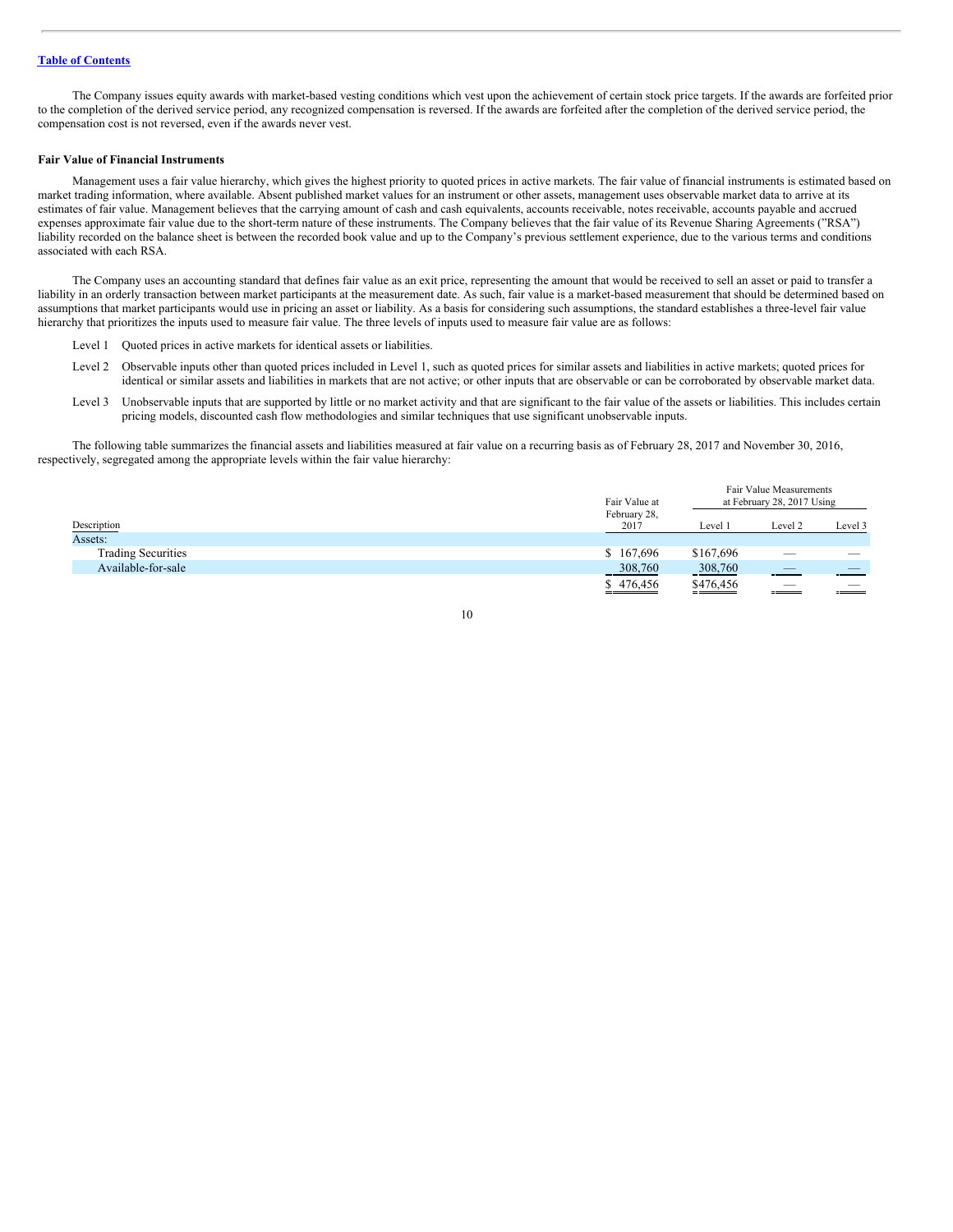|                           | Fair Value at        | Fair Value Measurements<br>at November 30, 2016 Using |                          |         |  |
|---------------------------|----------------------|-------------------------------------------------------|--------------------------|---------|--|
| Description               | November 30,<br>2016 | Level 1                                               | Level 2                  | Level 3 |  |
| Assets:                   |                      |                                                       |                          |         |  |
| <b>Trading Securities</b> | \$304,142            | \$304,142                                             |                          |         |  |
| Available-for-sale        | 320,081              | 320,081                                               |                          |         |  |
|                           | 624,223<br>______    | \$624,223                                             | $\overline{\phantom{a}}$ |         |  |

The following is a description of the valuation techniques used for these items, as well as the general classification of such items pursuant to the fair value hierarchy:

*Trading securities –* Fair values for these investments are based on quoted prices in active markets and are therefore classified within Level 1 of the fair value hierarchy. For trading securities, there was (\$26,600) and (\$19,800) in unrealized holding losses, respectively, recorded in other income and expense on the accompanying consolidated statements of comprehensive loss for the three months ended February 28, 2017 and February 29, 2016, respectively.

*Available-for-sale securities –* These investments are classified as available for sale and consist of marketable equity securities that we intend to hold for an indefinite period of time. Investments are stated at fair value and unrealized holding gains and losses are reported as a component of accumulated other comprehensive income until realized. Realized gains or losses on disposition of investments are computed using the first in, first out (FIFO) method and reported as income or loss in the period of disposition in the accompanying consolidated statements of comprehensive income (loss). For available-for-sale securities, there was approximately (\$7,000) and (\$94,000) in unrealized holding losses, net of tax, respectively, reported as comprehensive loss on the accompanying statements of comprehensive income (loss) for the three months ended February 28, 2017 and February 29, 2016, respectively.

## **Product Warranty and Cryo-Cell CaresTM Program**

In December 2005, the Company began providing its customers that enrolled after December 2005 a payment warranty under which the Company agrees to pay \$50,000 to its client if the umbilical cord blood product retrieved is used for a stem cell transplant for the donor or an immediate family member and fails to engraft, subject to various restrictions. Effective February 1, 2012, the Company increased the \$50,000 payment warranty to a \$75,000 payment warranty to all of its new clients. Additionally, under the Cryo-Cell Cares**TM** program, the Company was paying \$10,000 to the client to offset personal expenses if the umbilical cord blood product is used for bone marrow reconstitution in a myeloblative transplant procedure. Effective October 13, 2014, the Company no longer offers the Cryo-Cell Cares**TM** program to new clients. The product warranty is available to clients who enroll under this structure for as long as the specimen is stored with the Company. The Company has not experienced any claims under the warranty program nor has it incurred costs related to these warranties. The Company does not maintain insurance for this warranty program and therefore maintains reserves to cover any estimated potential liabilities. The Company's reserve balance is based on the \$75,000 or \$50,000 (as applicable) maximum payment and the \$10,000 maximum expense reimbursement multiplied by formulas to determine the projected number of units requiring a payout. The Company determined the estimated expected usage and engraftment failure rates based on an analysis of the historical usage and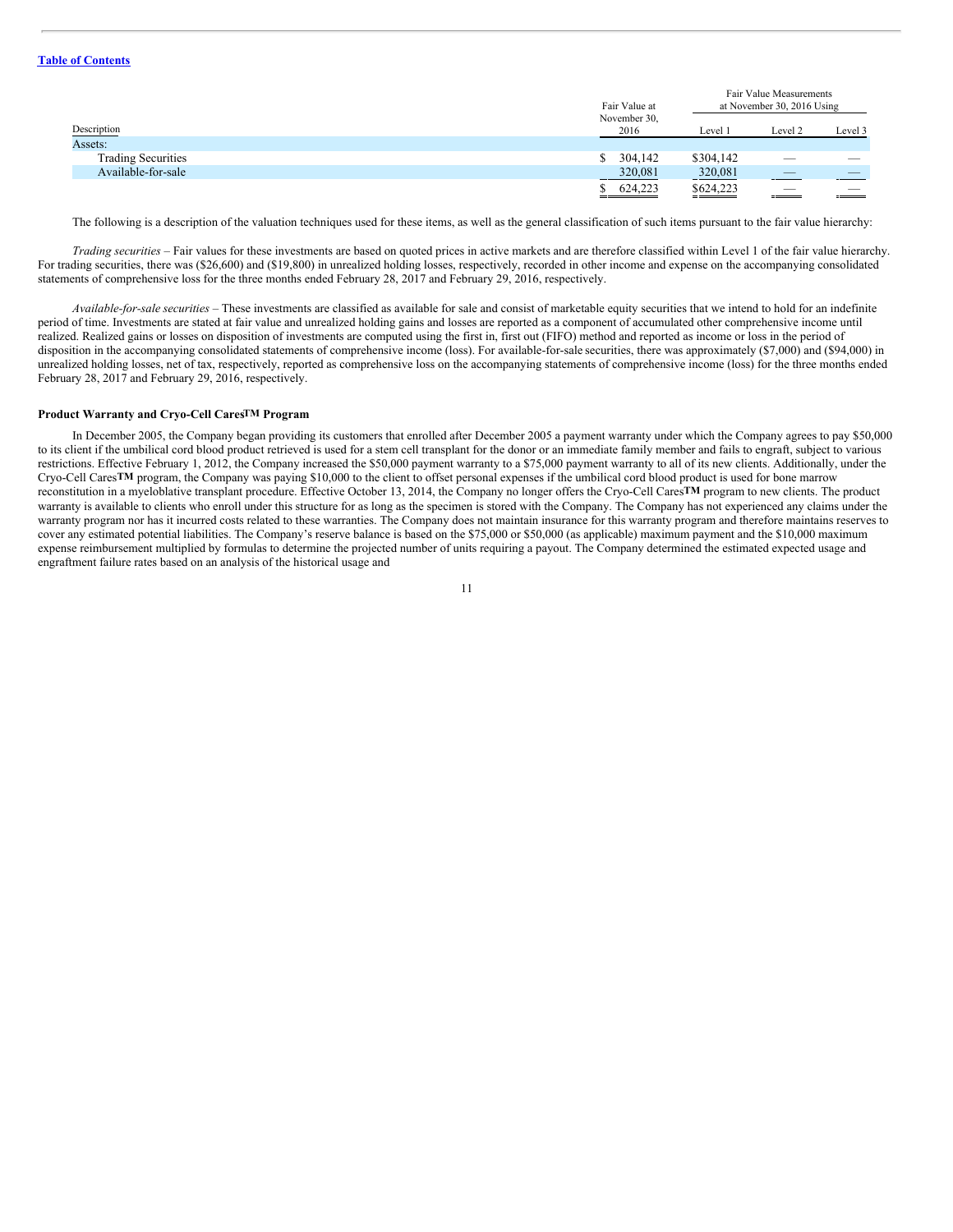failure rates and the historical usage and failure rates in other private and public cord blood banks based on published data. The Company's estimates of expected usage and engraftment failure could change as a result of changes in actual usage rates or failure rates and such changes would require an adjustment to the established reserves. The historical usage and failure rates have been very low and a small increase in the number of transplants or engraftment failures could cause a significant increase in the estimated rates used in determining the Company's reserve. In addition, the reserve will increase as additional umbilical cord blood specimens are stored which are subject to the warranty. As of February 28, 2017 and November 30, 2016 the Company recorded reserves under these programs in the amounts of approximately \$17,000 and \$17,000, respectively, which are included in accrued expenses in the accompanying consolidated balance sheets.

#### **Recently Issued Accounting Pronouncements**

In January 2017, the FASB issued Accounting Standards UpdateNo. 2017-04, Intangibles - Goodwill and Other (Topic 350): Simplifying the Test for Goodwill *Impairment*. The update removes Step 2 from the goodwill impairment test. The new standard is effective for fiscal years, and interim periods within those fiscal years, beginning after December 15, 2019, although early adoption is permitted. The Company is currently evaluating the effect that the updated standard will have on our financial statements.

In December 2016, the FASB issued Accounting Standards UpdateNo. 2016-18, *Statement of Cash Flows (Topic 230). Restricted Cash*. This update clarifies how entities should present restricted cash and restricted cash equivalents in the statement of cash flows. The new guidance requires a reconciliation of totals in the statement of cash flows to the related cash and cash equivalents and restricted cash captions in the balance sheet. The new standard is effective for fiscal years and interim periods within those fiscal years beginning after December 15, 2017 with early adoption permitted. The Company is currently evaluating the effect that the updated standard will have on our financial statements.

In August 2016, the FASB issued Accounting Standards Update No. 2016-15, Statement of Cash Flows (Topic 230): Classification of Certain Cash Receipts and Cash *Payments.* This update addresses eight specific cash flow issues with the objective of reducing the existing diversity in practice in how certain cash receipts and cash payments are presented and classified in the statement of cash flows. The new standard is effective for fiscal years, and interim periods within those fiscal years, beginning after December 15, 2017. The Company is currently evaluating the effect that the updated standard will have on our financial statements.

In June 2016, the FASB issued Accounting Standards UpdateNo. 2016-13, Financial Instruments - Credit Losses (Topic 326): Measurement of Credit Losses on *Financial Instruments*. This update provides financial statement users with more decision-useful information about the expected credit losses on financial instruments and other commitments to extend credit held by a reporting entity at each reporting date. To achieve this objective, the amendments in this update replace the incurred loss impairment methodology in current GAAP with a methodology that reflects expected credit losses and requires consideration of a broader range of reasonable and supportable information to inform credit loss estimates. The new standard is effective for fiscal years, and interim periods within those fiscal years, beginning after December 15, 2019. The Company is currently evaluating the effect that the updated standard will have on our financial statements.

In May 2016, the FASB issued Accounting Standards UpdateNo. 2016-12, *Revenue from Contracts with Customers (Topic 606): Narrow-Scope Improvements and Practical Expedients*. This update clarifies the objectives of collectability, sales and other taxes, noncash consideration, contract modifications at transition, completed contracts at transition and technical correction. The amendments in this update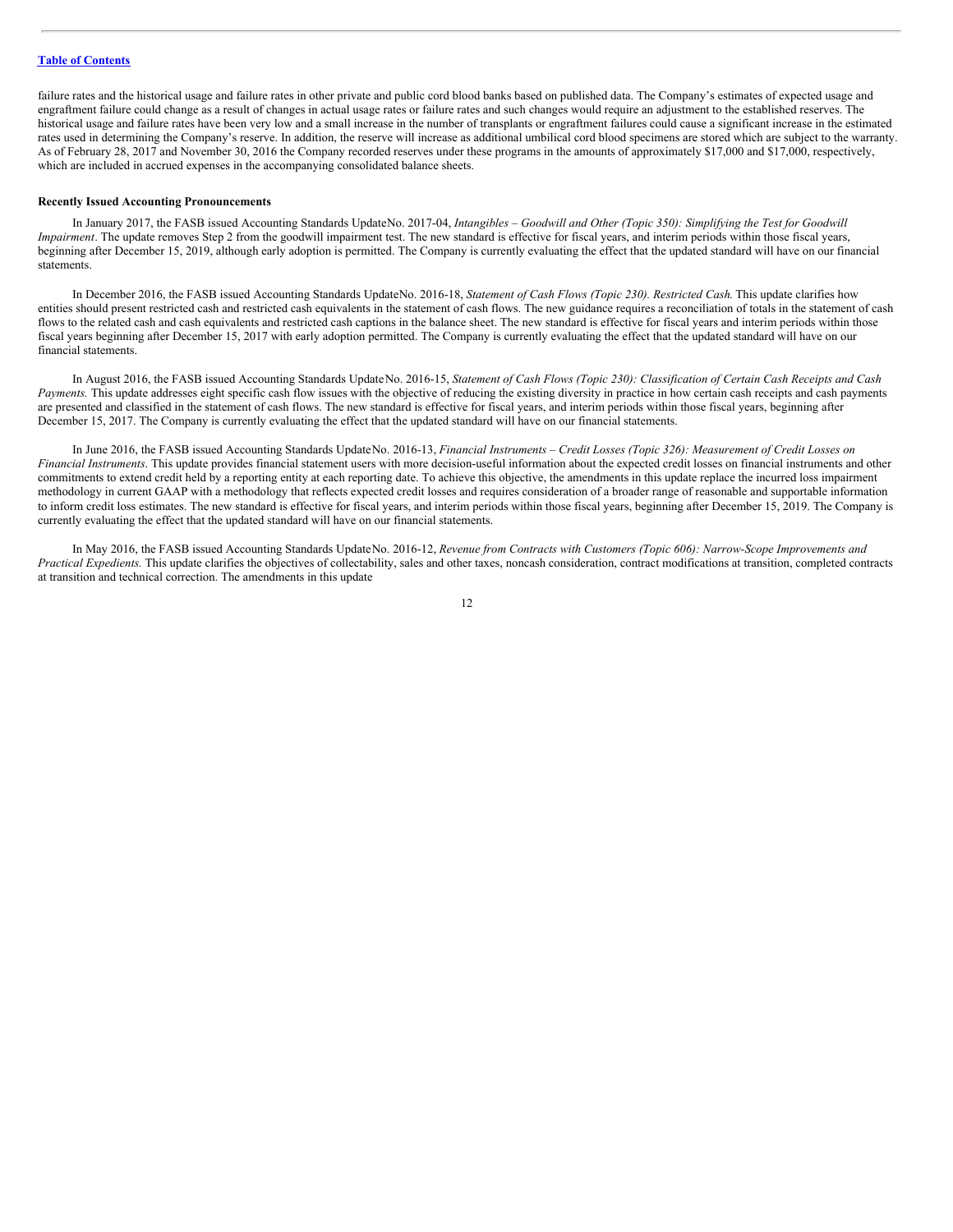affect the guidance in Accounting Standards Update No. 2014-09, *Revenue from Contracts with Customers (Topic 606),*which is not yet effective but will become effective for annual and interim periods beginning after December 15, 2017. The Company has not yet selected a transition method nor has it determined the effect of the standard on its consolidated financial statements and related disclosures.

In April 2016, the FASB issued Accounting Standards UpdateNo. 2016-10, Revenue from Contracts with Customers (Topic 606): Identifying Performance Obligations *and Licensing*. This update clarifies how an entity identifies performance obligations related to customer contracts as well as help to improve the operability and understanding of the licensing implementation guidance. The amendments in this update affect the guidance in Accounting Standards Update No. 2014-09, *Revenue from Contracts with Customers (Topic 606),* which is not yet effective but will become effective for annual and interim periods beginning after December 15, 2017. The Company has not yet selected a transition method nor has it determined the effect of the standard on its consolidated financial statements and related disclosures.

In March 2016, the FASB issued Accounting Standards UpdateNo. 2016-09, *Compensation – Stock Compensation (Topic 718): Improvements to Employee Share-Based Payment Accounting.* This update simplifies several aspects of the accounting for employee share-based payment transactions including the accounting for income taxes, forfeitures, and statutory tax withholding requirements, as well as classification in the statement of cash flows. The new standard is effective for fiscal years, and interim periods within those fiscal years, beginning after December 15, 2016. The Company is currently evaluating the effect that the updated standard will have on our financial statements.

In March 2016, the FASB issued Accounting Standards UpdateNo. 2016-08, *Revenue from Contracts with Customers (Topic 606): Principal versus Agent Considerations (Reporting Revenue Gross versus Net).* This update amends the principal-versus-agent implementation guidance and illustrations in the Board's new revenue standard (ASC 606). The FASB issued the ASU in response to concerns identified by stakeholders, including those related to (1) determining the appropriate unit of account under the revenue standard's principal-versus-agent guidance and (2) applying the indicators of whether an entity is a principal or an agent in accordance with the revenue standard's control principle. The new standard is effective for fiscal years, and interim periods within those fiscal years, beginning after December 15, 2017, with early adoption permitted. The Company is currently evaluating the effect that the updated standard will have on our financial statements.

In February 2016, the FASB issued Accounting Standards UpdateNo. 2016-02, *Leases (Topic 842)*. This update requires organizations that lease assets with lease terms of more than 12 months to recognize assets and liabilities for the rights and obligations created by those leases on their balance sheets. It also requires new qualitative and quantitative disclosures to help investors and other financial statement users better understand the amount, timing, and uncertainty of cash flows arising from leases. The new standard is effective for fiscal years, and interim periods within those fiscal years, beginning after December 15, 2018, with early adoption permitted. The Company is currently evaluating the effect that the updated standard will have on its consolidated balance sheets and related disclosures.

In January 2016, the FASB issued Accounting Standards UpdateNo. 2016-01, *Financial Instruments—Overall (Subtopic 825-10): Recognition and Measurement of Financial Assets and Financial Liabilities.* This update requires all equity investments to be measured at fair value with changes in fair value recognized in net income, requires an entity to present separately in other comprehensive income the portion of the total change in the fair value of a liability resulting from a change in the instrument-specific credit risk when the entity has elected to measure the liability at fair value in accordance with the fair value option for financial instruments, and eliminates the requirement for public entities to disclose the methods and significant assumptions used to estimate the fair value that is required to be disclosed for financial instruments measured at amortized cost on the balance sheet. The new standard is effective for fiscal years beginning after December 15, 2017, including interim periods within those fiscal years. Early adoption is permitted for the accounting guidance on financial liabilities under the fair value option. The Company is currently evaluating the impact of the new standard on our financial statements.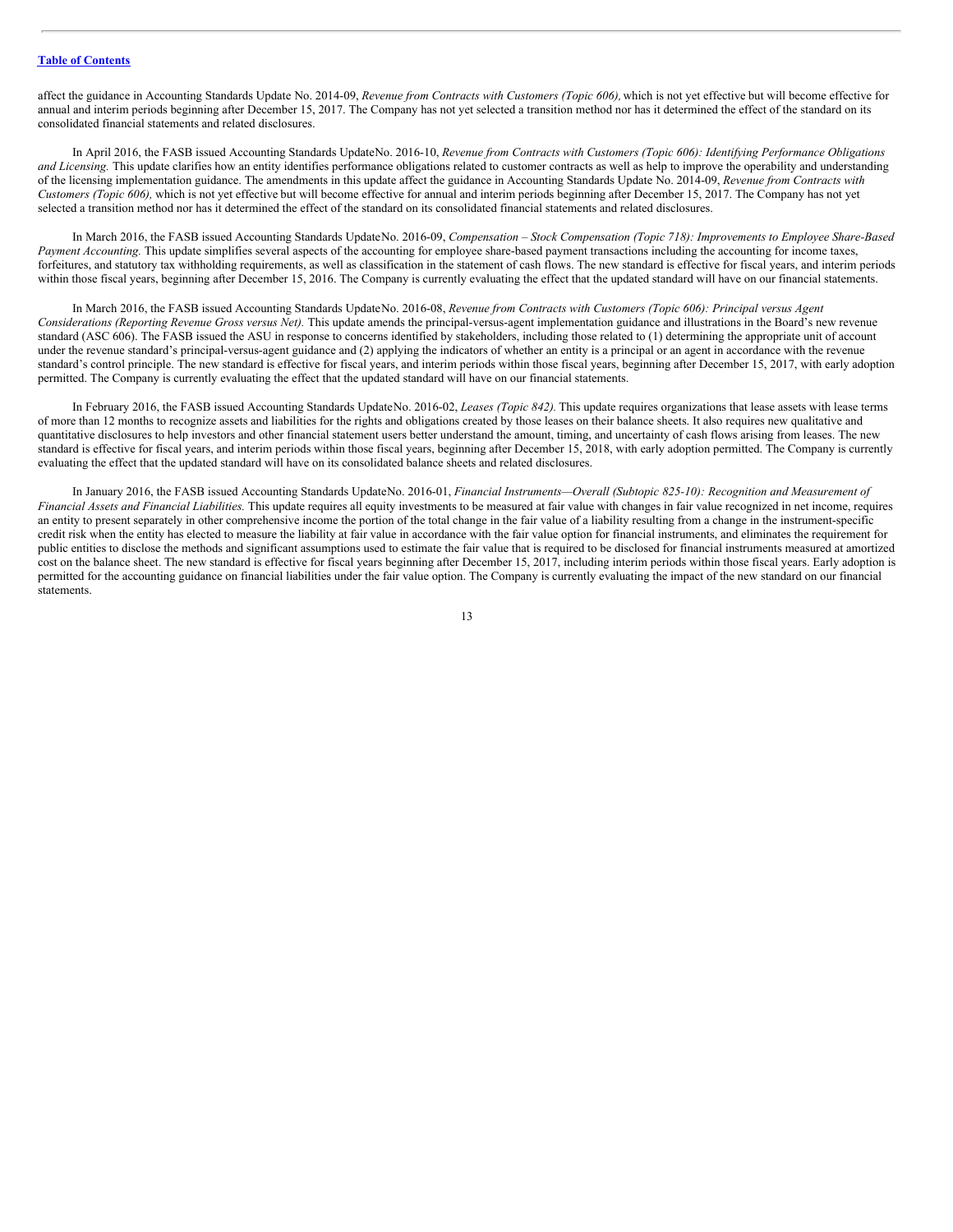In July 2015, the FASB issued Accounting Standards Update No2015-11, *Inventory (Topic 330): Simplifying the Measurement of Inventory.*This update simplifies the subsequent measurement of inventory. It replaces the current lower of cost or market test with the lower of cost or net realizable value test. Net realizable value is defined as the estimated selling prices in the ordinary course of business, less reasonably predictable costs of completion, disposal, and transportation. The new standard should be applied prospectively and is effective for annual reporting periods beginning after December 15, 2016 and interim periods within those annual periods, with early adoption permitted. The Company does not expect the adoption of this standard to have a material impact on the Company's financial statements.

In May 2014, the FASB issued Accounting Standards UpdateNo. 2014-09*, Revenue from Contracts with Customers (Topic 606).*This update provides a comprehensive new revenue recognition model that requires a company to recognize revenue to depict the transfer of goods or services to a customer at an amount that reflects the consideration it expects to receive in exchange for those goods or services. The guidance also requires additional disclosure about the nature, amount, timing and uncertainty of revenue and cash flows arising from customer contracts. In August 2015, the FASB issued Accounting Standards Update No. 2015-14, *Revenue from Contracts with Customers (Topic 606): Deferral of the Effective Date, which defers the effective date of the guidance in Accounting Standards UpdateNo. 2014-09 by one year. This update is now* effective for annual and interim periods beginning after December 15, 2017, which will require us to adopt these provisions in the first quarter of fiscal 2019. Early application is permitted for annual reporting periods beginning after December 15, 2016, including interim reporting periods within that reporting period. This update permits the use of either the retrospective or cumulative effect transition method. The Company has not yet selected a transition method nor has it determined the effect of the standard its consolidated financial statements and related disclosures.

#### **Note 2 – Goodwill**

On June 11, 2015, the Company entered into an Asset Purchase Agreement (the "APA") with CytoMedical Design Group LLC ("CMDG"), for the purchase of certain assets and assumption of certain liabilities and contracts that CMDG used in the operation of its cord blood business, including the Prepacyte-CB Processing System which is used in cell processing laboratories to process and store stem cells from umbilical cord blood (the "Acquisition"). This transaction was accounted for as a business combination. The purchase price was \$2,400,000, plus the value of inventory, comprised of \$1,553,272 in cash and assumed liabilities of the seller less any prepayment made by the Company to CMDG (\$966,597 at closing and \$586,675 on or before September 30, 2015) and a note payable to the seller in the amount of \$1,300,000. The closing was effective on June 30, 2015.

In connection with the APA, the Company assumed an exclusive perpetual license agreement which enables the Company to use licensed technology in its umbilical cord blood processing and storage product for cord blood banking. Under the terms of the APA, the Company will pay a royalty of \$5 per bag set unit sold, subject to minimum annual royalties totaling \$35,000.

Goodwill represents the excess of the purchase price of the assets acquired from CMDG over the estimated fair value of the net tangible and identifiable intangible assets acquired. The annual impairment assessment is performed as of September 30<sup>th</sup> each year, and an assessment is performed at other times if an event occurs or circumstances change that would more likely than not reduce the fair value of the asset below its carrying value. Step one of the impairment assessment compares the fair value of the reporting unit to its carrying value and if the fair value exceeds its carrying value, goodwill is not impaired. If the carrying value exceeds the fair value, the implied fair value of goodwill is compared to the carrying value of goodwill. If the implied fair value exceeds the carrying value then goodwill is not impaired; otherwise, an impairment loss would be recorded by the amount the carrying value exceeds the implied fair value.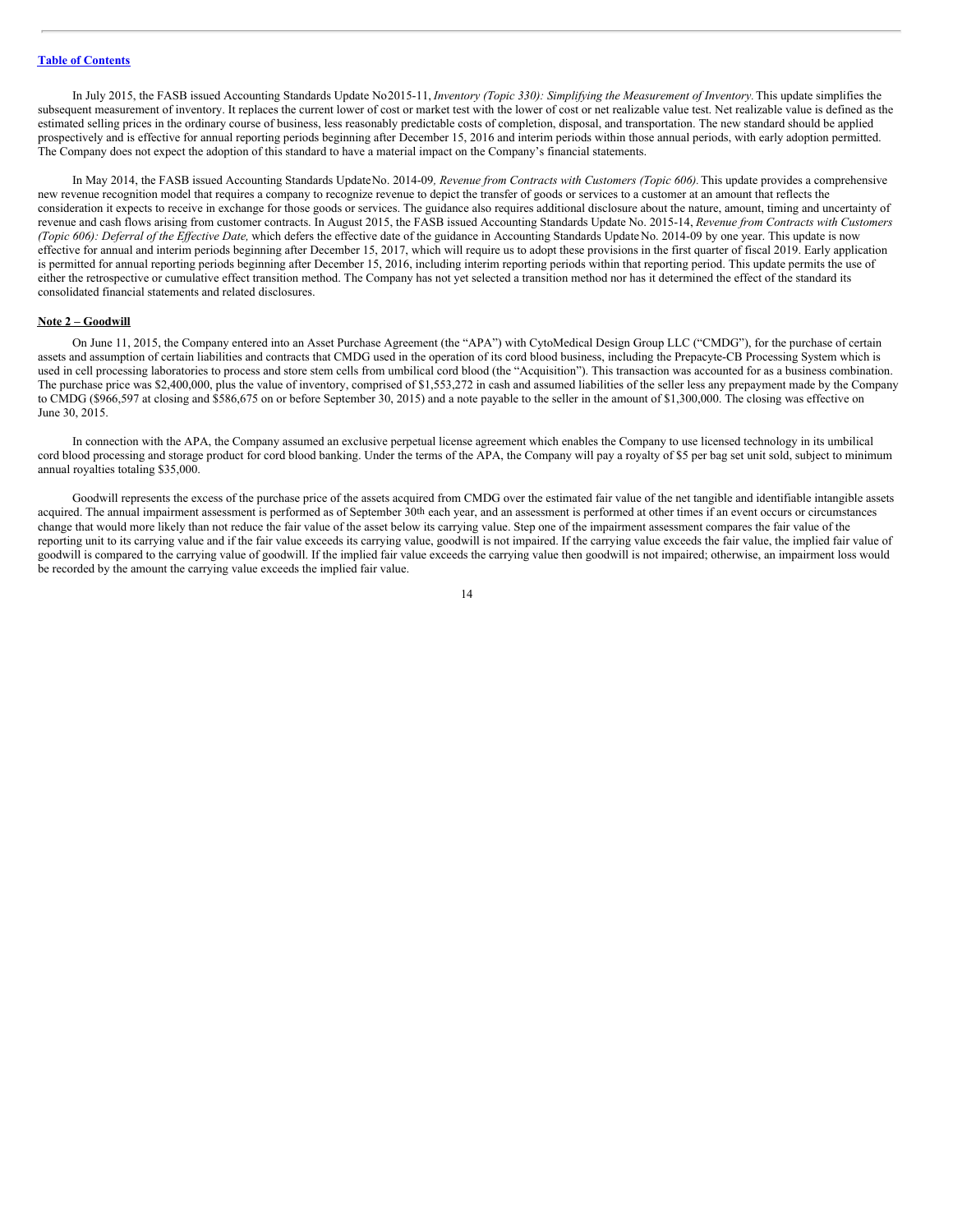During the third quarter of fiscal 2016, the Company determined that there were sufficient indicators to trigger an interim goodwill impairment analysis. Goodwill is included in the PrepaCyte CB reporting segment and the indicators included, among other factors: (1) decline in projected revenues, (2) decline in forecasted cash flows, and (3) loss of a key customer.

Goodwill impairment testing is a two-step process. Step one involves comparing the fair value of the reporting unit to its carrying amount. If the carrying amount of the reporting unit is greater than zero and its fair value is greater than its carrying amount, there is no impairment. Fair value can be determined using market, income or cost-based approaches. Our determination of estimated fair value of the reporting unit is based on a combination of the income-based and market-based approaches. Under the incomebased approach, the Company determined fair value based on estimated discounted cash flows. The cash flows are discounted by an estimated weighted-average cost of capital, which is intended to reflect the overall level of inherent risk of the reporting unit. Determining the fair value of a reporting unit is judgmental in nature and requires the use of significant estimates and assumptions, including revenue growth rates and EBITDA margins, discount rates and future market conditions, among others. Under the marketbased approach, we determined fair value using the Guideline Company Method, comparing our reporting unit to similar, publicly-traded companies, developing multiples and applying them to our earnings and revenue bases. As a result of the analysis, the Company concluded that the carrying value of the reporting unit exceeded its estimated fair value. The second step of the process was then performed to measure the amount of impairment loss.

Step two involves comparing the implied fair value of the reporting unit goodwill with the carrying amount of that goodwill. If the carrying amount of the reporting unit goodwill exceeds the implied fair value of that goodwill, an impairment loss is recognized in an amount equal to the excess. As a result of the analysis, the Company concluded that an impairment of the PrepaCyte CB reporting segment existed as the carrying amount of the reporting unit exceeded the implied fair value. Applying ASC 350, *Intangibles-Goodwill and Other* guidance, the Company recorded a goodwill impairment charge of \$1,666,430 as of August 31, 2016.

The annual impairment assessment was performed as of September 30, 2016. The Company concluded that there was an additional impairment of the PrepaCyte CB reporting segment as the carrying amount of the reporting unit exceeded the implied fair value. Applying ASC 350, *Intangibles-Goodwill and Other* guidance, the Company recorded an additional goodwill impairment charge of \$111,392 as of November 30, 2016.

As of February 28, 2017, and November 30, 2016, there is no goodwill is reflected on the consolidated balance sheets.

The operating results of Prepacyte CB have been included in the consolidated statements of comprehensive income (loss) since the date of acquisition.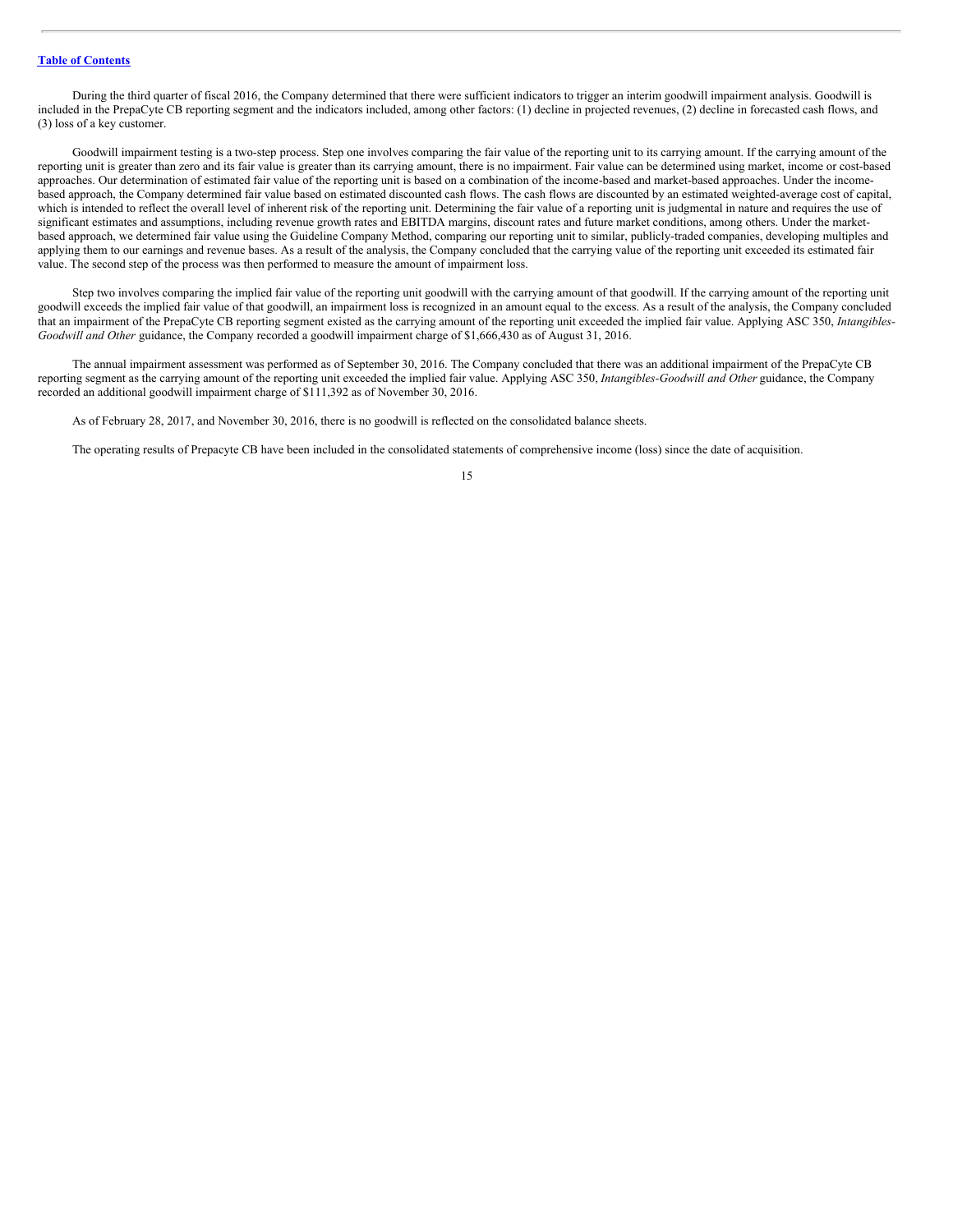## **Note 3 – Inventory**

Inventory has been pledged as collateral on the note payable incurred in connection with the APA (Note 2). The components of inventory at February 28, 2017 and November 30, 2016 are as follows:

|                   | February 28, 2017 | November 30, 2016        |
|-------------------|-------------------|--------------------------|
| Raw materials     | _                 | 9,100                    |
| Work-in-process   | 70.753            | $\overline{\phantom{a}}$ |
| Finished goods    | 150,213           | 261,000                  |
| Collection kits   | 72.713            | 98,760                   |
| Inventory reserve | (7, 718)          | (7,718)                  |
| Total inventory   | 285,961           | 361,142                  |

## **Note 4 – Intangible Assets**

The Company incurs certain legal and related costs in connection with patent and trademark applications. If a future economic benefit is anticipated from the resulting patent or trademark or an alternate future use is available to the Company, such costs are capitalized and amortized over the expected life of the patent or trademark. The Company's assessment of future economic benefit involves considerable management judgment. A different conclusion could result in the reduction of the carrying value of these assets.

During the quarter ended August 31, 2016, the Company determined that there were sufficient indicators to trigger an interim goodwill impairment analysis (Note 2). The Company reviews intangible assets with finite lives for impairment whenever events or changes in circumstances indicate that the related carrying amounts may not be recoverable. Determining whether an impairment loss occurred requires a comparison of the carrying amount to the sum of the future forecasted undiscounted cash flows expected to be generated by the asset per ASC 360, *Property, Plant and Equipment*. As a result of the Company'stwo-step impairment analysis, an impairment of intangible assets within the Prepacyte® CB reporting segment, license agreement and customer relationships, existed and an intangible asset impairment charge of \$211,267 during the third quarter of fiscal 2016.

Intangible assets were as follows as of February 28, 2017 and November 30, 2016:

|                                   | Useful lives  | <b>February 28, 2017</b> | <b>November 30, 2016</b> |
|-----------------------------------|---------------|--------------------------|--------------------------|
| Patents                           | $10-20$ years | 34,570<br>\$             | 34,570                   |
| Less: Accumulated amortization    |               | (10, 403)                | (9,937)                  |
| License agreement                 | 10 years      | 470,000                  | 470,000                  |
| Less: Intangible asset impairment |               | (185,000)                | (185,000)                |
| Less: Accumulated amortization    |               | (68, 111)                | (60, 194)                |
| Customer relationships            | 15 years      | 41,000                   | 41,000                   |
| Less: Intangible asset impairment |               | (26, 267)                | (26, 267)                |
| Less: Accumulated amortization    |               | (3, 435)                 | (3,172)                  |
|                                   |               |                          |                          |
| Net Intangible Assets             |               | ¢<br>252,354             | 261,000                  |

Amortization expense of intangibles was approximately \$9,000 and \$12,000 for the three months ended February 28, 2017 and February 29, 2016, respectively.

## **Note 5 – Note Payable**

On June 30, 2015, the Company entered into a note payable in the amount of \$1,300,000 in connection with the APA (Note 2). The note was payable in 48 monthly installments of \$29,938 including principal and interest at the rate of 5% per annum, commencing on July 31, 2015, and ending on June 30, 2019. Pursuant to the APA, the note was secured by all assets, inventory, molds and tools sold and transferred to the Company, tangible personal property held for sale or lease, accounts, contract rights, and other rights to payment and general intangibles.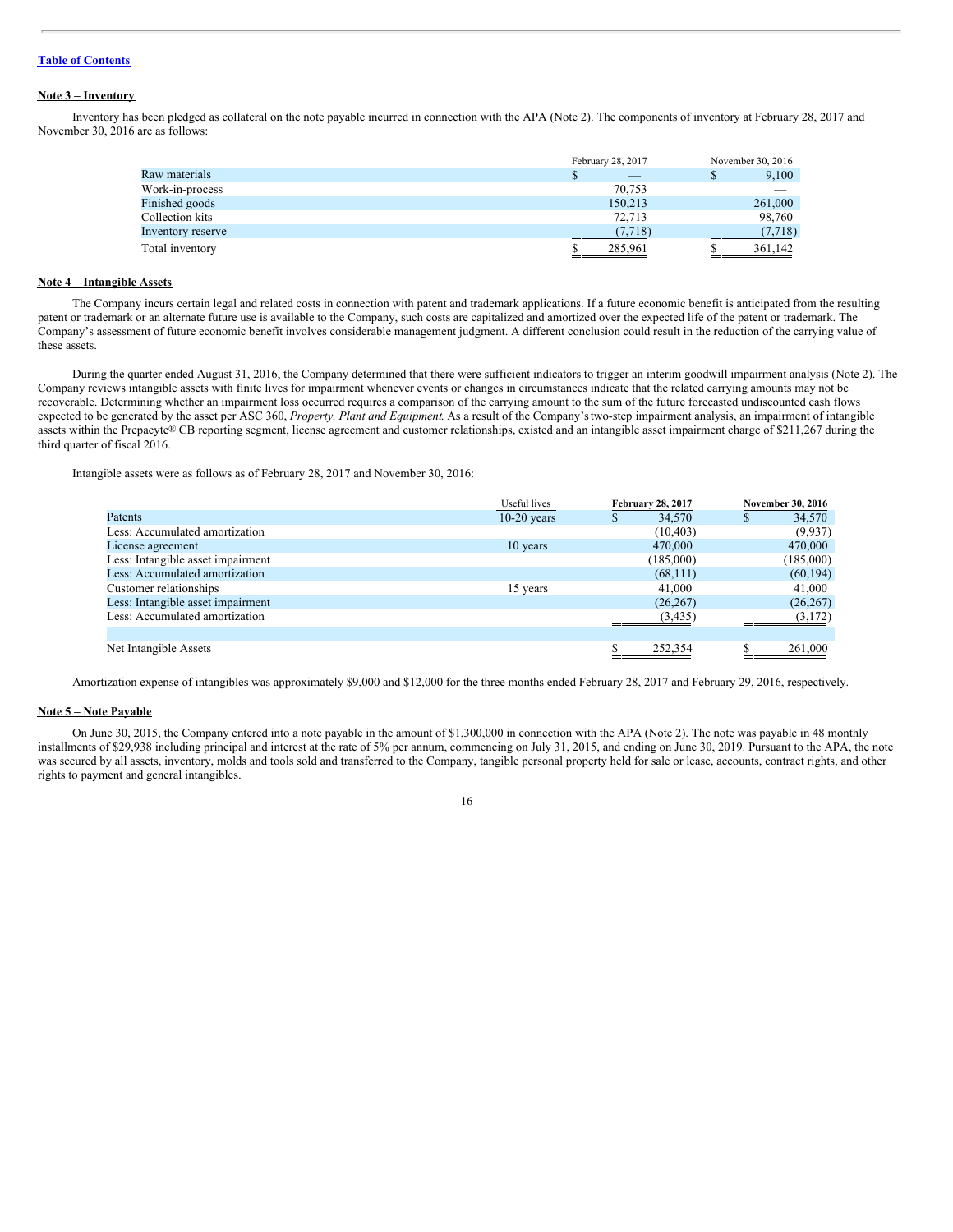On April 22, 2016, the Company paid \$778,287 which constituted payment in full of the Company's payment obligations to CMDG pursuant to the terms of the original APA and Promissory Note, as well as pursuant to the terms of the Loan/Promissory Note Sale Agreement and Mutual Release executed by the Company and CMDG on April 22, 2016. Prior to making the payment in full, the Company made payments totaling \$269,443 pursuant to the terms of the original APA and Promissory Note. The difference between the remaining principal balance and the final payment made on April 22, 2016 was \$300,593 which was recorded as gain on extinguishment of debt for the twelve months ended November 30, 2016. As of the three months ended February 29, 2016, the Company recognized \$14,391 of interest expense related to the note payable.

On May 20, 2016, the Company entered into a Credit Agreement ("Agreement") with Texas Capital Bank, National Association ("TCB") for a term loan of \$8.0 million in senior credit facilities. The proceeds of the term loan were used by the Company to fund repurchases of the Company's common stock. Subject to the terms of the Agreement, on May 20, 2016, TCB advanced the Company \$100.00. On July 1, 2016, TCB advanced the remaining principal amount of \$7,999,900 per a promissory note dated May 20, 2016 between the Company and TCB, at a rate of 3.75% per annum plus LIBOR, payable monthly with a maturity date of July 2021. On August 26, 2016, the Company entered into a First Amendment to Credit Agreement with TCB. Pursuant to terms of the First Amendment to Credit Agreement, on August 26, 2016, TCB made an additional advance to the Company in principal amount of \$2,133,433 per an Amended and Restated Promissory Note dated August 26, 2016 between the Company and TCB. The additional proceeds of the term loan were used by the Company to fund a portion of the Settlement Agreement and Release of All Claims with Charles D. Nyberg and Mary J. Nyberg, individually and as Trustees of the CDMJ Nyberg Family. As of February 28, 2017 and November 30, 2016, principal paid to date is \$1,133,000 and \$633,000, respectively, at a rate of 3.75% per annum plus LIBOR. As of the three months ended February 28, 2017 and February 29, 2016, the Company paid interest of \$102,488 and \$0, respectively, which is reflected in interest expense on the accompanying consolidated statements of comprehensive income (loss).

On May 20, 2016, the Company also entered into a Subordination Agreement with TCB and CrowdOut Capital LLC ("CrowdOut") for a subordinated loan of the principal amount of \$650,000, which amount CrowdOut advanced to the Company on May 20, 2016. The proceeds of the subordinated loan will be used by the Company to fund continued repurchases of the Company's common stock. Per a promissory note dated May 20, 2016 between the Company and CrowdOut, interest at 12% per annum on the principal sum of \$650,000 is payable monthly with a maturity date of July 2021, at which time, the principal amount of \$650,000 is payable. As of February 28, 2017 and February 29, 2016, the Company paid interest of \$19,500 and \$0, respectively, which is reflected in interest expense on the accompanying consolidated statements of comprehensive income (loss).

Collateral of the term and subordinated loans includes all money, securities and property of the Company.

The Company incurred debt issuance costs related to the term and subordinated loans in the amount of \$378,785 which is recorded as a direct reduction of the carrying amount of the note payable and amortized over the life of the loan. As of the three months ended February 28, 2017 and February 29, 2016, \$34,153 and \$0, respectively, of the debt issuance costs were amortized and are reflected in interest expense on the accompanying consolidated statements of comprehensive income (loss).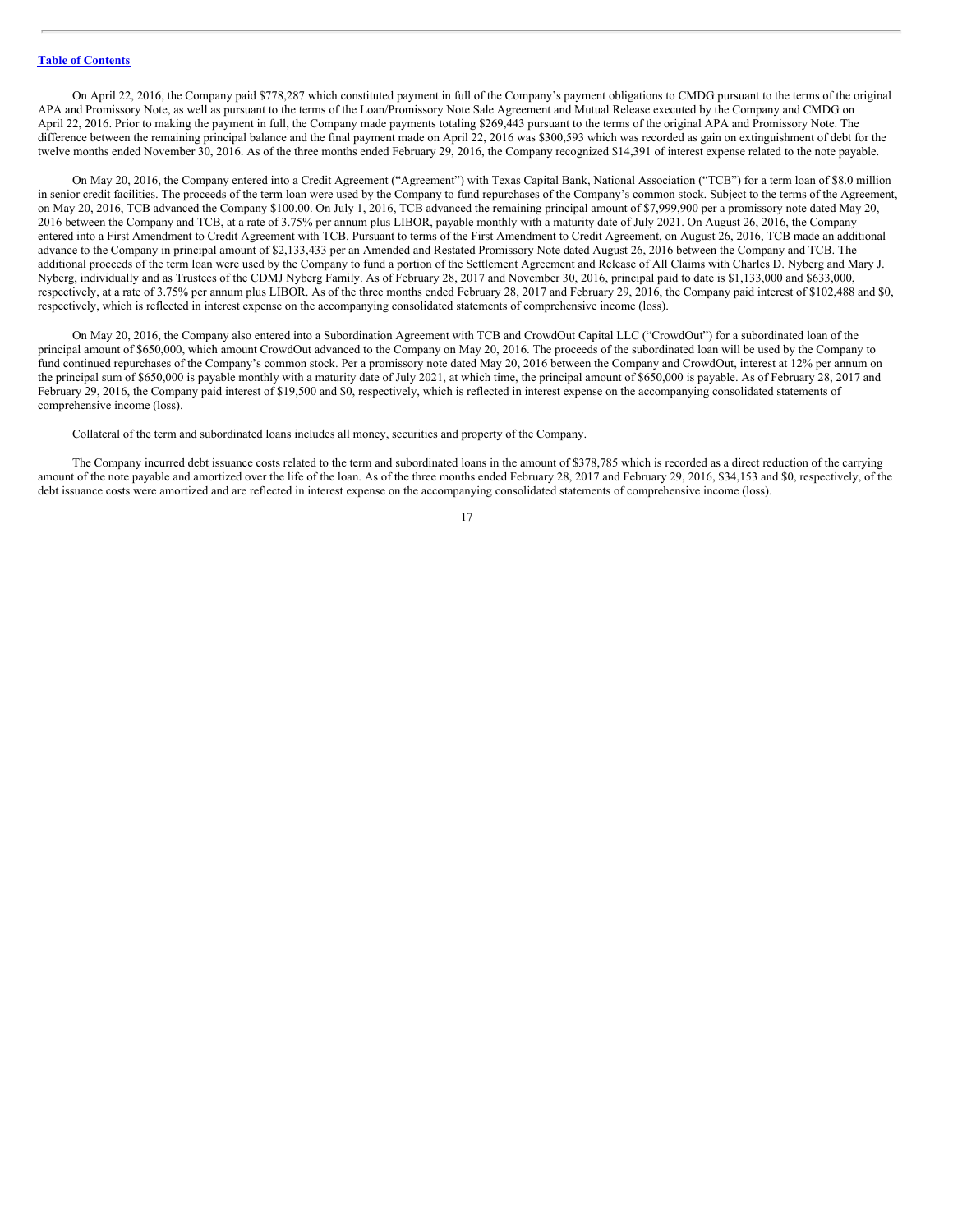As of February 28, 2017 and November 30, 2016, the note payable obligation was as follows:

|                                                    | February 28, 2017 | November 30, 2016 |
|----------------------------------------------------|-------------------|-------------------|
| Note payable                                       | 9,650,100<br>S    | 10,150,100        |
| Unamortized debt issuance costs                    | (296, 197)        | (330,350)         |
| Net note payable                                   | 9,353,903         | 9,819,750         |
| Current portion of note payable                    | 2,000,000         | 2,000,000         |
| Long-term note payable, net of debt issuance costs | 7,353,903         | 7,819,750         |
| Total                                              | 9,353,903         | 9,819,750         |

Interest expense on the note payable for the three months ended February 28, 2017 was as follows:

|                                   | February 28, 2017 |
|-----------------------------------|-------------------|
| Interest expense on notes payable | 121.988           |
| Debt issuance costs               | 34.153            |
| Total interest expense            | 156.141           |

There was \$0 interest expense related to the note payable for the three months ended February 29, 2016.

#### **Note 6 – Segment Reporting**

During the third quarter of fiscal 2015, the Company purchased certain assets and assumed certain liabilities and contracts that CytoMedical used in the operation of its cord blood business (See Note 2). The Company evaluated and determined that this acquisition qualifies as a separate segment.

The Company is organized in two reportable segments:

- 1. The cellular processing and cryogenic storage of umbilical cord blood and cord tissue stem cells for family use. Revenue is generated from the initial processing and testing fees and the annual storage fees charged each year for storage (the "Umbilical cord blood and cord tissue stem cell service").
- 2. The manufacture of Prepacyte® CB units, the processing technology used to process umbilical cord blood stem cells. Revenue is generated from the sales of the Prepacyte® CB units (the "Prepacyte®-CB").

The following table shows, by segment: net revenue, cost of sales, operating profit, depreciation and amortization, interest expense, income tax benefit (expense) and other comprehensive income for the three months ended February 28, 2017 and February 29, 2016:

|                                                        | For the three<br>months ended<br>February 28,<br>2017 | For the three<br>months ended<br>February 29,<br>2016 |
|--------------------------------------------------------|-------------------------------------------------------|-------------------------------------------------------|
| Net revenue                                            |                                                       |                                                       |
| Umbilical cord blood and cord tissue stem cell service | \$5,611,824                                           | \$5,020,459                                           |
| Prepacyte®-CB                                          | 164,800                                               | 131,739                                               |
| Total net revenue                                      | \$5,776,624                                           | \$5,152,198                                           |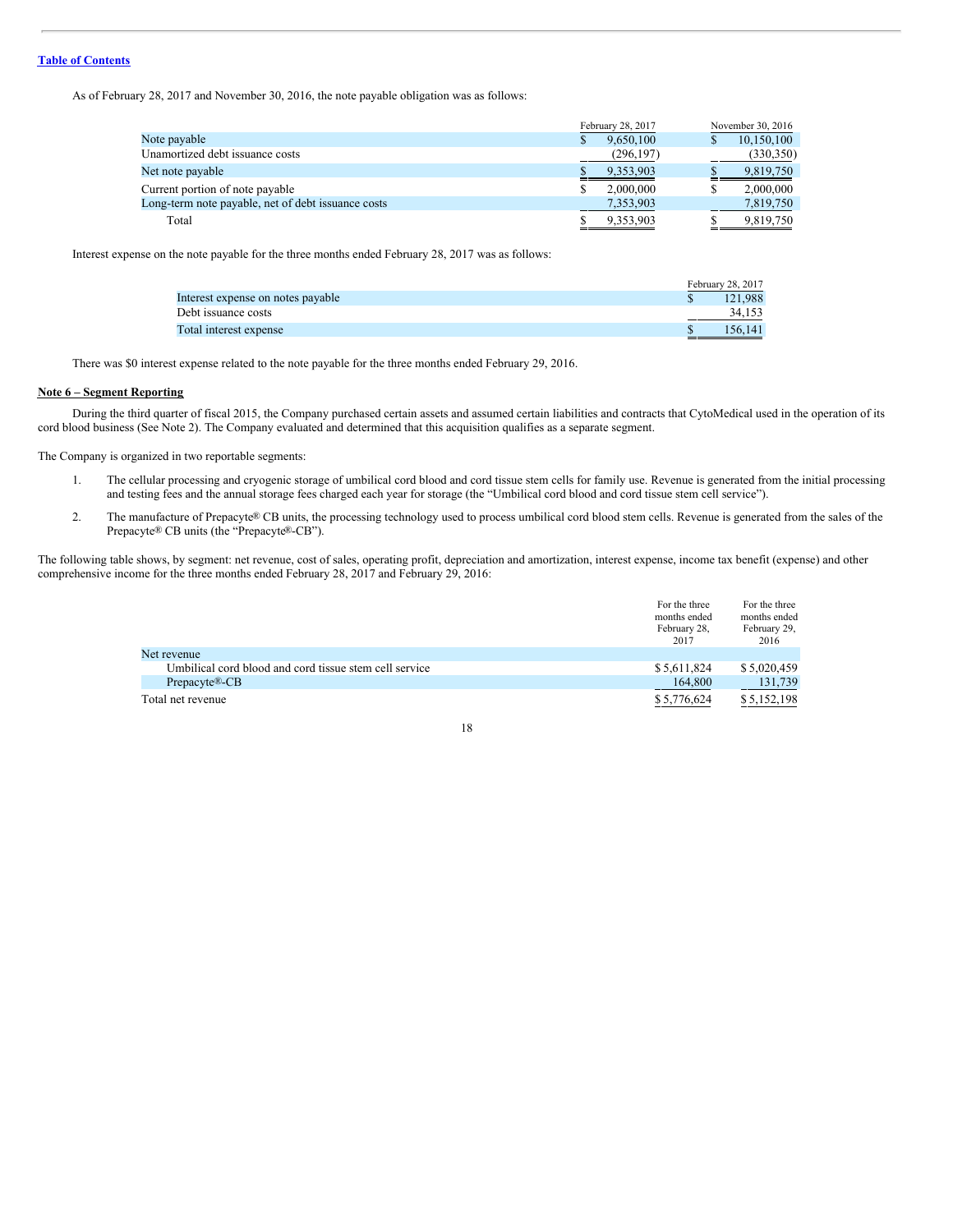| Cost of sales                                          |    |                   |    |                   |
|--------------------------------------------------------|----|-------------------|----|-------------------|
| Umbilical cord blood and cord tissue stem cell service | \$ | 1,392,795         | \$ | 1,245,023         |
| Prepacyte <sup>®</sup> -CB                             |    | 123,302           |    | 103,268           |
| Total cost of sales                                    | \$ | 1,516,097         | \$ | 1,348,291         |
| Depreciation and amortization                          |    |                   |    |                   |
| Umbilical cord blood and cord tissue stem cell service | \$ | 22,566            | \$ | 28,678            |
| Prepacyte®-CB                                          |    | 9,064             |    | 12,870            |
| Total depreciation and amortization                    | \$ | 31,630            | \$ | 41,548            |
| Operating income                                       |    |                   |    |                   |
| Umbilical cord blood and cord tissue stem cell service | \$ | 1,083,692         | \$ | 127,951           |
| Prepacyte®-CB                                          |    | 32,434            |    | 28,471            |
| Total operating income                                 | \$ | 1,116,126         | \$ | 156,422           |
| Interest expense                                       |    |                   |    |                   |
| Umbilical cord blood and cord tissue stem cell service | \$ | 297,044           | \$ | 246,943           |
| Prepacyte®-CB                                          |    |                   |    | 14,391            |
| Total interest expense                                 | \$ | 297,044           | \$ | 261,334           |
| Income tax benefit (expense)                           |    |                   |    |                   |
| Umbilical cord blood and cord tissue stem cell service | \$ | (305,717)         | \$ |                   |
| Prepacyte®-CB                                          | \$ |                   | \$ |                   |
| Total income tax benefit (expense)                     | \$ | (305, 717)        | \$ |                   |
| Other comprehensive income (loss)                      |    |                   |    |                   |
| Umbilical cord blood and cord tissue stem cell service | \$ | (7,061)           | \$ | (93, 727)         |
| Prepacyte®-CB                                          |    |                   |    |                   |
| Total other comprehensive income (loss)                | \$ | (7,061)           | \$ | (93, 727)         |
|                                                        |    | As of             |    | As of             |
|                                                        |    | February 28, 2017 |    | November 30, 2016 |
| Assets                                                 |    |                   |    |                   |
| Umbilical cord blood and cord tissue stem cell service | S  | 19,186,558        | S. | 18,960,261        |
| Prepacyte®-CB                                          |    | 566,797           |    | 578,207           |
| Total assets                                           | \$ | 19,753,355        | \$ | 19,538,468        |

## **Note 7 – Income (Loss) per Common Share**

Net income (loss) per common share data are based on net income. The following table sets forth the calculation of basic and diluted (loss) earnings per share:

|                   | For the three months ended<br>February 28, 2017 |         | For the three months ended<br>February 29, 2016 |          |  |
|-------------------|-------------------------------------------------|---------|-------------------------------------------------|----------|--|
| Numerator:        |                                                 |         |                                                 |          |  |
| Net Income (Loss) |                                                 | 486,923 |                                                 | 122,936) |  |
| Denominator:      |                                                 |         |                                                 |          |  |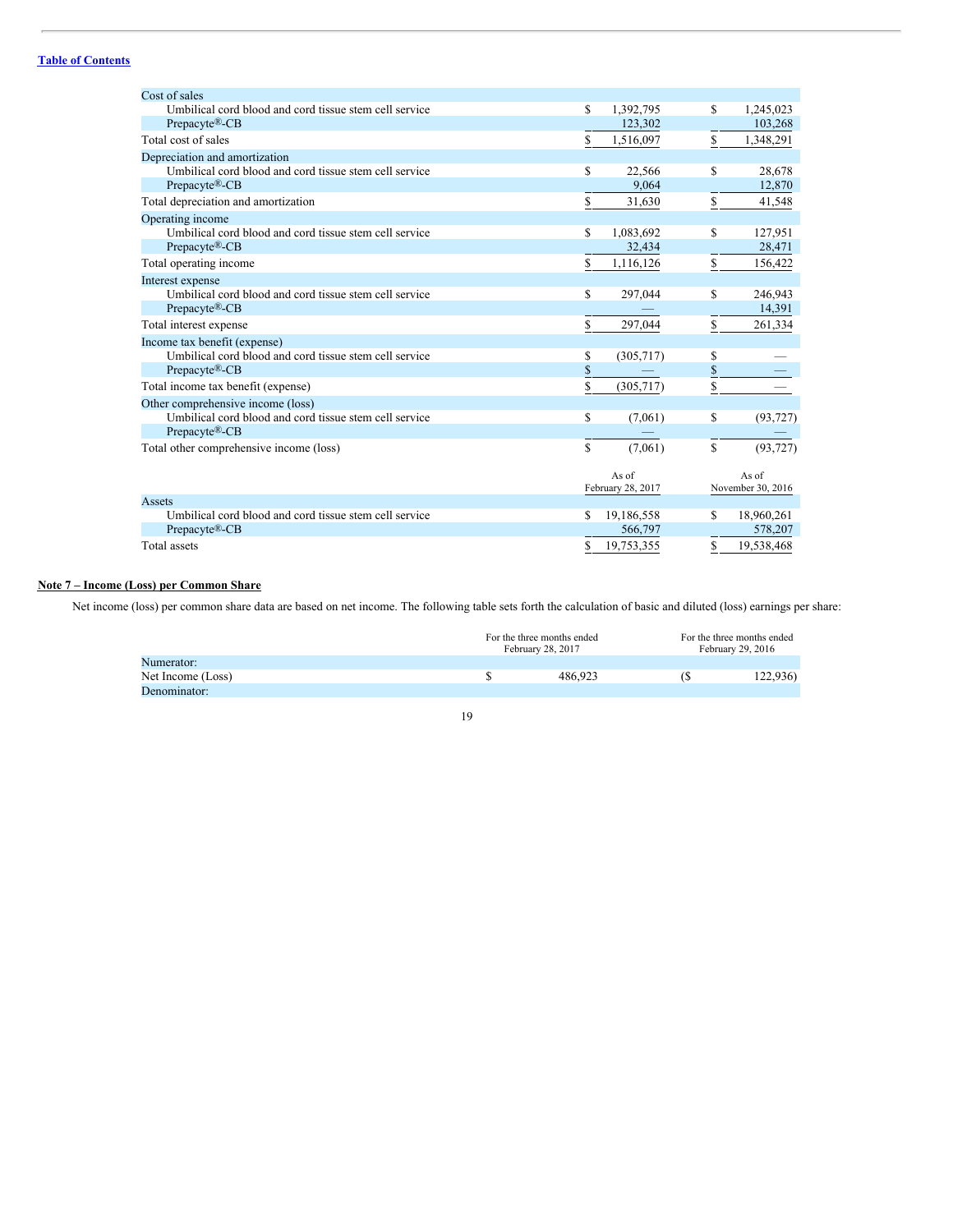| Weighted-average shares outstanding-basic                      | 6,901,108 | 8,971,373   |
|----------------------------------------------------------------|-----------|-------------|
| Dilutive common shares issuable upon exercise of stock options | 536.135   |             |
| Weighted-average shares-diluted                                | 7,437,243 | 8,971,373   |
| Earnings (Loss) per share:                                     |           |             |
| Basic                                                          | 0.07      | 0.01)<br>68 |
| Diluted                                                        | 0.07      | 0.01)<br>68 |

For the three months ended February 28, 2017, the Company included the effect of all outstanding stock options in the computation of diluted earnings per share, as all of the outstanding stock options were in the money as of February 28, 2017. For the three months ended February 29, 2016, the Company excluded the effect of all outstanding stock options from the computation of diluted earnings per share, as the effect of potentially dilutive shares from the outstanding stock options would be anti-dilutive.

#### **Note 8 – Stockholder's Equity**

The Company maintains the 2006 Stock Incentive Plan (the "2006 Plan") under which it has reserved 1,000,000 shares of the Company's common stock for issuance pursuant to stock options, restricted stock, stock-appreciation rights (commonly referred to as "SARs") and stock awards (i.e. performance options to purchase shares and performance units). As of February 28, 2017 and November 30, 2016, there were 550,500 and 572,281 options issued, but not yet exercised, under the 2006 Plan, respectively. As of February 28, 2017, there were 229,429 shares available for future issuance under the 2006 Plan.

The Company also maintains the 2012 Equity Incentive Plan (the "2012 Plan") which became effective December 1, 2011 as approved by the Board of Directors and approved by the stockholders at the 2012 Annual Meeting on July 10, 2012. The 2012 Plan originally reserved 1,500,000 shares of the Company's common stock for issuance pursuant to stock options, restricted stock, SARs, and other stock awards (i.e. performance shares and performance units). In May 2012, the Board of Directors approved an amendment to the 2012 Plan to increase the number of shares of the Company's common stock reserved for issuance to  $2,500,000$  shares. As of February 28, 2017, there were 569,729 service-based options issued, 129,729 service-based restricted common shares granted, 630,970 performance-based and 116,240 market-based restricted common shares granted under the 2012 Plan. As of February 28, 2017, there were 1,053,332 shares available for future issuance under the 2012 Plan.

#### *Service-based vesting condition options*

The fair value of each option award is estimated on the date of the grant using the Black-Scholes valuation model that uses the assumptions noted in the following table. Expected volatility is based on the historical volatility of the Company's stock over the most recent period commensurate with the expected life of the Company's stock options. The Company uses historical data to estimate option exercise and employee termination within the valuation model. The risk-free rate for periods within the contractual life of the option is based on the U.S. Treasury yield curve in effect at the time of grant. The expected term of options granted to employees is calculated, in accordance with the "simplified method" for "plain vanilla" stock options allowed under GAAP. Expected dividends are based on the historical trend of the Company not issuing dividends.

There were no options granted during the three months ended February 28, 2017 and February 29, 2016, respectively.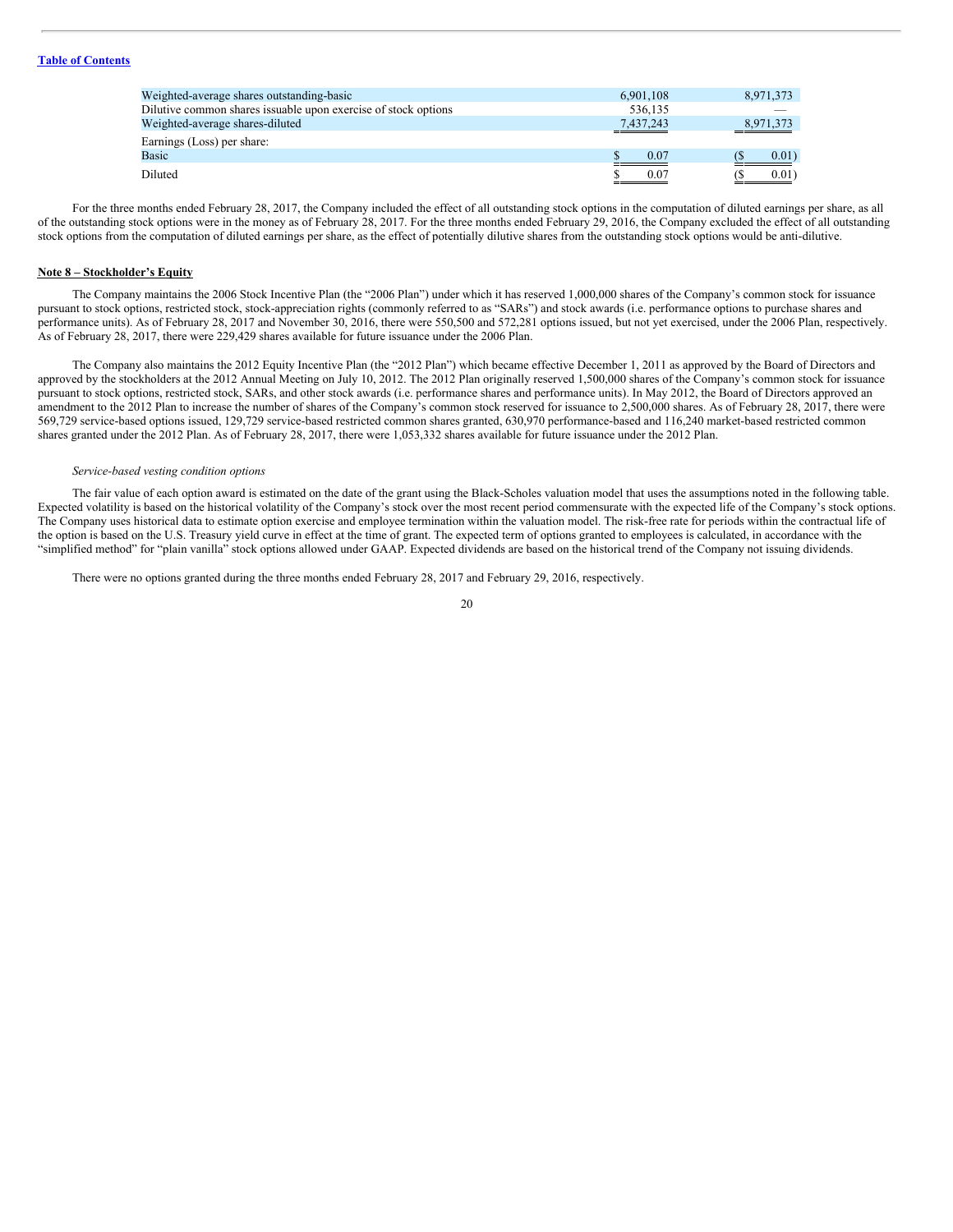Stock option activity for the three months ended February 28, 2017, was as follows:

|                                  |           |          | Weighted    |             |
|----------------------------------|-----------|----------|-------------|-------------|
|                                  |           |          |             |             |
|                                  |           | Weighted | Remaining   |             |
|                                  |           | Average  | Contractual | Aggregate   |
|                                  |           | Exercise | Life        | Intrinsic   |
|                                  | Options   | Price    | (Years)     | Value       |
| Outstanding at November 30, 2016 | 1,142,010 | \$2.36   | 4.99        | \$1,095,525 |
| Granted                          |           | _        |             |             |
| Exercised                        | (19,281)  | 1.74     |             | 57,949      |
| Expired/forfeited                | (2,500)   | 1.50     |             | 7,150       |
| Outstanding at February 28, 2017 | 1,120,229 | \$2.37   | 4.82        | \$2,225,014 |
| Exercisable at February 28, 2017 | 1,041,780 | 2.31     | 4.56        | \$2,132,983 |

The aggregate intrinsic value represents the total value of the difference between the Company's closing stock price on the last trading day of the period and the exercise price of the options, multiplied by the number of in-the-money stock options that would have been received by the option holders had all option holders exercised their options on either February 28, 2017 or February 29, 2016, as applicable. The intrinsic value of the Company's stock options changes based on the closing price of the Company's stock.

For the three months ended February 28, 2017, the Company issued 19,281 common shares to option holders who exercised options for \$33,496.

There were no options exercised during the three months ended February 29, 2016.

Significant option groups exercisable at February 28, 2017 and related price and contractual life information are as follows:

|                          |             | Outstanding |   |                       |             | Exercisable |                       |  |  |
|--------------------------|-------------|-------------|---|-----------------------|-------------|-------------|-----------------------|--|--|
|                          |             | Weighted    |   |                       |             |             |                       |  |  |
|                          |             | Average     |   |                       |             |             |                       |  |  |
|                          |             | Remaining   |   |                       |             |             |                       |  |  |
|                          |             | Contractual |   | Weighted              |             |             | Weighted              |  |  |
|                          |             | Life        |   | Average               |             |             | Average               |  |  |
| Range of Exercise Prices | Outstanding | (Years)     |   | <b>Exercise Price</b> | Outstanding |             | <b>Exercise Price</b> |  |  |
| \$1.01 to \$2.00         | 427,500     | 4.65        |   | 1.73                  | 427,500     |             | 1.73                  |  |  |
| \$2.01 to \$3.00         | 465,500     | 3.28        | S | 2.57                  | 465,500     |             | 2.57                  |  |  |
| \$3.01 to \$4.00         | 227,229     | 8.32        | S | 3.18                  | 148,780     | ъ           | 3.17                  |  |  |
|                          | 1,120,229   | 4.82        |   | 2.37                  | 1,041,780   |             | 2.31                  |  |  |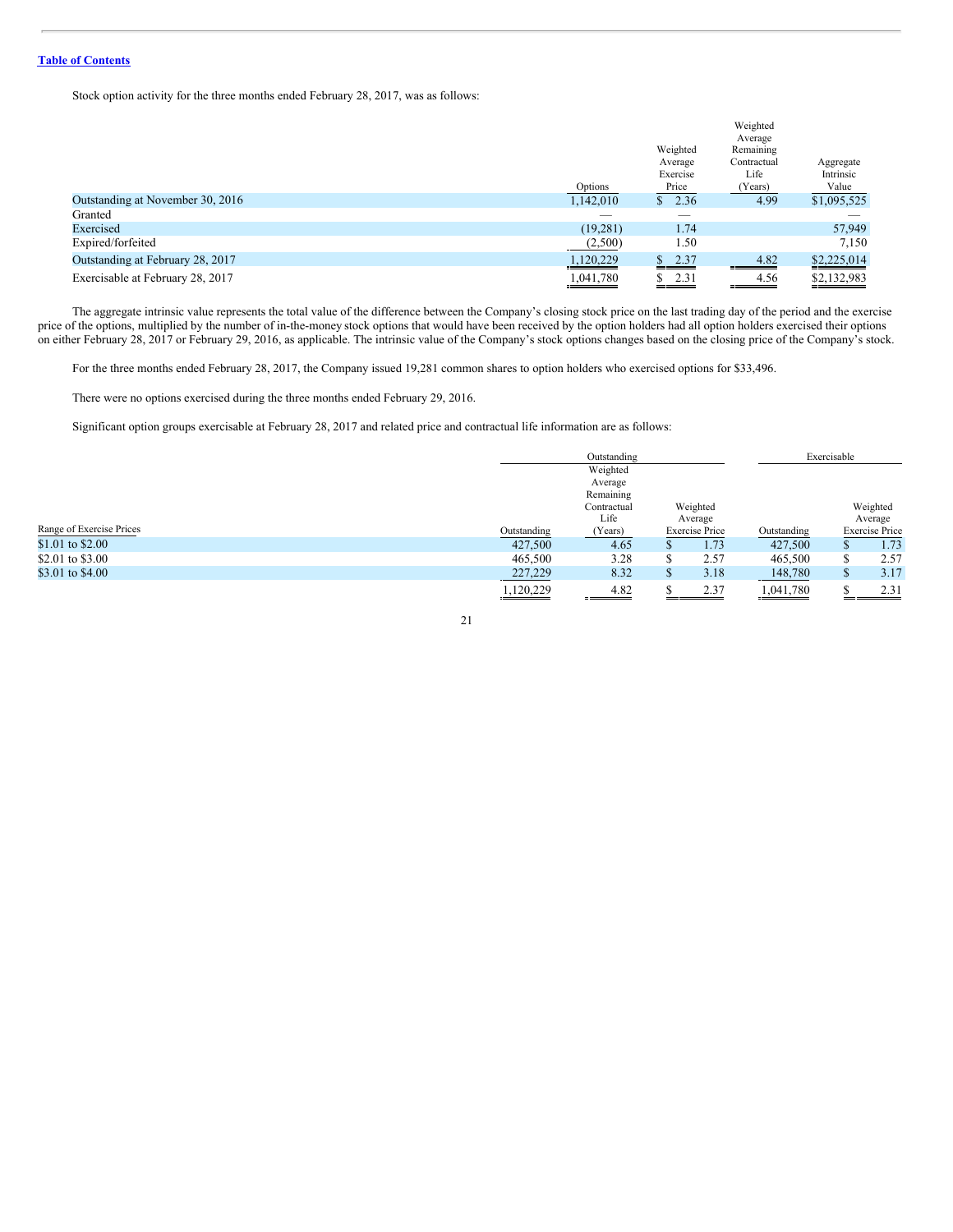A summary of the status of the Company's non-vested options as of February 28, 2017, and changes during the three months ended February 28, 2017, is presented below:

|                                 | Options   | Weighted Average<br>Grant-Date<br>Fair Value |      |  |
|---------------------------------|-----------|----------------------------------------------|------|--|
| Non-vested at November 30, 2016 | 97,406    |                                              | 1.84 |  |
| Granted                         | __        |                                              | ___  |  |
| Vested                          | (18, 957) |                                              | 1.83 |  |
| Forfeited                       |           |                                              |      |  |
| Non-vested at February 28, 2017 | 78,449    |                                              | 1.84 |  |

As of February 28, 2017 there was approximately \$123,000 of total unrecognized compensation cost related tonon-vested service related share-based compensation arrangements granted under the 2006 Plan and the 2012 Plan. The cost is expected to be recognized over a weighted-average period of .74 years as of February 28, 2017. The total fair value of shares vested during the three months ended February 28, 2017 was approximately \$35,000.

#### *Performance and market-based vesting condition options*

There were no performance-based or market-based vesting condition options granted during the three months ended February 28, 2017 and February 29, 2016.

As of February 28, 2017 and February 29, 2016, there were no performance or market-based vesting condition options outstanding.

#### *Restricted common shares*

During the first quarter 2014, the Company entered into Amended and Restated Employment Agreements ("Employment Agreements") with each of the Company's Co-CEOs. Per the Employment Agreements, each of theCo-CEOs is to receive base grant equity awards in the form of restricted shares of the Company's common stock. As of December 1, 2013, David Portnoy and Mark Portnoy were granted 70,270 and 59,459 shares of the Company's common stock, respectively. The shares were issued under the Company's 2012 Stock Plan and vested 1/3 upon grant, 1/3 on December 1, 2014 and the remaining 1/3 on December 1, 2015. As of February 28, 2017 and February 29, 2016, these shares are fully vested and there was \$0 of total unrecognized compensation cost related to these shares of restricted common stock.

The Employment Agreements also provide for the grant of restricted shares of the Company's common stock based on certain performance measures being attained by each of the Company's Co-CEOs. The Employment Agreements state if David Portnoy and Mark Portnoy are employed by the Company on November 30, 2014, then no later than February 15, 2015, the Company will grant up to 186,487 and 162,163 shares of restricted common shares, respectively, based on certain performance thresholds, as defined in the agreements. In addition, if David Portnoy and Mark Portnoy are employed by the Company on November 30, 2015, then no later than February 15, 2016, the Company will grant up to an additional 186,487 and 162,163 shares of restricted common shares, respectively, based on similar performance thresholds, as defined in the agreements.

As of February 28, 2015, certain market and performance thresholds were met during fiscal year 2014 and the Board agreed to grant David Portnoy and Mark Portnoy 31,087 and 27,033 shares of restricted common shares, respectively. The fair value of these shares as of February 28, 2015 was \$134,000 and is reflected as selling, general and administrative expense in the accompanying consolidated statements of comprehensive income (loss). As of February 29, 2016, certain market and performance thresholds were met during fiscal year 2015 and the Board agreed to grant David Portnoy and Mark Portnoy 118,062 and 102,663 shares of restricted common shares, respectively. The fair value of the shares with a grant date during the 2015 fiscal year was approximately \$336,000 and is reflected as selling, general and administrative expense in the accompanying consolidated statements of comprehensive income (loss) for the year ended November 30, 2015. There was approximately \$242,000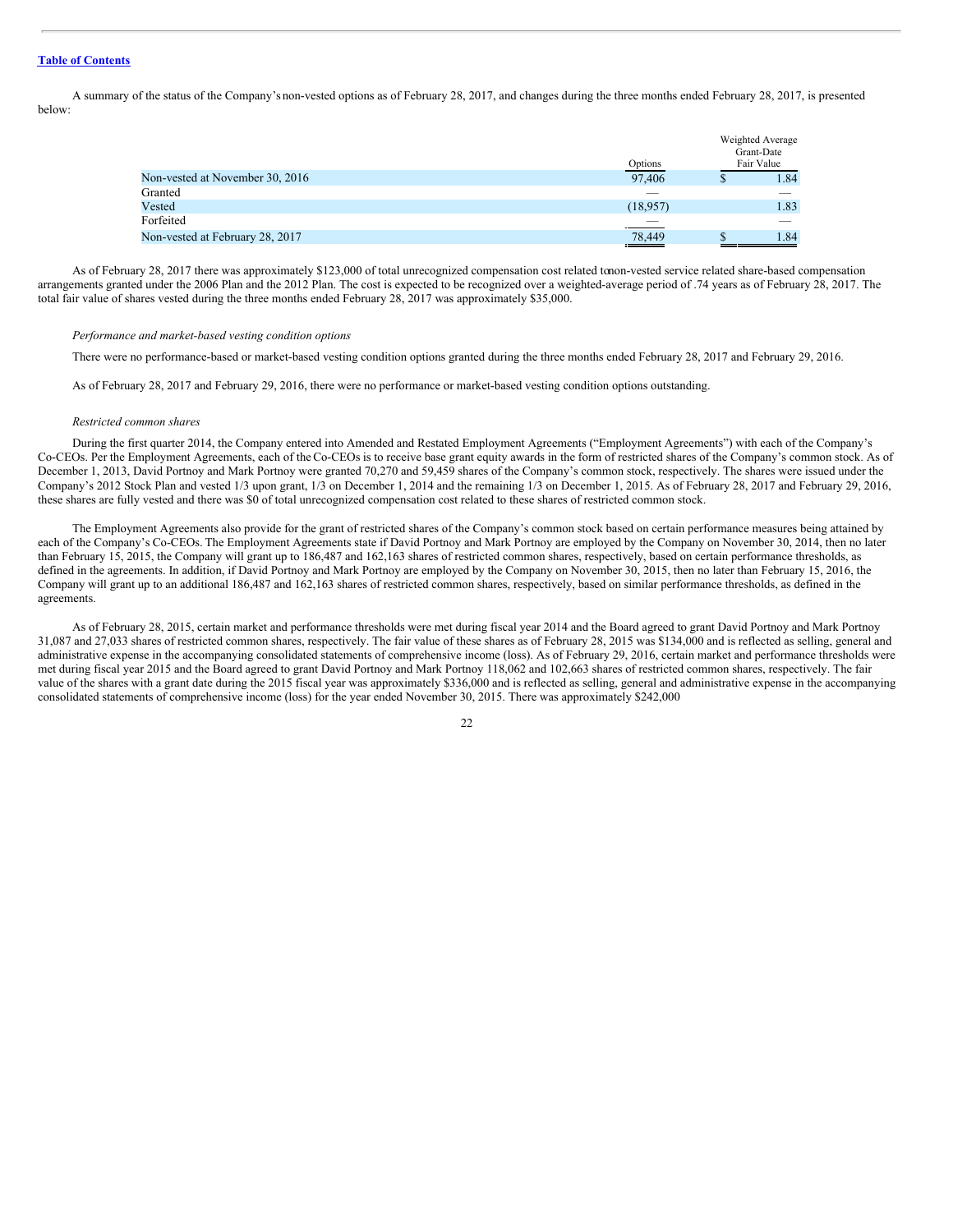of total unrecognized compensation cost as of November 30, 2015 which was recognized during the first quarter of fiscal year 2016 and is reflected as selling, general and administrative expense in the accompanying consolidated statements of comprehensive income (loss) as the Board granted certain subjective performance shares with a grant date during the 2016 fiscal year.

As of April 15, 2016, the Company entered into Amended and Restated Employment Agreements ("Employment Agreements") with each of the Company'sCo-CEOs. The Employment Agreements provide for the grant of shares of the Company's common stock based on certain performance measures being attained by each of the Company's Co-CEOs during fiscal year 2016. The Employment Agreements state if David Portnoy and Mark Portnoy are employed by the Company on November 30, 2016, then no later than February 28, 2017, the Company will grant up to 186,487 and 162,163 shares of common stock. Based upon the performance measures being attained, the Company granted 183,145 and 159,257 shares of common stock to David Portnoy and Mark Portnoy, respectively. The fair value of the shares granted was approximately \$1,252,000 and was reflected as selling, general and administrative expense in the consolidated statements of comprehensive income (loss) for the year ended November 30, 2016. There was \$0 of total unrecognized compensation cost as of February 28, 2017.

As of April 18, 2016, the Company entered into a second Amendment Agreement (the "Amendment"), with the Company's CIO Oleg Mikulinsky effective December 1, 2015, amending certain terms of the Amendment Agreement dated May 1, 2013 and Mikulinsky Employment Agreement dated March 5, 2012. The Amendment provides for the grant of shares of the Company's common stock based on certain performance measures being attained by the Company during fiscal year 2016. The Amendment states if Executive is employed by the Company on November 30, 2016, then no later than February 28, 2017, the Company will grant Executive up to 20,000 shares of restricted stock based on performance as set forth in the Amendment. Based upon performance measures being attained, the Company granted 19,620 shares of common stock to Oleg Mikulinksy. The fair value of the shares granted was approximately \$31,747. There was \$0 of total unrecognized compensation cost as of February 28, 2017.

#### **Note 9 – License Agreements**

The Company enters into two types of licensing agreements and in both types, the Company earns revenue on the initial license fees. Under the technology agreements, the Company earns processing and storage royalties from the affiliates that process in their own facility. Under the marketing agreements, the Company earns processing and storage revenues from affiliates that store specimens in the Company's facility in Oldsmar, Florida.

#### **Technology Agreements**

The Company has entered into a definitive License and Royalty Agreement with LifeCell International Private Limited, formerly Asia Cryo-Cell Private Limited, ("LifeCell") to establish and market its umbilical cord blood and menstrual stem cell programs in India.

Per the License and Royalty Agreement with Lifecell, there is a \$1 Million cap on the amount of royalty due to the Company per year and a \$10 Million cap on the amount of royalties due to the Company for the term of the License and Royalty Agreement. As of February 28, 2017, Lifecell has paid the Company \$5.1 Million for royalties due under the terms of the License and Royalty Agreement.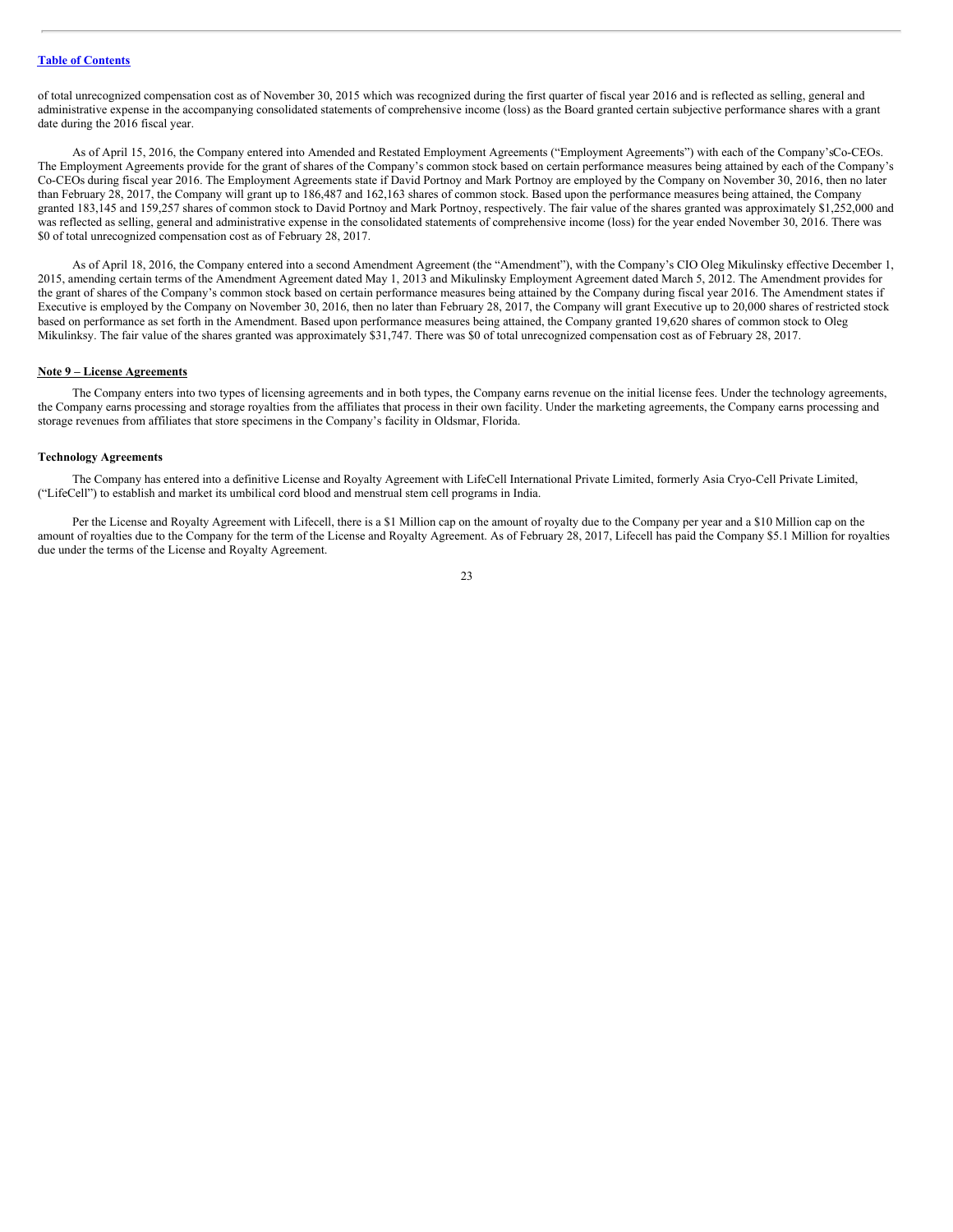#### **Marketing Agreements**

The Company has definitive license agreements to market the Company's umbilical cord blood stem cell programs in Costa Rica, El Salvador, Guatemala, Honduras, Nicaragua, Panama and Pakistan.

For the three months ended February 28, 2017 and February 29, 2016, the Company recognized \$0 and \$0, respectively, for initial license fees and processing and storage royalties.

#### **Note 10 – Legal Proceedings**

On December 3, 2015, a complaint styled Gary T. Brotherson, M.D., et al. v. Cryo-Cell International, Inc., Case No. 15-007461-CI, Circuit Court, Sixth Judicial Circuit, Pinellas County, Florida, was served on the Company, naming it as defendant and alleging, among other things, that the Company breached certain agreements with plaintiffs and seeking damages in excess of \$15,000, the jurisdictional amount of the court in which the action is pending. On January 12, 2016, the Company served its answer, affirmative defenses, and counterclaim against the plaintiffs. The Company believes the plaintiffs' claims are without merit and it intends to contest the action vigorously. At this time, it is not possible for the Company to estimate the loss or the range of possible loss in the event of an unfavorable outcome, as the ultimate resolution of the complaint is uncertain at this time. No amounts have been accrued as of February 28, 2017.

In addition, from time to time the Company is subject to proceedings, lawsuits, contract disputes and other claims in the normal course of its business. The Company believes that the ultimate resolution of current matters should not have a material adverse effect on the Company's business, consolidated financial position or results of operations. It is possible, however, that there could be an unfavorable ultimate outcome for or resolution which could be material to the Company's results of operations for a particular quarterly reporting period. Litigation is inherently uncertain and there can be no assurance that the Company will prevail. The Company does not include an estimate of legal fees and other related defense costs in its estimate of loss contingencies.

#### **Note 11 – Share Repurchase Plan**

In December 2011, the Company's Board of Directors authorized management at its discretion to repurchase up to one million (1,000,000) shares of the Company's outstanding common stock. On June 6, 2012, the Board of Directors of the Company increased the number of shares of the Company's outstanding common stock that management is authorized to repurchase to up to three million (3,000,000). On April 8, 2015, the Board of Directors of the Company increased the number of shares of the Company's outstanding common stock that management is authorized to repurchase to up to six million (6,000,000) shares. On October 6, 2016, the Board of Directors of the Company increased the number of shares of the Company's outstanding common stock that management is authorized to repurchase to up to eight million (8,000,000) shares. The repurchases must be effectuated through open market purchases, privately negotiated block trades, unsolicited negotiated transactions, and/or pursuant to any trading plan that may be adopted in accordance with Rule 10b5-1 of the Securities and Exchange Commission or in such other manner as will comply with the provisions of the Securities Exchange Act of 1934.

On June 30, 2015, the Company commenced a partial tender offer to purchase up to 750,000 shares of its common stock, at a price of \$3.25 per share. The maximum number of shares proposed to be purchased in the tender offer represented 7.76% of Cryo-Cell's outstanding common shares (including shares of unvested restricted stock) as of June 30, 2015. On June 29, 2015, the last trading day prior to the commencement of the tender offer, the last sale price of Cryo-Cell's shares reported on the OTCBB was \$2.29 per share. The tender offer expired on July 28, 2015. Cryo-Cell accepted for purchase 557,805 shares of its common stock, including all "odd lots" properly tendered, at a purchase price of \$3.25 per share, for an aggregate cost of \$1,812,866 excluding fees and expenses relating to the tender offer.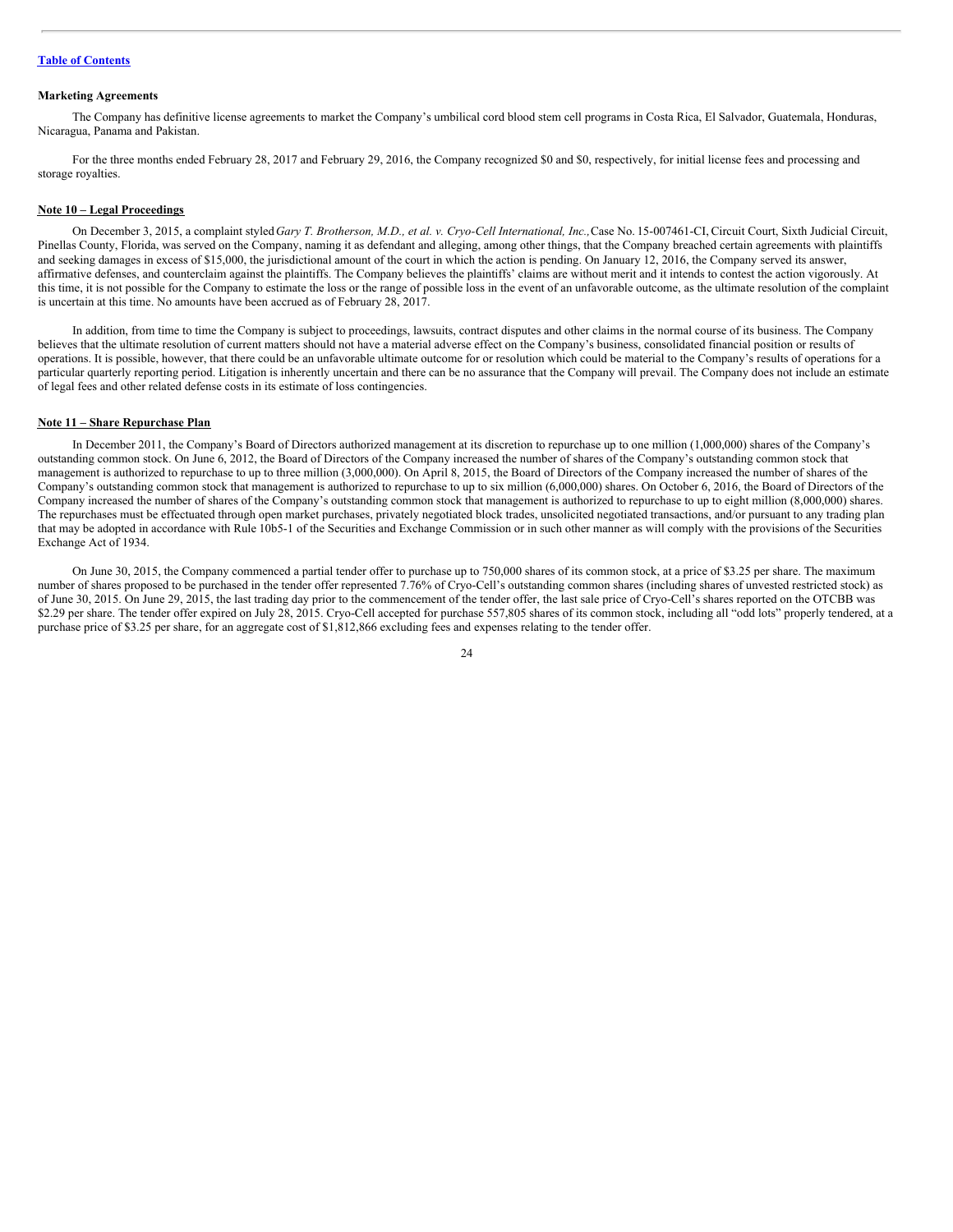On June 20, 2016, the Company entered into a Stock Purchase Agreement with Ki Yong Choi and Michael Cho. Pursuant to the Stock Purchase Agreement, the Company purchased 2,179,068 Shares from Ki Yong Choi and 13,416 Shares from Michael Cho for \$4.50 per share, \$9,866,178 in the aggregate, that was funded through the proceeds of a term loan for approximately \$8 million in senior credit facilities and the remainder through the working capital of the Company.

As of February 28, 2017, the Company had repurchased an aggregate of 5,733,900 shares of the Company's common stock at an average price of \$3.35 per share through open market and privately negotiated transactions. The Company purchased 19,729 and 133,575 shares of the Company's common stock during the first quarters of fiscal 2017 and 2016, respectively, at an average price of \$4.50 per share and \$3.06 per share, respectively.

The repurchased shares will be held as treasury stock at cost and have been removed from common shares outstanding as of February 28, 2017 and November 30, 2016. As of February 28, 2017 and November 30, 2016, 5,734,597 and 5,714,868 shares, respectively, were held as treasury stock.

Subsequent to the balance sheet date, the Company repurchased an additional 4,265 shares of the Company's common stock at an average price of 4.54 per share through open market and privately negotiated transactions.

#### <span id="page-24-0"></span>**Item 2. Management's Discussion and Analysis of Financial Condition and Results of Operations.**

## **Forward Looking Statements**

This Form 10-Q, press releases and certain information provided periodically in writing or orally by the Company's officers or its agents may contain statements which constitute "forward-looking statements". The terms "Cryo-Cell International, Inc.," "Cryo-Cell," "Company," "we," "our" and "us" refer to Cryo-Cell International, Inc. The words "expect," "anticipate," "believe," "goal," "strategy," "plan," "intend," "estimate" and similar expressions and variations thereof, if used, are intended to specifically identify forward-looking statements. Those statements appear in a number of places in this Form10-Q and in other places, and include statements regarding the intent, belief or current expectations of the Company, its directors or its officers with respect to, among other things:

- (i) our future performance and operating results;
- (ii) our future operating plans;
- (iii) our liquidity and capital resources; and
- (iv) our financial condition, accounting policies and management judgments.

Investors and prospective investors are cautioned that any such forward-looking statements are not guarantees of future performance and involve risks and uncertainties, and that actual results may differ materially from those projected in the forward-looking statements as a result of various factors. The factors that might cause such differences include: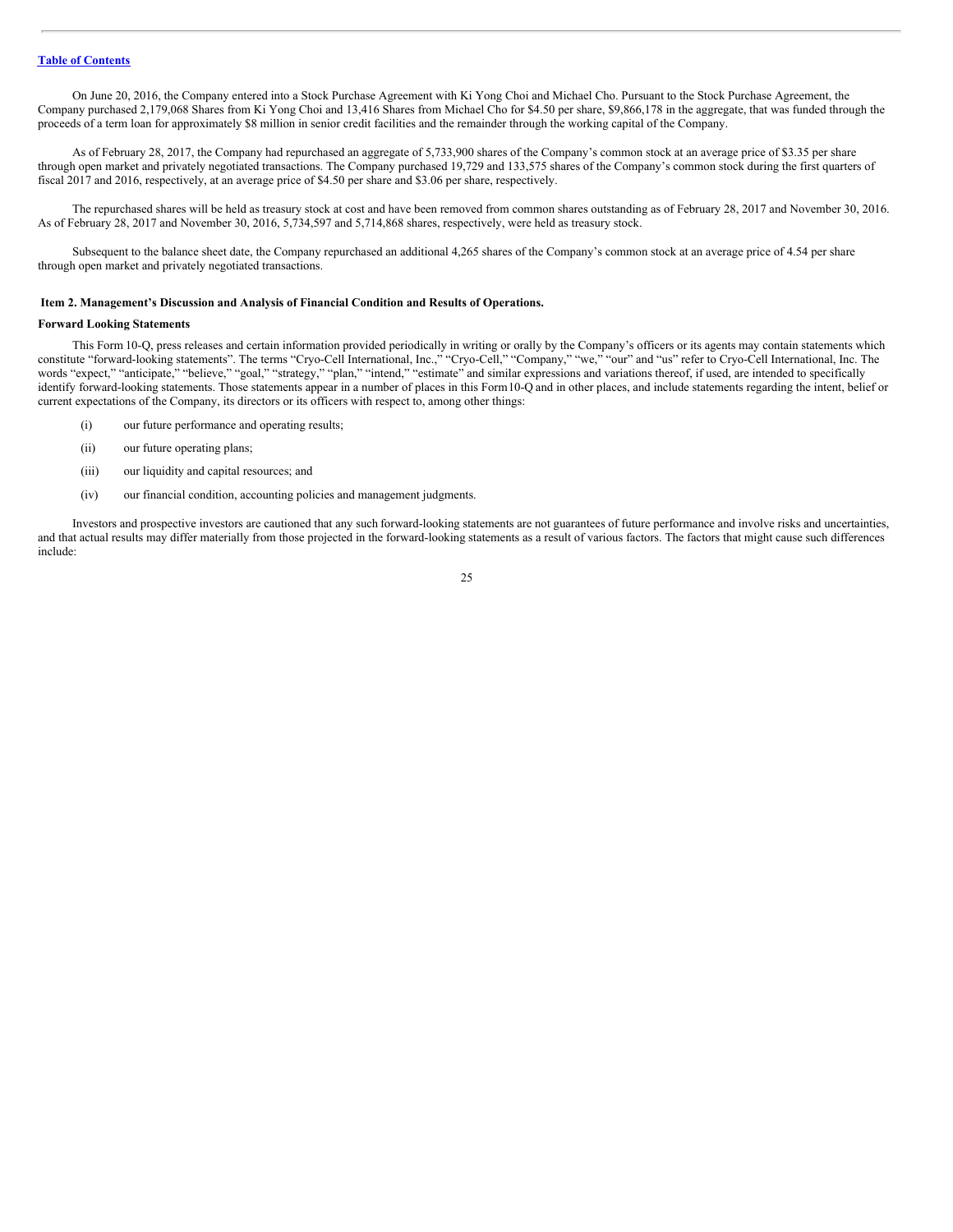- (i) any adverse effect or limitations caused by recent increases in government regulation of stem cell storage facilities;
- (ii) any increased competition in our business including increasing competition from public cord blood banks particularly in overseas markets but also in the U.S.;
- (iii) any decrease or slowdown in the number of people seeking to store umbilical cord blood stem cells or decrease in the number of people paying annual storage fees;
- (iv) any new services relating to other types of stem cells that have not yet been offered commercially, and there is no assurance that other stem cell services will be launched or will gain market acceptance;
- (v) any adverse impacts on revenue or operating margins due to the costs associated with increased growth in our business, including the possibility of unanticipated costs relating to the operation of our facility and costs relating to the commercial launch of new types of stem cells;
- (vi) any unique risks posed by our international activities, including but not limited to local business laws or practices that diminish our affiliates' ability to effectively compete in their local markets;
- (vii) any technological or medical breakthroughs that would render our business of stem cell preservation obsolete;
- (viii) any material failure or malfunction in our storage facilities; or any natural disaster or act of terrorism that adversely affects stored specimens;
- (ix) any adverse results to our prospects, financial condition or reputation arising from any material failure or compromise of our information systems;
- (x) the costs associated with defending or prosecuting litigation matters, particularly including litigation related to intellectual property, and any material adverse result from such matters;
- (xi) the success of our licensing agreements and their ability to provide us with royalty fees;
- (xii) any difficulties and increased expense in enforcing our international licensing agreements;
- (xiii) any adverse performance by or relations with any of our licensees;
- (xiv) any inability to enter into new licensing arrangements including arrangements withnon-refundable upfront fees;
- (xv) any inability to realize cost savings as a result of recent acquisitions;
- (xvi) any inability to realize a return on an investment;
- (xvii) any increased U.S. income tax expense as a result of inability to utilize or exhaustion of net operating losses;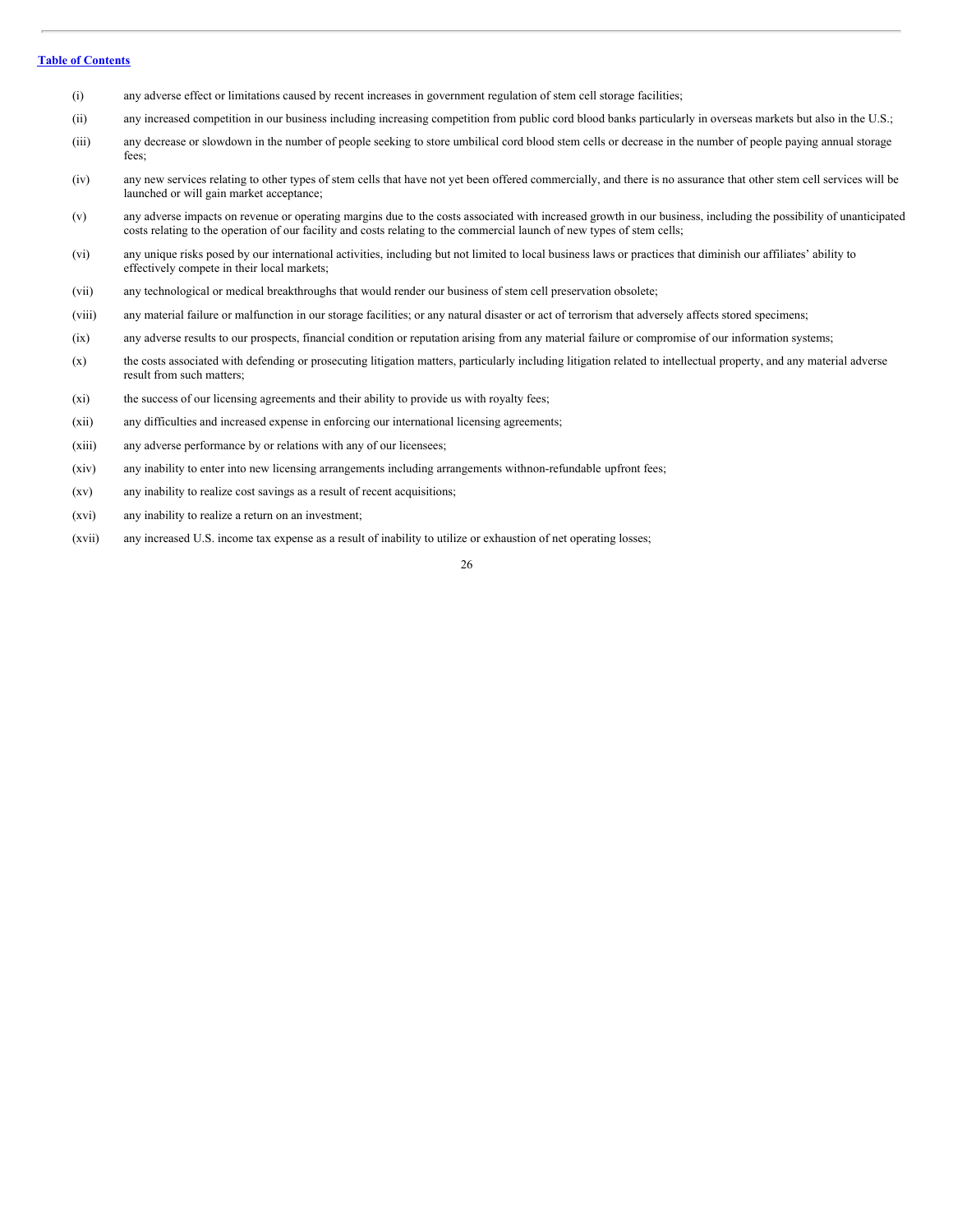- (xviii) any adverse impact on our revenues and operating margins as a result of discounting of our services in order to generate new business in tough economic times where consumers are selective with discretionary spending;
- (xix) the success of our global expansion initiatives;
- (xx) our actual future ownership stake in future therapies emerging from our collaborative research partnerships;
- (xxi) our ability to minimize our future costs related to R&D initiatives and collaborations and the success of such initiatives and collaborations;
- (xxii) any inability to successfully identify and consummate strategic acquisitions;
- (xxiii) any inability to realize benefits from any strategic acquisitions;
- (xxiv) the Company's ability to realize a profit on the acquisition of Prepacyte-CB;
- (xxv) the costs associated with proxy contests and its impact on our business and
- (xxvi) other factors many of which are beyond our control.

We undertake no obligation to publicly update or revise the forward-looking statements made in this Form10-Q to reflect events or circumstances after the date of this Form 10-Q or to reflect the occurrence of unanticipated events.

Readers are cautioned not to place undue reliance on these forward-looking statements, which reflect management's analysis only as of the date hereof. Cryo-Cell International, Inc. undertakes no obligation to publicly revise these forward-looking statements to reflect events or circumstances that arise after the date hereof. Readers should carefully review the risk factors described in other documents the Company files from time to time with the Securities and Exchange Commission, including the Annual Report on Form 10-K filed by the Company and any Current Reports on Form8-K filed by the Company.

#### **Overview**

The Company's principal sources of revenues are service fees for cord blood processing and preservation for new customers and recurring annual storage fees. Effective April 2016, the Company offers two pricing models, a standard plan and premium plan. The Company charges fees of \$1,600 for the standard plan and \$1,950 for the premium plan to new clients for the collection kit, processing, testing and return medical courier service, with discounts in the case of multiple children from the same family and in other circumstances. The Company charges an annual storage fee of \$150 for new clients that enroll in the standard and premium plans; storage fees for existing customers depend on the contracts with such customers. The Company continues to offer a one-time payment plan for 21 years of storage and a life-time payment plan, pursuant to which the client is charged \$4,099 for the standard plan and \$4,449 for the premium plan and \$6,000 for the standard plan and \$7,000 for the premium plan, respectively, less discounts in the case of multiple children from the same family and in other circumstances. The one-time plan includes the collection kit, processing and testing, return medical courier service and 21 years of pre-paid storage fees. The life-time plan includes the collection kit, processing and testing, return medical courier service andpre-paid storage fees for the life of the client. The Company also receives other income from licensing fees and royalties from global affiliates.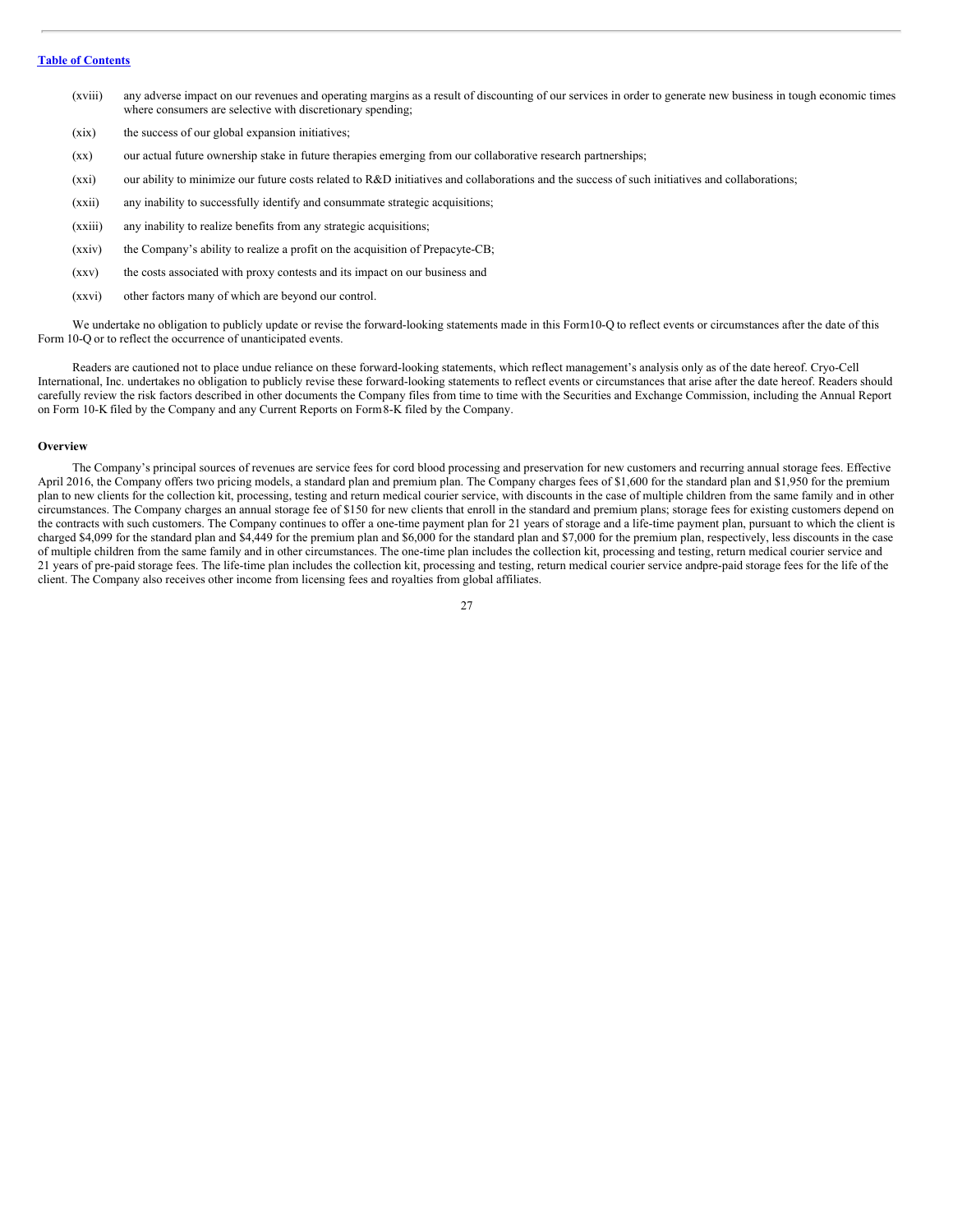On June 11, 2015, the Company entered into an Asset Purchase Agreement (the "Asset Purchase Agreement") with Cytomedical Design Group LLC ("CMDG"), for the purchase of certain assets and assumption of certain liabilities and contracts that CMDG used in the operation of its cord blood business. The PrepaCyte CB Processing System is used in cell processing laboratories to process and store stem cells from umbilical cord blood. The purchase price was \$2,400,000, plus the value of inventory, comprised of \$1,553,272 in cash and assumed liabilities less any prepayment made by the Company to CMDG.

During the three months ended February 28, 2017, the Company's revenues increased 12% as compared to the same period in 2016. The Company reported net income of approximately \$487,000, or \$0.07 per basic common share for the three months ended February 28, 2017 compared to a net loss of approximately (\$123,000) or (\$0.01) per basic common share for the same period in 2016. Net income for the three months ended February 28, 2017 principally resulted from a 12% increase in revenue and a 13% decrease in selling, general and administrative expenses. This was partially offset by a 16% increase in cost of sales.

At February 28, 2017, the Company had cash and cash equivalents of \$3,507,270. The Company's cash increased by approximately \$7,000 during the first three months of fiscal 2017. Cash provided by operations was approximately \$429,000 and cash provided by the sale of marketable securities was approximately \$136,000 which were offset by approximately \$89,000 used for stock repurchases and \$500,000 used to repay the note payable. On May 20, 2016, the Company entered into a Credit Agreement ("Agreement") with Texas Capital Bank, National Association ("TCB") for a term loan of \$8.0 million in senior credit facilities. The proceeds of the term loan were used by the Company to fund repurchases of the Company's common stock. Subject to the terms of the Agreement, on May 20, 2016, TCB advanced the Company \$100.00. On July 1, 2016, TCB advanced the remaining principal amount of \$7,999,900 per a promissory note dated May 20, 2016 between the Company and TCB. On May 20, 2016, the Company entered into a Subordination Agreement with Texas Capital Bank and CrowdOut Capital LLC ("CrowdOut") for a subordinated loan of the principal amount of \$650,000, which amount CrowdOut advanced to the Company on May 20, 2016. The proceeds of the subordinated loan will be used by the Company to fund continued repurchases of the Company's common stock.

On August 26, 2016, the Company entered into a First Amendment to Credit Agreement with TCB. Pursuant to terms of the First Amendment to Credit Agreement, on August 26, 2016, TCB made an additional advance to the Company in principal amount of \$2,133,433 per an Amended and Restated Promissory Note dated August 26, 2016 between the Company and TCB. The proceeds of the term loan were used by the Company to fund a portion of the Settlement Agreement and Release of All Claims with Charles D. Nyberg and Mary J. Nyberg, individually and as Trustees of the CDMJ Nyberg Family Trust.

Consistent with its fiduciary duties, the board of directors and management has reviewed and will continue to review strategic options and opportunities for the Company, in order to maximize shareholder value. These options may include, but are not limited to, strategic mergers or acquisitions, investments in other public and/or private companies, repurchases of RSA interests, a deregistration of the Company's common stock under the Securities Exchange Act of 1934 or a going-private transaction. These options may or may not be related to the Company's current business. In order to undertake any of the aforementioned activities, the Company may take on substantial debt or equity capital which could increase the risk of investment in the Company.

## **Results of Operations**

*Revenues.* Revenues for the three months ended February 28, 2017 were \$5,776,624 as compared to \$5,152,198 for the same period in 2016, a 12% increase. The increase in revenue was primarily attributable to a 12% increase in processing and storage fees.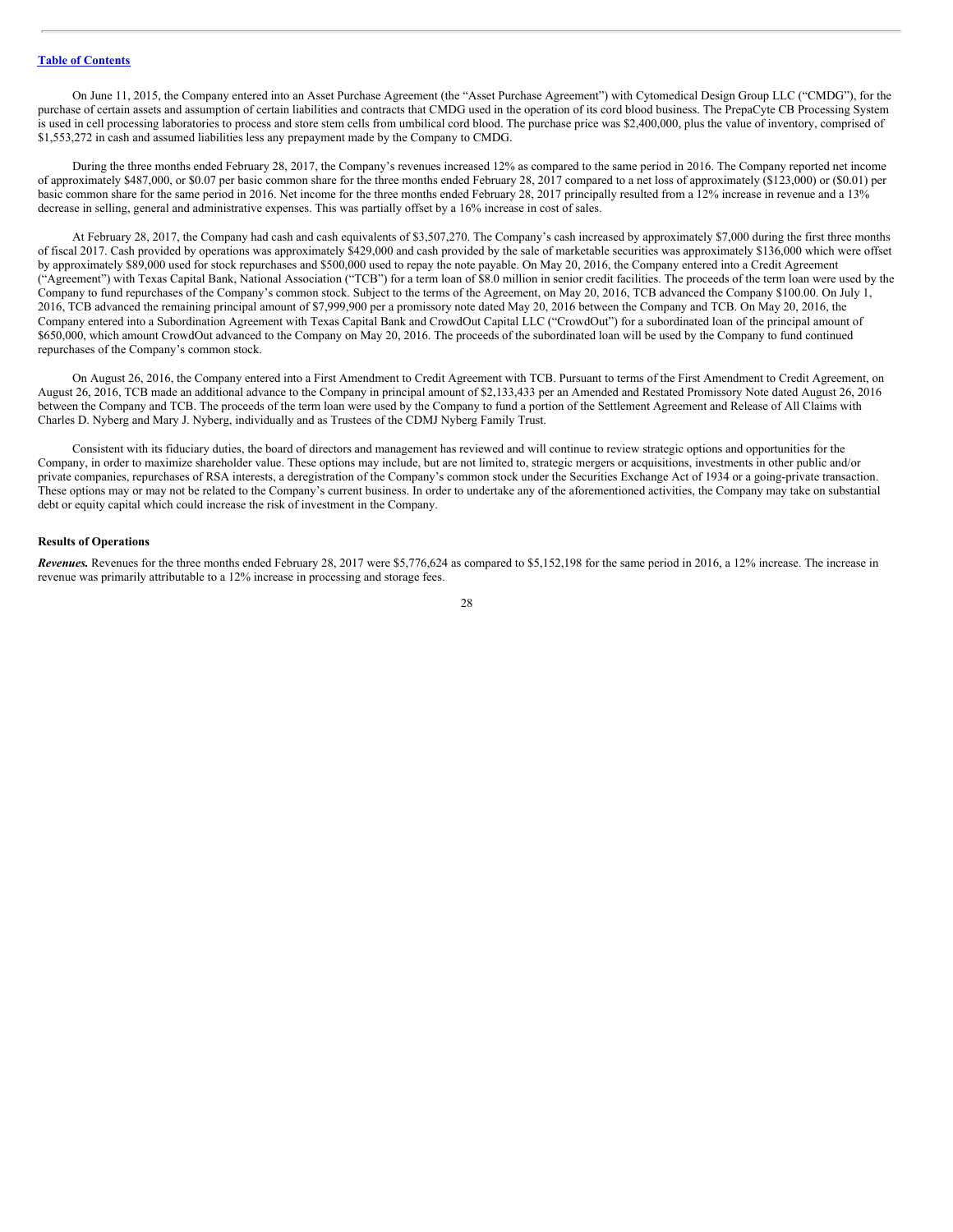*Processing and Storage Fees.* The increase in processing and storage fee revenue is attributable to a 10% increase in recurring annual storage fee revenue and a 15% increase in the number of new cord blood specimens processed in the first quarter of fiscal 2017 versus the same period in 2016.

*Product Revenue*. On June 11, 2015, the Company entered into an Asset Purchase Agreement as described in Note 2 of the Company's financial statements. For the three months ended February 28, 2017, revenue from the product sales was \$164,800 compared to \$131,739 for the three months ended February 29, 2016.

*Licensee Income.*Licensee income for the three months ended February 28, 2017, was \$0 as compared to \$0 for the 2016 period.

Per the License and Royalty Agreement with Lifecell, there is a \$1,000,000 cap on the amount of royalty due to the Company per year and a \$10,000,000 cap on the amount of royalties due to the Company for the term of the License and Royalty Agreement. As of February 28, 2017, Lifecell has paid the Company \$5,100,000 for royalties due under the terms of the License and Royalty Agreement.

Cost of Sales. Cost of sales for the three months ended February 28, 2017 was \$1,516,097 as compared to \$1,348,291 for the same period in 2016, representing a 12% increase. Cost of sales includes wages and supplies associated with process enhancements to the existing production procedures and quality systems in the processing of cord blood specimens at the Company's facility in Oldsmar, Florida and depreciation expense of approximately \$26,000 and \$33,000 for the three months ended February 28, 2017 and February 29, 2016, respectively. Also, included in Cost of Sales is \$122,302 and \$103,268 related to the costs associated with production of the Prepacyte®-CB processing and storage system for the three months ended February 28, 2017 and February 29, 2016, respectively. The increase in cost of sales for the three months ended February 28, 2017 versus February 29, 2016 is due to the increased costs associated with the 15% increase in the number of new cord blood specimens processed in the first quarter of fiscal 2017 versus the first quarter of fiscal 2016.

*Selling, General and Administrative Expenses.* Selling, general and administrative expenses for the three months ended February 28, 2017 were \$3,098,155 as compared to \$3,597,253 for the 2016 period representing a 14% decrease. These expenses are primarily comprised of expenses for consumer advertising, salaries and wages for personnel and professional fees. The decrease in selling, general and administrative expenses is primarily due to approximately \$152,000 or 10% decrease in selling and marketing expenses which is mainly due to an expenditure of \$250,000 during the three months ended February 29, 2016 which was related to the implementation of a new consumer marketing campaign. This was partially offset by an increase of approximately 15% or \$78,000 in printing and advertising. Also, contributing to the decrease in selling, general and administrative expenses is a decrease of approximately \$175,000 in stock compensation expense and a decrease of approximately \$112,000 in professional fees related to accounting services.

*Research, Development and Related Engineering Expenses.*Research, development and related engineering expenses for the three months ended February 28, 2017 were \$14,616 as compared to \$8,684 for the three months ended February 29, 2016.

*Depreciation and Amortization*. Depreciation and Amortization (not included in Cost of Sales) for the three months ended February 28, 2017 was \$31,630 compared to \$41,548 for the 2016 period.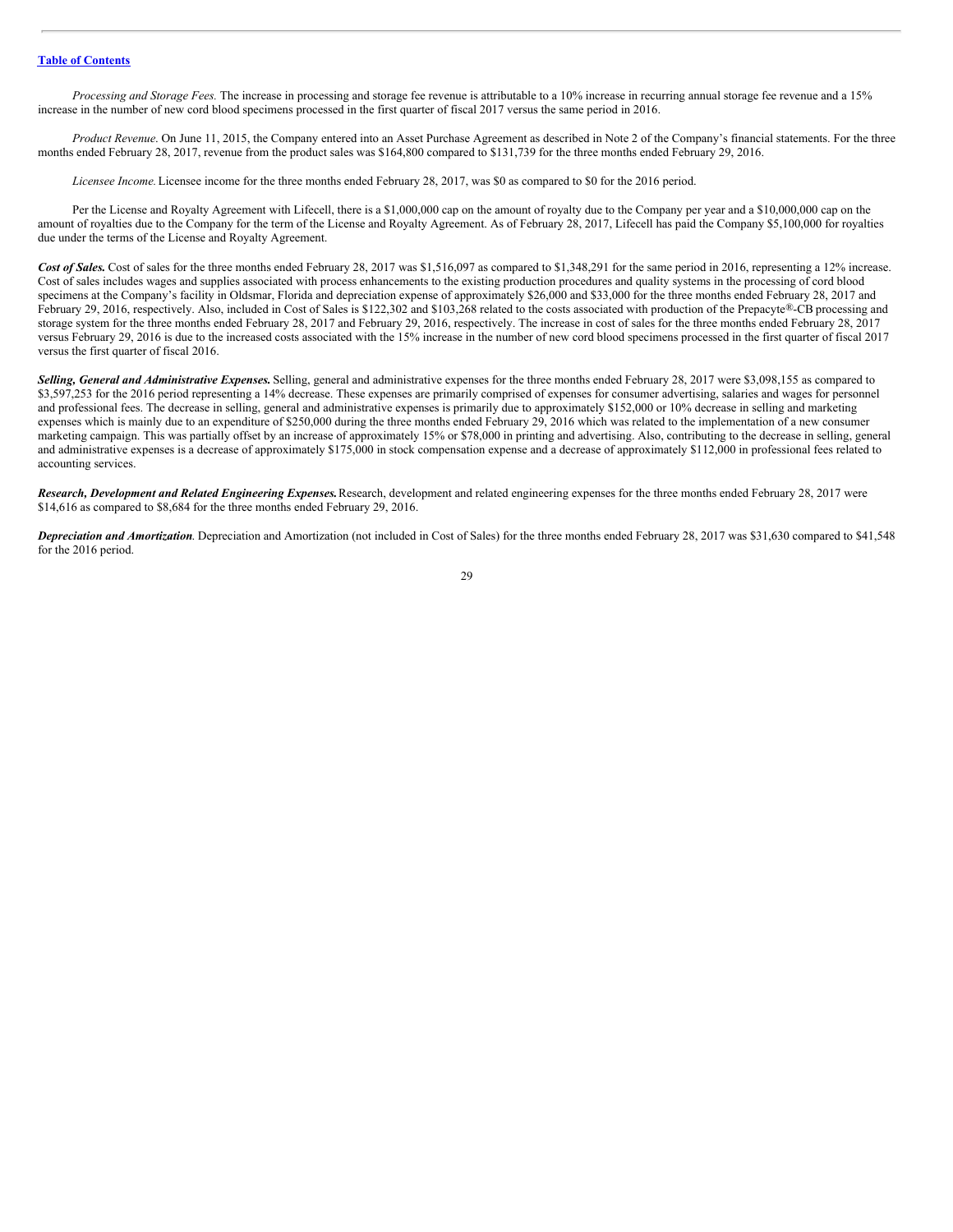*Interest Expense.* Interest expense for the three months ended February 28, 2017 were \$297,044 compared to \$261,334 for the three months ended February 29, 2016. Interest expense for the three months ended February 28, 2017 and February 29, 2016 was \$0 and of \$14,391, respectively, related to the repayment of the note payable as a result of the Asset Purchase Agreement (Note 2 and Note 6) and \$121,988 and \$0, respectively, related to the credit and subordination agreements with Texas Capital Bank, National Association and CrowdOut Capital LLC as described in Note 6. The remaining interest expense is mainly comprised of amounts due to the parties to the Company's revenue sharing agreements ("RSAs") based on the Company's storage revenue collected.

*Income Taxes***.** Income tax expense for the three months ended February 28, 2017was \$305,717. There was no U.S. income tax expense for the three months ended February 29, 2016 due to the utilization of net operating losses and foreign tax credit carryforwards, which were not previously benefited in the Company's financial statements.

Deferred tax assets and liabilities are measured using enacted tax rates expected to be recovered or settled. The ultimate realization of our deferred tax assets depends upon generating sufficient future taxable income prior to the expiration of the tax attributes. In assessing the need for a valuation allowance, we must project future levels of taxable income. This assessment requires significant judgment. We examine the evidence related to the recent history of tax losses, the economic conditions in which we operate and our forecasts and projections to make that determination.

The Company records foreign income taxes withheld from installment payments ofnon-refundable up-front license fees and royalty income earned on the processing and storage of cord blood stem cell specimens in geographic areas where the Company has license agreements. The Company recorded \$0 and \$0 for the three months ended February 28, 2017 and February 29, 2016, respectively, of foreign income tax expense, which is included in income tax expense in the accompanying consolidated statements of comprehensive loss.

#### **Liquidity and Capital Resources**

On May 20, 2016, the Company entered into a Credit Agreement ("Agreement") with Texas Capital Bank, National Association ("TCB") for a term loan of \$8.0 million in senior credit facilities. The proceeds of the term loan were used by the Company to fund repurchases of the Company's common stock. Subject to the terms of the Agreement, on May 20, 2016, TCB advanced the Company \$100.00. On July 1, 2016, TCB advanced the remaining principal amount of \$7,999,900 per a promissory note dated May 20, 2016 between the Company and TCB. On May 20, 2016, the Company entered into a Subordination Agreement with Texas Capital Bank and CrowdOut Capital LLC ("CrowdOut") for a subordinated loan of the principal amount of \$650,000, which amount CrowdOut advanced to the Company on May 20, 2016. The proceeds of the subordinated loan will be used by the Company to fund continued repurchases of the Company's common stock. Per a promissory note dated May 20, 2016 between the Company and CrowdOut, interest at 12% per annum on the principal sum of \$650,000 is payable monthly with a maturity date of July 2021, at which time, the principal amount of \$650,000 is payable.

On August 26, 2016, the Company entered into a First Amendment to Credit Agreement with TCB. Pursuant to terms of the First Amendment to Credit Agreement, on August 26, 2016, TCB made an additional advance to the Company in principal amount of \$2,133,433 per an Amended and Restated Promissory Note dated August 26, 2016 between the Company and TCB. The additional proceeds of the term loan were used by the Company to fund a portion of the Settlement Agreement and Release of All Claims with Charles D. Nyberg and Mary J. Nyberg, individually and as Trustees of the CDMJ Nyberg Family Trust as described in Note 12.

Prior to the loans, the Company's principal source of cash has been from sales of its umbilical cord blood program to customers and royalties from licensees.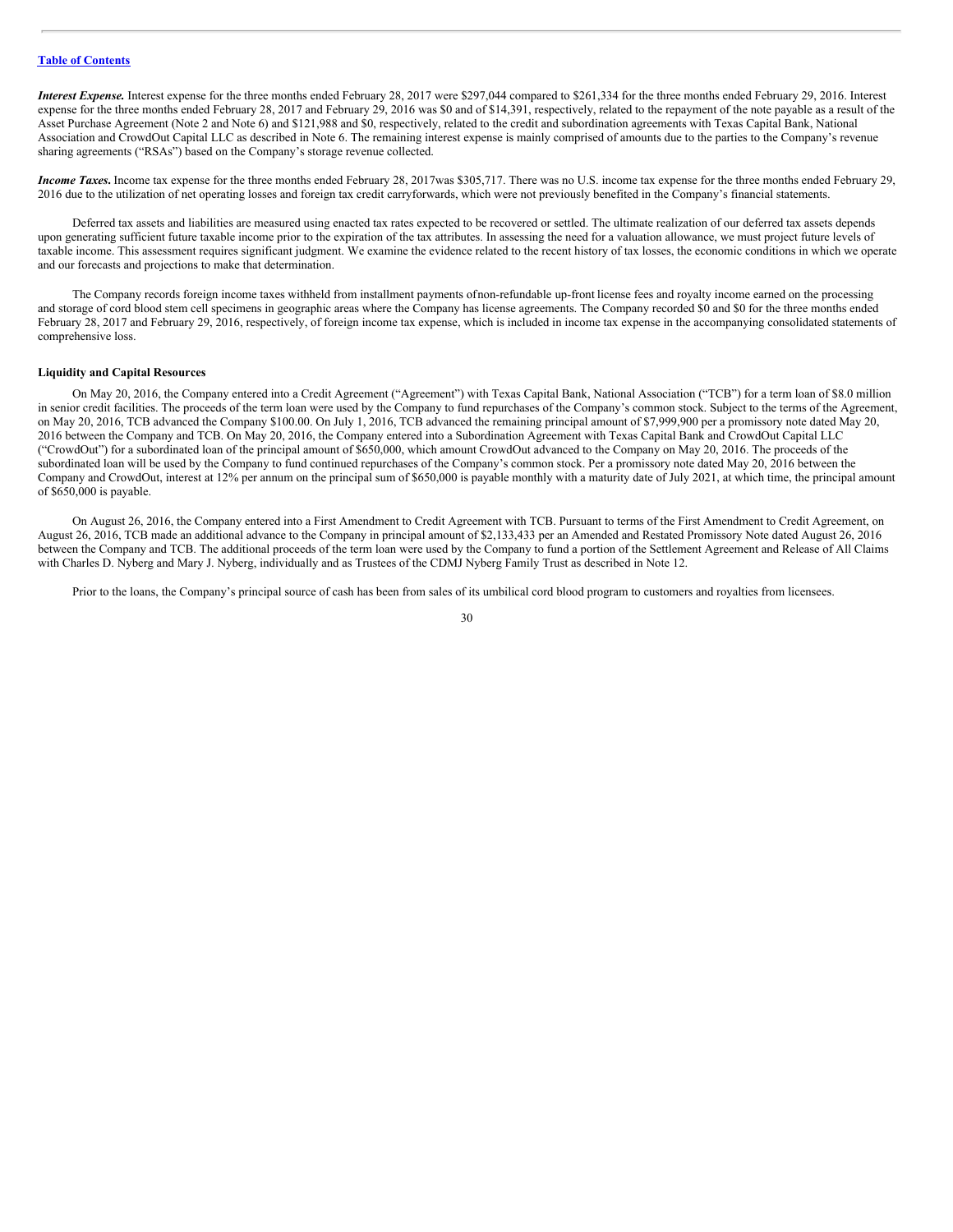At February 28, 2017, the Company had cash and cash equivalents of \$3,507,270 as compared to \$3,499,881 at November 30, 2016. The increase in cash and cash equivalents during the three months ended February 28, 2017 was primarily attributable to the following:

Net cash provided by operating activities for the three months ended February 28, 2017 was \$429,059 which was primarily attributable to the Company's operating results and an increase in the Company's new clients choosing the prepaid storage plans versus the annual storage fee plan.

Net cash provided by operating activities for the three months ended February 29, 2016 was \$101,417, which was primarily attributable to the Company's operating results.

Net cash provided by investing activities for the three months ended February 28, 2017 was \$133,525, which was primarily attributable to sales and purchases of marketable securities and other investments in the amount of \$136,446 slightly offset by the purchases of property and equipment in the amount of \$2,921.

Net cash used in investing activities for the three months ended February 29, 2016 was \$188,017, which was primarily attributable to the purchases of property and equipment in the amount of \$30,723 and sales and purchases of marketable securities and other investments in the amount of \$157,238.

Net cash used by financing activities for the three months ended February 28, 2017 was \$555,195 which was primarily attributable to the stock repurchase plan pursuant to which the Company has repurchased 19,729 shares of the Company's common stock for approximately \$89,000 and \$500,000 used to repay the note payable described above.

Net cash used by financing activities for the three months ended February 29, 2016 was \$483,826 which was primarily attributable to the stock repurchase plan pursuant to which the Company has repurchased 133,575 shares of the Company's common stock for approximately \$408,000.

The Company does not have a line of credit.

The Company anticipates making discretionary capital expenditures of approximately \$500,000 over the next twelve months for software enhancements and purchases of property and equipment. The Company anticipates funding future property and equipment purchases with cash-on-hand and cash flows from future operations.

The Company anticipates that its cash and cash equivalents, marketable securities and cash flows from future operations will be sufficient to fund its known cash needs for at least the next 12 months. Cash flows from operations will depend primarily upon increasing revenues from sales of its umbilical cord blood and cord tissue cellular storage services and managing discretionary expenses. If expected increases in revenues are not realized, or if expenses are higher than anticipated, the Company may be required to reduce or defer cash expenditures or otherwise manage its cash resources during the next 12 months so that they are sufficient to meet the Company's cash needs for that period. In addition, the Company may consider seeking equity or debt financing if deemed appropriate for its plan of operations, and if such financing can be obtained on acceptable terms. There is no assurance that any reductions in expenditures, if necessary, will not have an adverse effect on the Company's business operations, including sales activities and the development of new services and technology.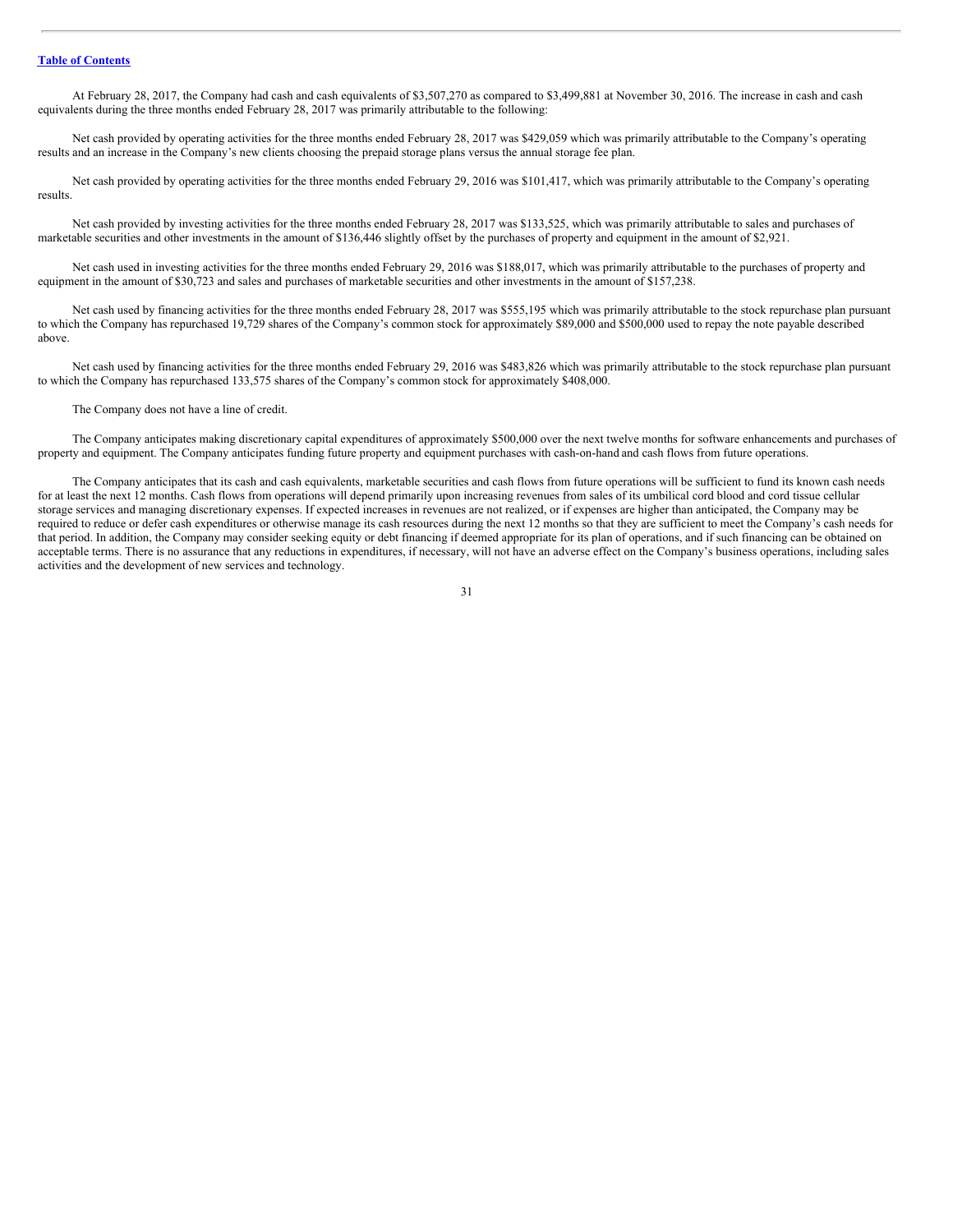### **Critical Accounting Policies**

This discussion and analysis of our financial condition and results of operations is based on our consolidated financial statements, which have been prepared in accordance with U.S. generally accepted accounting principles. The preparation of these financial statements requires us to make judgments, estimates, and assumptions that affect the reported amounts of assets, liabilities, revenues, expenses and disclosures of contingent assets and liabilities. For a full discussion of our accounting policies please refer to Note 1 to the Consolidated Financial Statements included in our 2016 Annual Report on Form 10-K filed with the SEC. Our most critical accounting policies and estimates include: recognition of revenue and the related allowance for doubtful accounts, stock-based compensation, income taxes and license and revenue sharing agreements. We continually evaluate our judgments, estimates and assumptions. We base our estimates on the terms of underlying agreements, historical experience and other factors that we believe are reasonable based on the circumstances, the results of which form our management's basis for making judgments about the carrying value of assets and liabilities that are not readily apparent from other sources. Actual results may differ from these estimates. There have been no material changes to our critical accounting policies and estimates from the information provided in Item 7, Management's Discussion and Analysis of Financial Condition and Results of Operations included in our 2016 Annual Report on Form 10-K.

## **Recently Issued Accounting Pronouncements**

See Note 1 to the Consolidated Financial Statements.

#### **Off-Balance Sheet Arrangements**

The Company has no off-balance sheet arrangements that have or are reasonable likely to have a current or future effect on its financial condition, changes in financial condition, revenues or expenses, results of operations, liquidity, capital expenditures or capital resources that is material to investors.

#### <span id="page-31-0"></span>**Item 3. Quantitative and Qualitative Disclosures About Market Risk.**

Not applicable.

#### <span id="page-31-1"></span>**Item 4. Controls and Procedures**

## **Evaluation of Disclosure Controls and Procedures**

Based on their most recent review, as of the end of the period covered by this report, the Company's principal executive officer and principal financial officer have concluded that the Company's disclosure controls and procedures are effective, and that information required to be disclosed by the Company in the reports that it files or submits under the Securities Exchange Act of 1934, as amended, is accumulated and communicated to the Company's management, including its principal executive officer and principal financial officer, as appropriate to allow timely decisions regarding required disclosure and are ineffective to ensure that such information is recorded, processed, summarized and reported within the time periods specified in the SEC's rules and forms.

The Company has not made an amended 8-K filing with respect to the Current Reports on Form8-K that was filed on July 16, 2015 to announce the acquisition of Prepacyte. Accordingly, the Company is not deemed a timely filer. Management intends to subsequently make this amended 8-K filing to include the requiredpre-acquisition financial statements of Prepacyte as well as the required pro forma financial information.

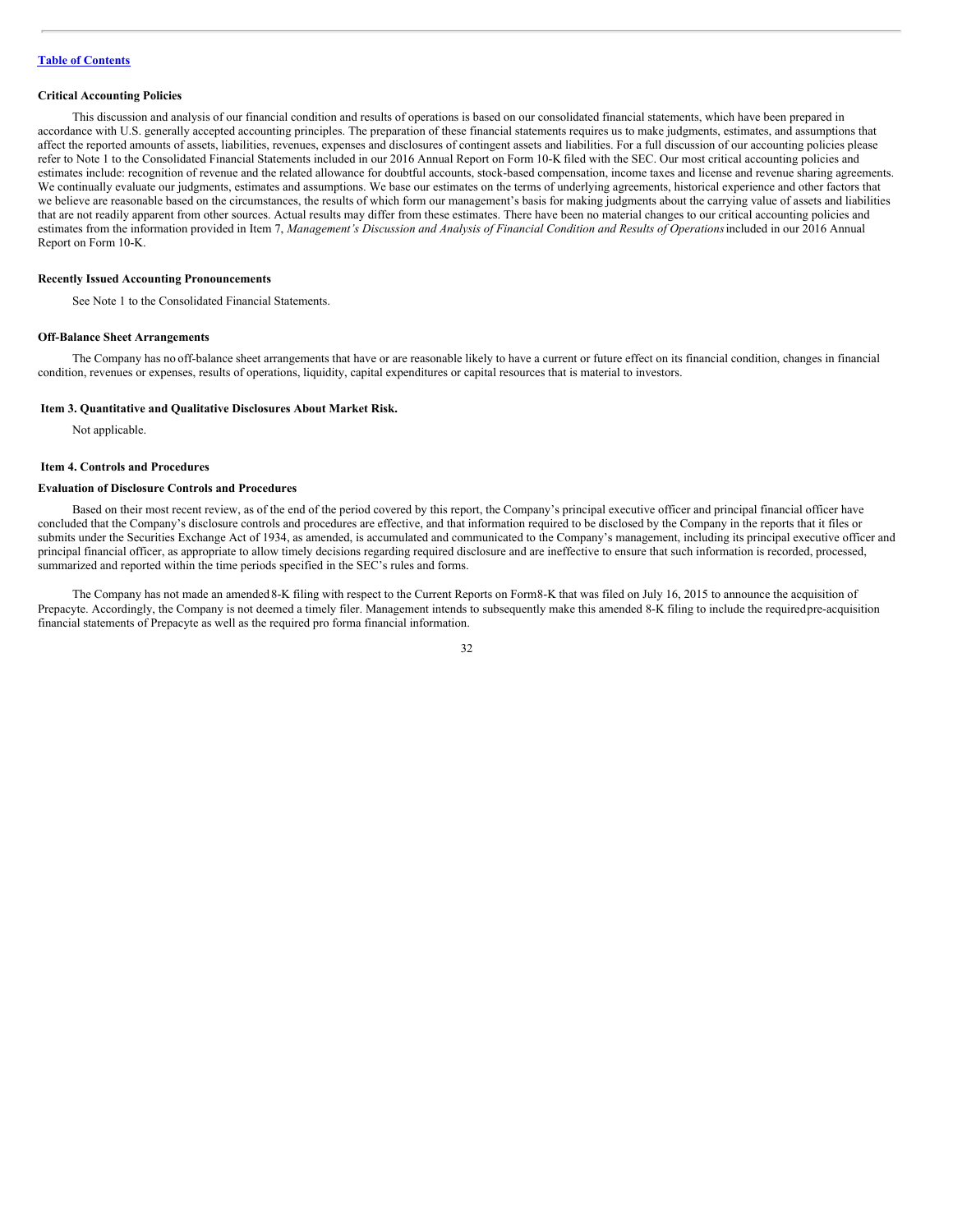## **Changes in Internal Control Over Financial Reporting**

There were no other changes in the Company's internal controls over financial reporting during the three months ended February 28, 2017 that have materially affected, or are reasonably likely to materially affect, the Company's internal control over financial reporting.

#### **Limitations on the Effectiveness of Controls**

Our management, including ourCo-CEOs and CFO, does not expect that our disclosure controls and internal controls will prevent all error and all fraud. A control system, no matter how well conceived and operated, can provide only reasonable, not absolute, assurance that the objectives of the control system are met. Further, the design of a control system must reflect the fact that there are resource constraints, and the benefits of controls must be considered relative to their costs. Because of the inherent limitations in all control systems, no evaluation of controls can provide absolute assurance that all control issues and instances of fraud, if any, within the Company have been detected. These inherent limitations include the realities that judgments in decision-making can be faulty, and that breakdowns can occur because of simple error or mistake. Additionally, controls can be circumvented by the individual acts of some persons, by collusion of two or more people, or by management or board override of the control.

The design of any system of controls also is based in part upon certain assumptions about the likelihood of future events, and there can be no assurance that any design will succeed in achieving its stated goals under all potential future conditions; over time, control may become inadequate because of changes in conditions, or the degree of compliance with the policies or procedures may deteriorate. Because of the inherent limitations in a cost-effective control system, misstatements due to error or fraud may occur and not be detected.

## **CEO and CFO Certifications**

Appearing as exhibits 31.1, 31.2 and 31.3 to this report there are Certifications of theCo-CEOs and the CFO. The Certifications are required in accordance with Section 302 of the Sarbanes-Oxley Act of 2002 (the Section 302 Certifications). This Item of this report is the information concerning the evaluation referred to in the Section 302 Certifications and this information should be read in conjunction with the Section 302 Certifications for a more complete understanding of the topics presented.

## <span id="page-32-0"></span>**PART II—OTHER INFORMATION**

## <span id="page-32-1"></span>**ITEM 1. LEGAL PROCEEDINGS**

On December 3, 2015, a complaint styled Gary T. Brotherson, M.D., et al. v. Cryo-Cell International, Inc., Case No. 15-007461-CI, Circuit Court, Sixth Judicial Circuit, Pinellas County, Florida, was served on the Company, naming it as defendant and alleging, among other things, that the Company breached certain agreements with plaintiffs and seeking damages in excess of \$15,000, the jurisdictional amount of the court in which the action is pending. On January 12, 2016, the Company served its answer, affirmative defenses, and counterclaim against the plaintiffs. The Company believes the plaintiffs' claims are without merit and it intends to contest the action vigorously. At this time, it is not possible for the Company to estimate the loss or the range of possible loss in the event of an unfavorable outcome, as the ultimate resolution of the complaint is uncertain at this time. No amounts have been accrued as of February 28, 2017.

In addition, from time to time the Company is subject to proceedings, lawsuits, contract disputes and other claims in the normal course of its business. The Company believes that the ultimate resolution of current matters should not have a material adverse effect on the Company's business, consolidated financial position or results of operations. It is possible, however, that there could be an unfavorable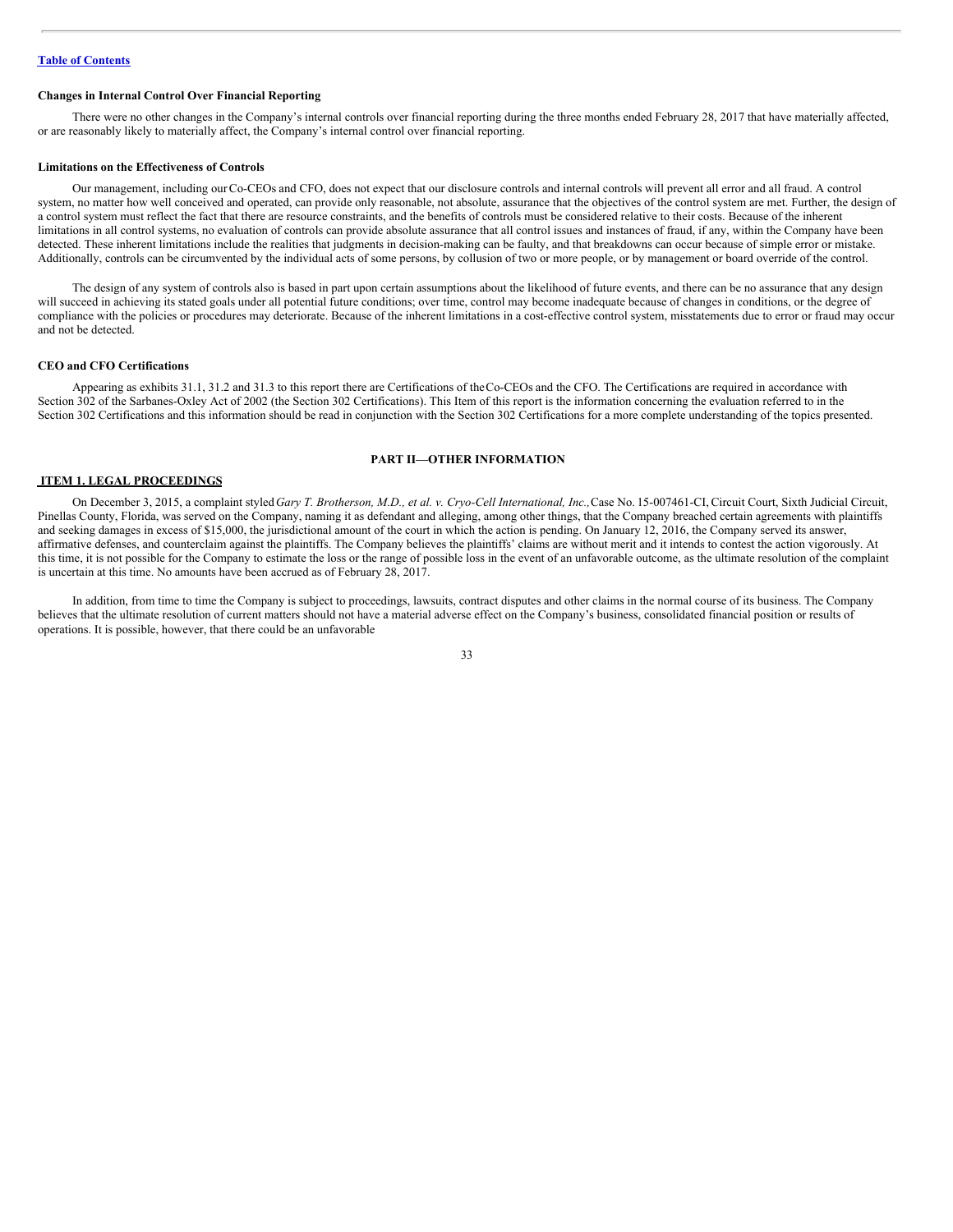ultimate outcome for or resolution which could be material to the Company's results of operations for a particular quarterly reporting period. Litigation is inherently uncertain and there can be no assurance that the Company will prevail. The Company does not include an estimate of legal fees and other related defense costs in its estimate of loss contingencies.

## <span id="page-33-0"></span>**ITEM 1A. RISK FACTORS**

Not applicable.

## <span id="page-33-1"></span>**ITEM 2. UNREGISTERED SALES OF EQUITY SECURITIES AND USE OF PROCEEDS**

## **ISSUER PURCHASE OF EQUITY SECURITIES**

|                          |                  |    |                    | Total         |                    |
|--------------------------|------------------|----|--------------------|---------------|--------------------|
|                          |                  |    |                    | Number of     | Maximum            |
|                          |                  |    |                    | <b>Shares</b> | Number (or         |
|                          |                  |    |                    | Purchased     | Approximate        |
|                          |                  |    |                    | as Part of    | Dollar Value) of   |
|                          |                  |    |                    | Publicly      | Shares that May    |
|                          |                  |    |                    | Announced     | Yet Be Purchased   |
|                          | Total Number of  |    | Average Price Paid | Plans or      | Under the Plans or |
| Period                   | Shares Purchased |    | per Share          | Programs      | Programs           |
| December $1 - 31$ , 2016 | 7,207            | \$ | 4.26               | 7,207         | 2,278,622          |
| January $1 - 31$ , 2017  | 5,194            | S  | 4.69               | 5,194         | 2,273,428          |
| February $1 - 28$ , 2017 | 7,328            | \$ | 4.59               | 7,328         | 2,266,100          |
|                          |                  |    |                    |               |                    |

## <span id="page-33-2"></span>**ITEM 3. DEFAULTS UPON SENIOR SECURITIES**

None.

## <span id="page-33-3"></span>**ITEM 4. MINE SAFETY DISCLOSURES**

Not Applicable.

## <span id="page-33-4"></span>**ITEM 5. OTHER INFORMATION**

None.

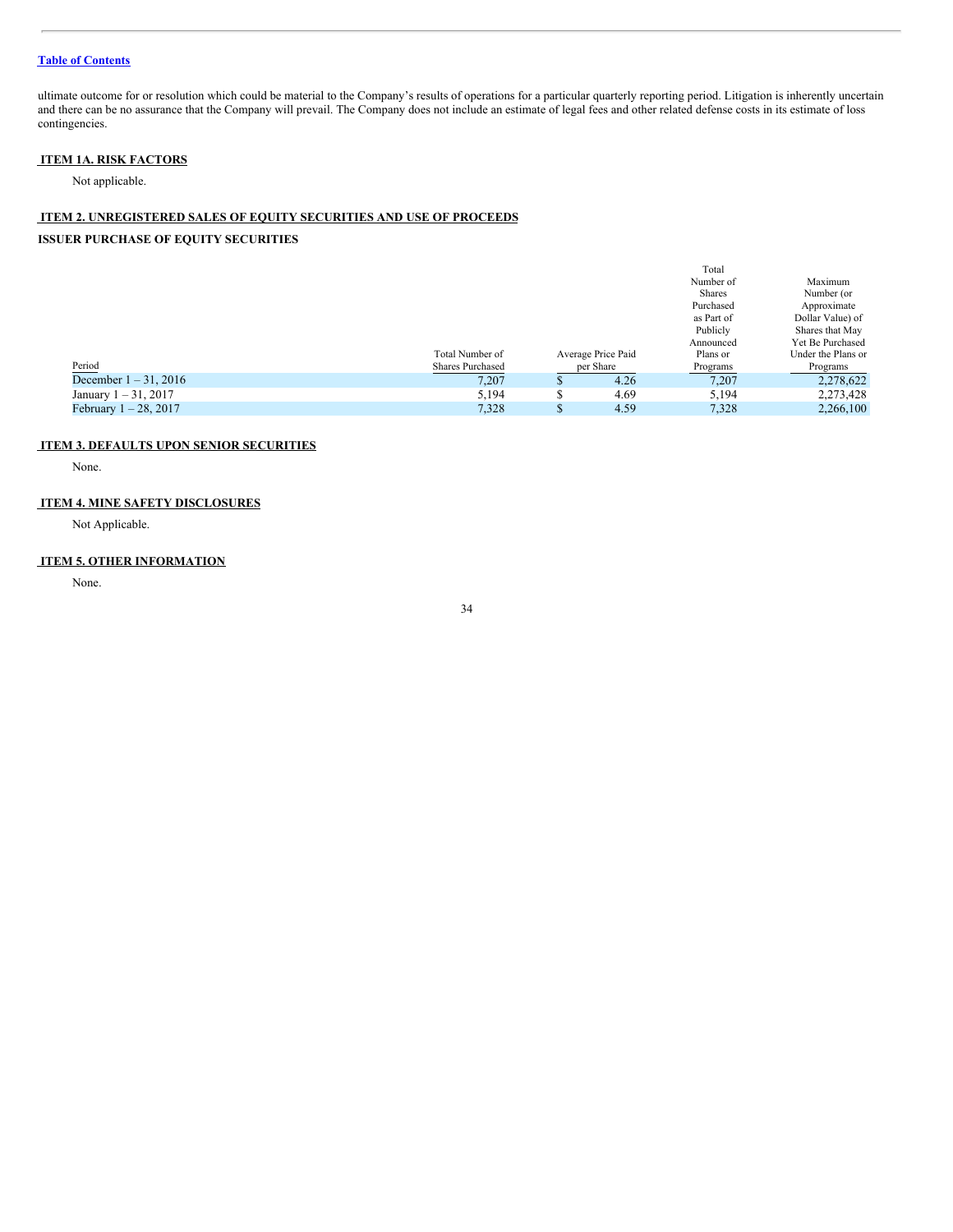## <span id="page-34-0"></span>**ITEM 6. EXHIBITS**

(a) Exhibits

- 31.1 Certification of Co-CEO Pursuant to Section 302 of the Sarbanes-Oxley Act of 2002 (*filed herewith*).
- 31.2 Certification of Co-CEO Pursuant to Section 302 of the Sarbanes-Oxley Act of 2002 (*filed herewith*).
- 31.3 Certification of CFO Pursuant to Section 302 of the Sarbanes-Oxley Act of 2002 (*filed herewith*).
- 32 Certification Pursuant to 18 U.S.C. Section 1350, as Adopted Pursuant to Section 906 of the Sarbanes-Oxley Act of 2002.

101.INS XBRL Instance Document

101.SCH XBRL Taxonomy Extension Schema Document

- 101.CAL XBRL Taxonomy Extension Calculation Linkbase Document
- 101.DEF XBRL Taxonomy Extension Definition Linkbase Document
- 101.LAB XBRL Taxonomy Extension Label Linkbase Document

101.PRE XBRL Taxonomy Extension Presentation Linkbase Document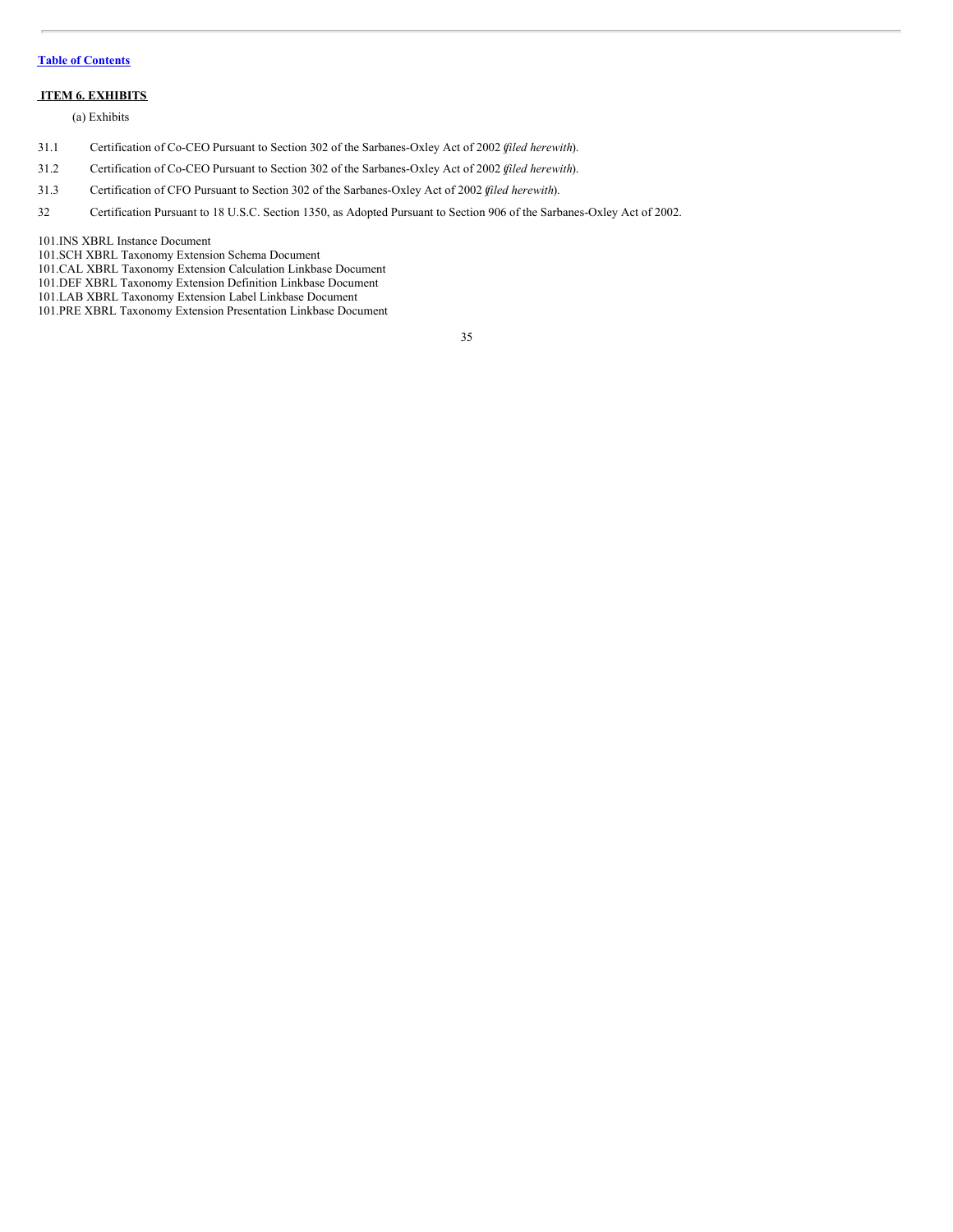## <span id="page-35-0"></span>**SIGNATURES**

In accordance with Section 13 or 15(d) of the Securities Exchange Act of 1934, the registrant has duly caused this report to be signed on its behalf by the undersigned thereunto duly authorized.

Cryo-Cell International, Inc.

/s/ DAVID PORTNOY

David Portnoy Co-Chief Executive Officer

Cryo-Cell International, Inc.

/s/ MARK PORTNOY

Mark Portnoy Co-Chief Executive Officer

Cryo-Cell International, Inc.

/s/ JILL M. TAYMANS

Jill M. Taymans Vice President, Finance, Chief Financial Officer

Date: April 13, 2017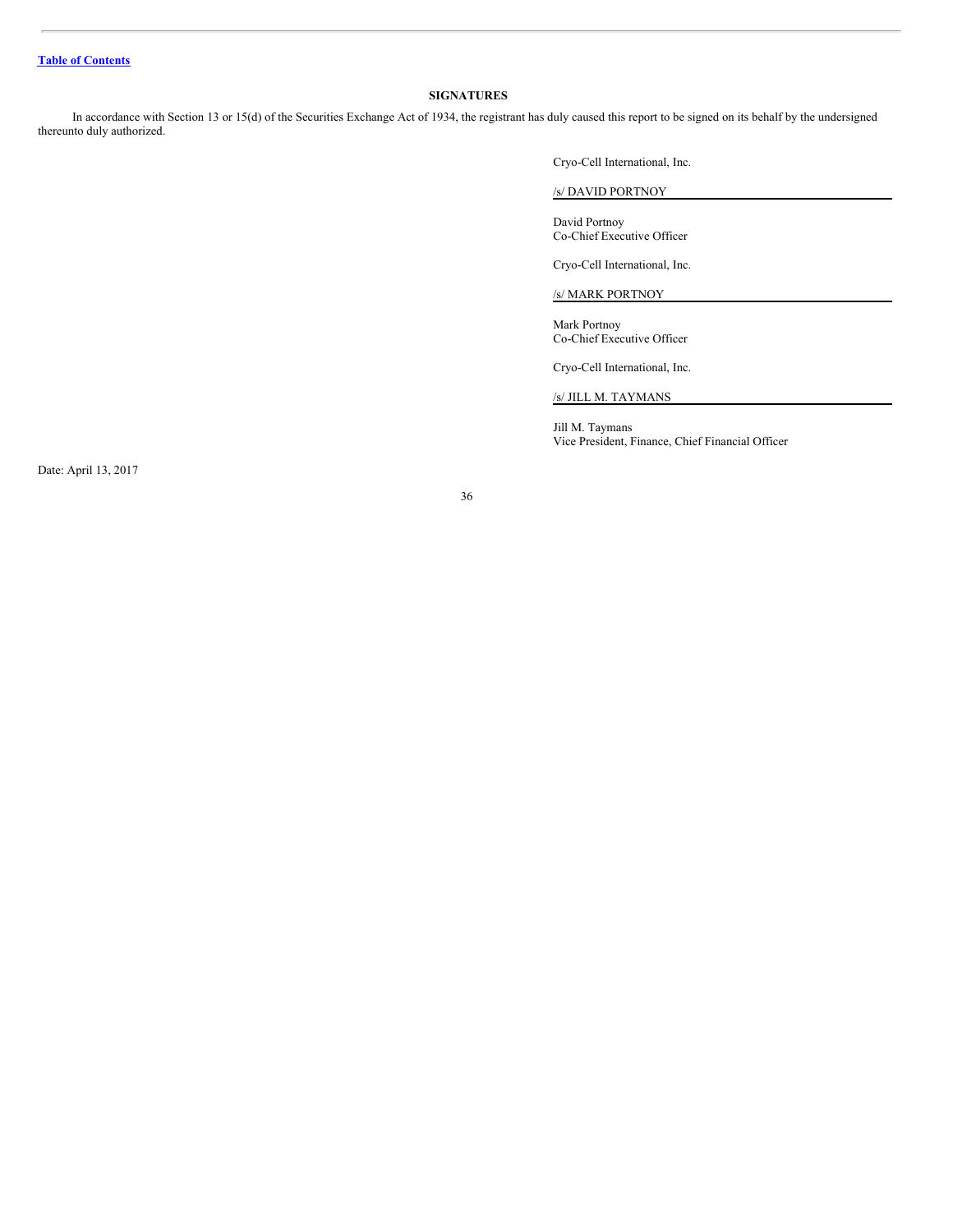## CERTIFICATION OF CO-CHIEF EXECUTIVE OFFICER

I, David Portnoy, certify that:

- 1. I have reviewed this quarterly report on Form10-Q of Cryo-Cell International, Inc. (the "Registrant");
- 2. Based on my knowledge, this report does not contain any untrue statement of a material fact or omit to state a material fact necessary to make the statements made, in light of the circumstances under which such statements were made, not misleading with respect to the period covered by this report;
- 3. Based on my knowledge, the financial statements, and other financial information included in this report, fairly present in all material respects the financial condition, results of operations and cash flows of the registrant as of, and for, the periods presented in this report;
- 4. The Registrant's other certifying officer(s) and I are responsible for establishing and maintaining disclosure controls and procedures (as defined in Exchange Act Rules 13a-15(e) and 15d-15(e)) and internal control over financial reporting (as defined in Exchange Act Rules13a-15(f) for the Registrant and have:
- (a) Designed such disclosure controls and procedures, or caused such disclosure controls and procedures to be designed under our supervision, to ensure that material information relating to the Registrant, including its consolidated subsidiaries, is made known to us by others within those entities, particularly during the period in which this quarterly report is being prepared;
- (b) Designed such internal control over financial reporting, or caused such internal control over financial reporting to be designed under our supervision, to provide reasonable assurance regarding the reliability of financial reporting and the preparation of financial statements for external purposes in accordance with generally accepted accounting principles;
- (c) Evaluated the effectiveness of the Registrant's disclosure controls and procedures and presented in this report our conclusions about the effectiveness of the disclosure controls and procedures, as of the end of the period covered by this report based on such evaluation; and
- (d) disclosed in this report any change in the Registrant's internal control over financial reporting that occurred during the Registrant's most recent fiscal quarter that has materially affected, or is reasonably likely to materially affect, the Registrant's internal control over financial reporting;
- 5. The Registrant's other certifying officer(s) and I have disclosed, based on our most recent evaluation of internal control over financial reporting, to the Registrant's auditors and the audit committee of the Registrant's board of directors (or persons performing the equivalent functions):
- (a) All significant deficiencies and material weaknesses in the design or operation of internal control over financial reporting which are reasonably likely to adversely affect the Registrant's ability to record, process, summarize and report financial information; and
- (b) Any fraud, whether or not material, that involves management or other employees who have a significant role in the Registrant's internal control over financial reporting.

Dated: April 13, 2017 /s/ David Portnoy

David Portnoy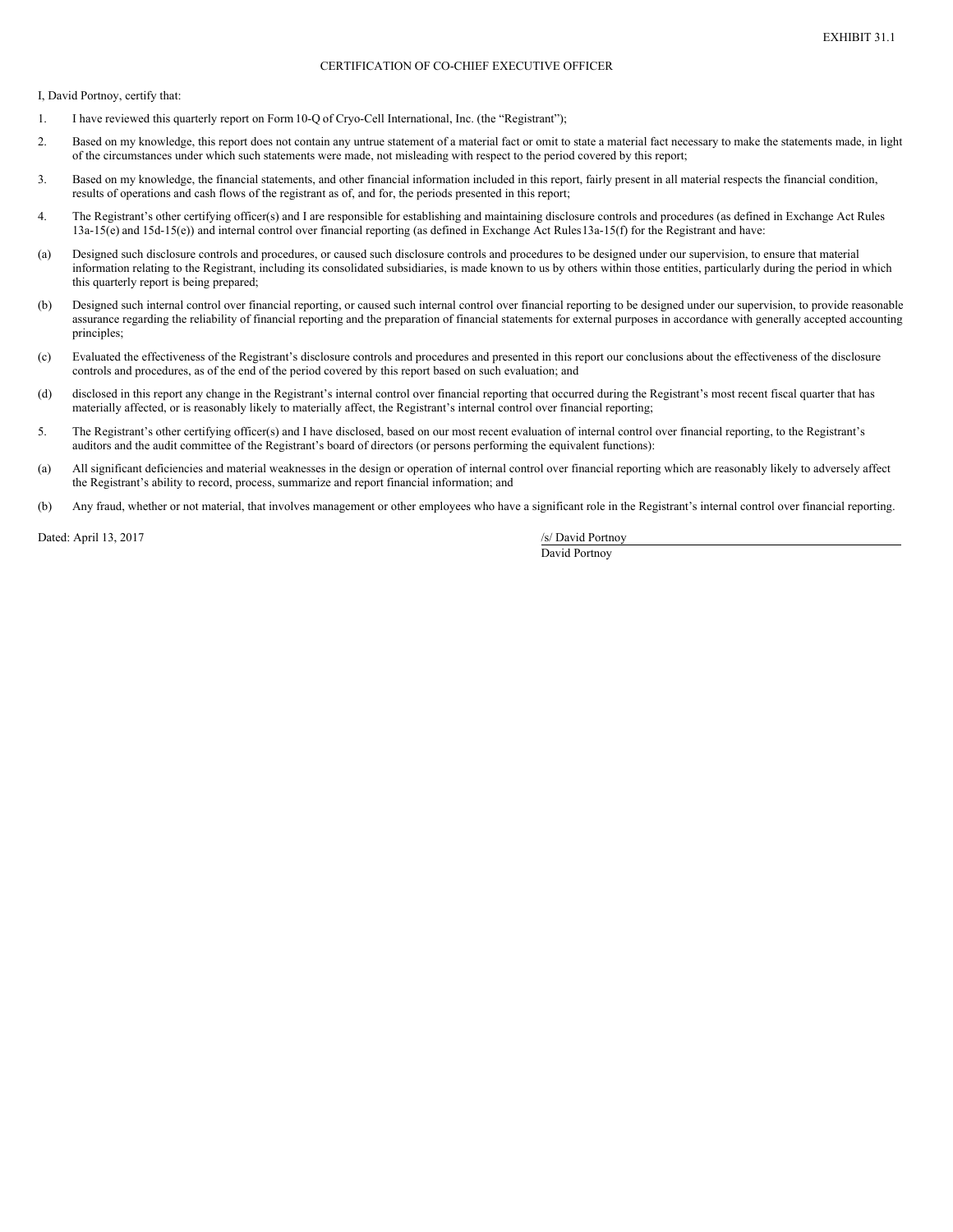## CERTIFICATION OF CO-CHIEF EXECUTIVE OFFICER

I, Mark Portnoy, certify that:

- 1. I have reviewed this quarterly report on Form10-Q of Cryo-Cell International, Inc. (the "Registrant");
- 2. Based on my knowledge, this report does not contain any untrue statement of a material fact or omit to state a material fact necessary to make the statements made, in light of the circumstances under which such statements were made, not misleading with respect to the period covered by this report;
- 3. Based on my knowledge, the financial statements, and other financial information included in this report, fairly present in all material respects the financial condition, results of operations and cash flows of the registrant as of, and for, the periods presented in this report;
- 4. The Registrant's other certifying officer(s) and I are responsible for establishing and maintaining disclosure controls and procedures (as defined in Exchange Act Rules 13a-15(e) and 15d-15(e)) and internal control over financial reporting (as defined in Exchange Act Rules13a-15(f) for the Registrant and have:
- (a) Designed such disclosure controls and procedures, or caused such disclosure controls and procedures to be designed under our supervision, to ensure that material information relating to the Registrant, including its consolidated subsidiaries, is made known to us by others within those entities, particularly during the period in which this quarterly report is being prepared;
- (b) Designed such internal control over financial reporting, or caused such internal control over financial reporting to be designed under our supervision, to provide reasonable assurance regarding the reliability of financial reporting and the preparation of financial statements for external purposes in accordance with generally accepted accounting principles;
- (c) Evaluated the effectiveness of the Registrant's disclosure controls and procedures and presented in this report our conclusions about the effectiveness of the disclosure controls and procedures, as of the end of the period covered by this report based on such evaluation; and
- (d) disclosed in this report any change in the Registrant's internal control over financial reporting that occurred during the Registrant's most recent fiscal quarter that has materially affected, or is reasonably likely to materially affect, the Registrant's internal control over financial reporting;
- 5. The Registrant's other certifying officer(s) and I have disclosed, based on our most recent evaluation of internal control over financial reporting, to the Registrant's auditors and the audit committee of the Registrant's board of directors (or persons performing the equivalent functions):
- (a) All significant deficiencies and material weaknesses in the design or operation of internal control over financial reporting which are reasonably likely to adversely affect the Registrant's ability to record, process, summarize and report financial information; and
- (b) Any fraud, whether or not material, that involves management or other employees who have a significant role in the Registrant's internal control over financial reporting.

Dated: April 13, 2017 /s/ Mark Portnoy

Mark Portnoy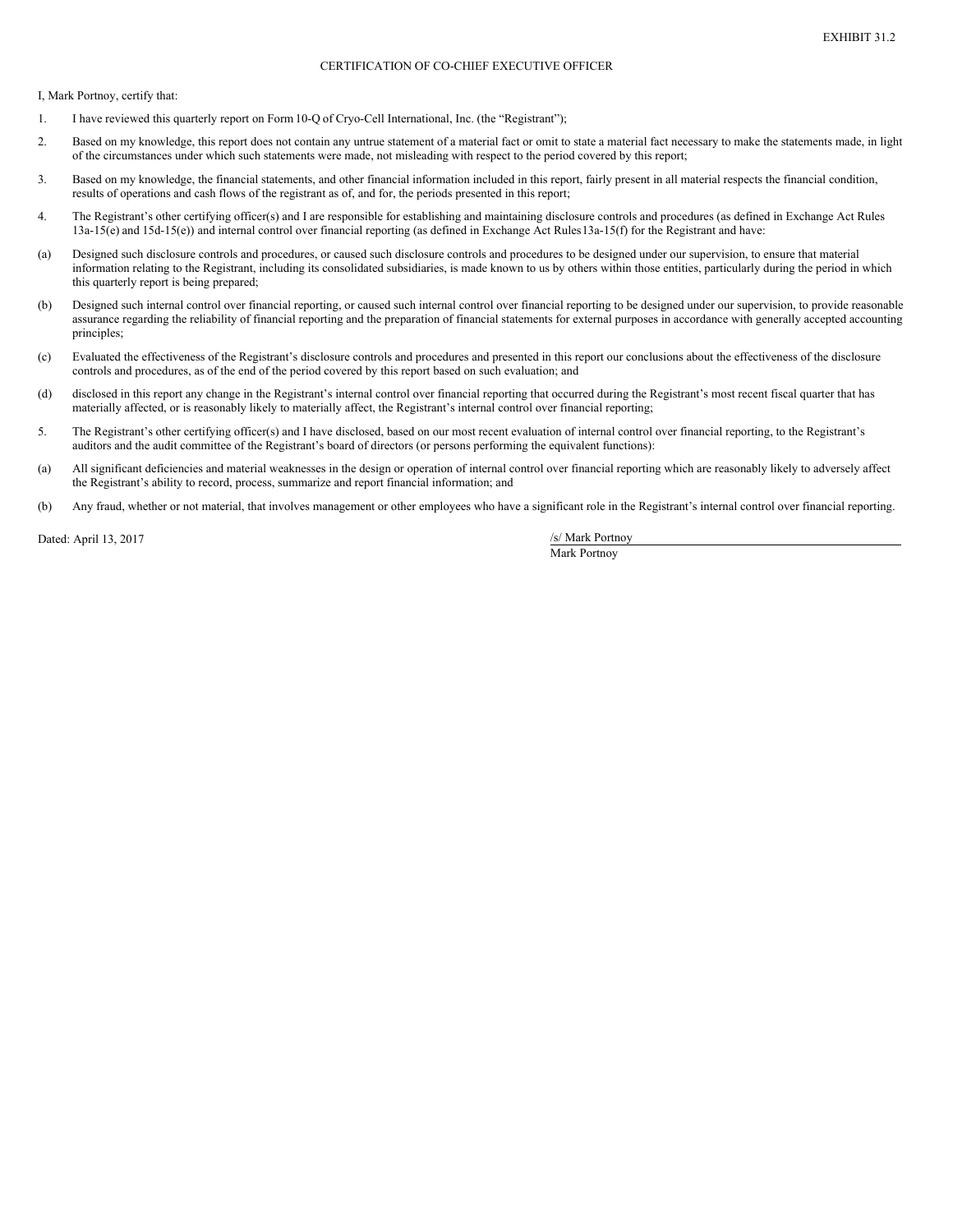## CERTIFICATION OF CHIEF FINANCIAL OFFICER

I, Jill M. Taymans, certify that:

- 1. I have reviewed this quarterly report on Form10-Q of Cryo-Cell International, Inc. (the "Registrant");
- 2. Based on my knowledge, this report does not contain any untrue statement of a material fact or omit to state a material fact necessary to make the statements made, in light of the circumstances under which such statements were made, not misleading with respect to the period covered by this report;
- 3. Based on my knowledge, the financial statements, and other financial information included in this report, fairly present in all material respects the financial condition, results of operations and cash flows of the registrant as of, and for, the periods presented in this report;
- 4. The Registrant's other certifying officer(s) and I are responsible for establishing and maintaining disclosure controls and procedures (as defined in Exchange Act Rules 13a-15(e) and 15d-15(e)) and internal control over financial reporting (as defined in Exchange Act Rules13a-15(f) for the Registrant and have:
- (a) Designed such disclosure controls and procedures, or caused such disclosure controls and procedures to be designed under our supervision, to ensure that material information relating to the Registrant, including its consolidated subsidiaries, is made known to us by others within those entities, particularly during the period in which this quarterly report is being prepared;
- (b) Designed such internal control over financial reporting, or caused such internal control over financial reporting to be designed under our supervision, to provide reasonable assurance regarding the reliability of financial reporting and the preparation of financial statements for external purposes in accordance with generally accepted accounting principles;
- (c) Evaluated the effectiveness of the Registrant's disclosure controls and procedures and presented in this report our conclusions about the effectiveness of the disclosure controls and procedures, as of the end of the period covered by this report based on such evaluation; and
- (d) disclosed in this report any change in the Registrant's internal control over financial reporting that occurred during the Registrant's most recent fiscal quarter that has materially affected, or is reasonably likely to materially affect, the Registrant's internal control over financial reporting;
- 5. The Registrant's other certifying officer(s) and I have disclosed, based on our most recent evaluation of internal control over financial reporting, to the Registrant's auditors and the audit committee of the Registrant's board of directors (or persons performing the equivalent functions):
- (a) All significant deficiencies and material weaknesses in the design or operation of internal control over financial reporting which are reasonably likely to adversely affect the Registrant's ability to record, process, summarize and report financial information; and
- (b) Any fraud, whether or not material, that involves management or other employees who have a significant role in the Registrant's internal control over financial reporting.

Dated: April 13, 2017 /s/ Jill M. Taymans

Jill M. Taymans